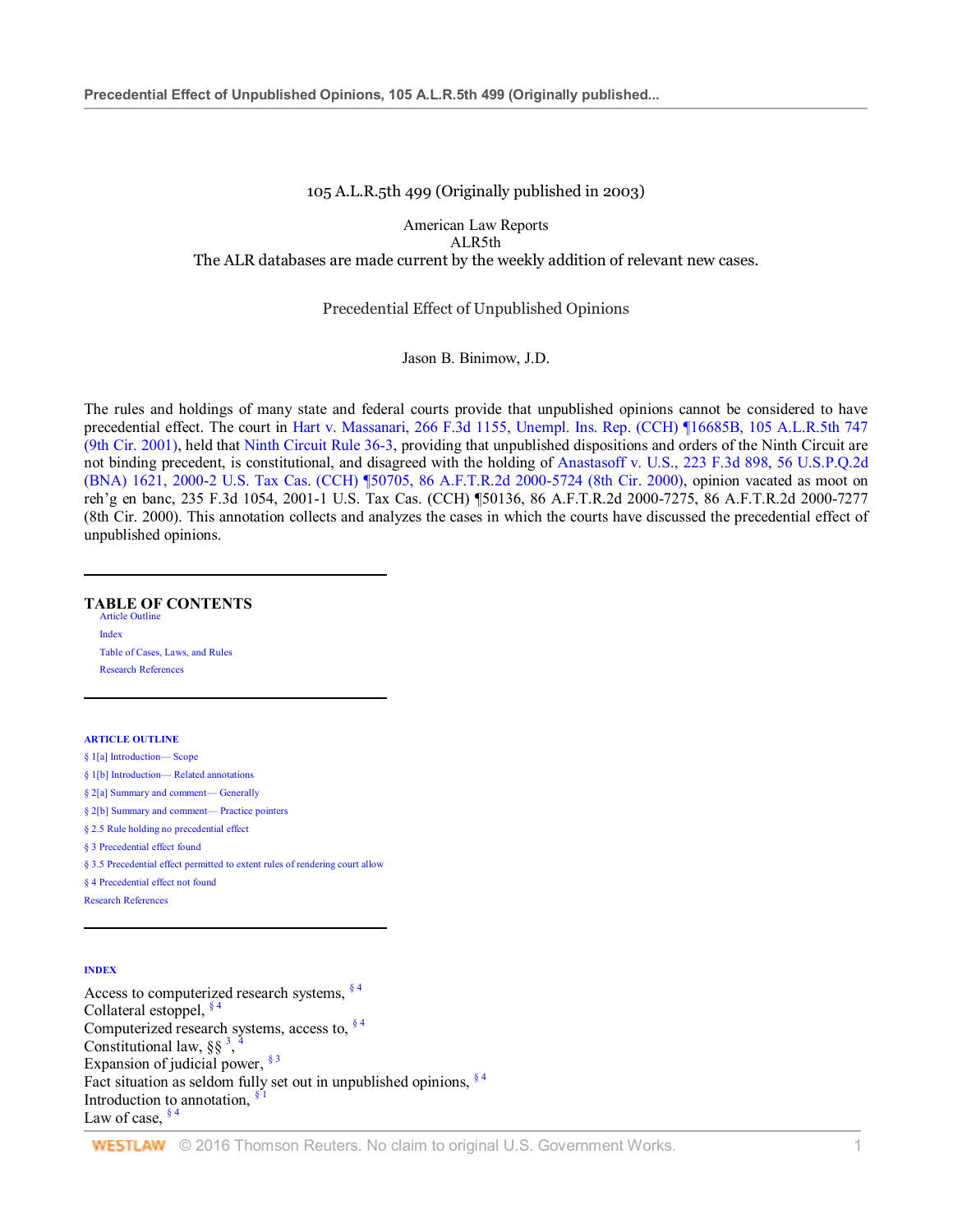Liquor license, transfer of,  $\frac{$3}{ }$ Nature of judicial power,  $\frac{2}{3}$ Orderly development of decisional law, overseeing of by state's highest court,  $§$ <sup>4</sup> Persuasive value,  $\frac{84}{9}$ Publication discretion,  $\S\S$ <sup>3</sup>, <sup>4</sup> Related matters, § 1[b] Research, effect of publishing all opinions on,  $§$ <sup>4</sup> Res judicata,  $§$ <sup>4</sup> Scope of annotation,  $§$ <sup>1[a]</sup> Summary,  $\frac{$2}{}$ Supervisory powers of state's highest court,  $§$ <sup>4</sup> Taxation,  $§$ Unfairness, § 4 Volume of appeals,  $§$ <sup>3</sup>

**Table of Cases, Laws, and Rules**

**United States**

U.S. Const. Amend. XIV. See <sup>4</sup>

#### **Supreme Court**

C.I.R. v. McCoy, 484 U.S. 3, 108 S. Ct. 217, 98 L. Ed. 2d 2 (1987) — <sup>4</sup> Marbury v. Madison, 5 U.S. 137, 2 L. Ed. 60, 1803 WL 893 (1803) — <sup>3</sup> Payne v. Tennessee, 501 U.S. 808, 111 S. Ct. 2597, 115 L. Ed. 2d 720 (1991) - <sup>4</sup>

## **First Circuit**

Aceto v. Kachajian, 240 F. Supp. 2d 121 (D. Mass. 2003) — <sup>4</sup> Coggon v. Barnhart, 354 F. Supp. 2d 40 (D. Mass. 2005) — <sup>4</sup> First Marblehead Corp. v. House, 473 F.3d 1 (1st Cir. 2006) — <sup>3</sup> Giese v. Pierce Chemical Co., 43 F. Supp. 2d 98 (D. Mass. 1999) — <sup>2[a]</sup> Hoilett v. Allen, 365 F. Supp. 2d 110 (D. Mass. 2005) — <sup>4</sup> Maine v. Shalala, 81 F. Supp. 2d 91 (D. Me. 1999) — <sup>4</sup> Merrill Lynch, Pierce, Fenner & Smith, Inc. v. Bishop, 839 F. Supp. 68 (D. Me. 1993) — <sup>4</sup> Merrimac Paper Co., Inc., In re, 420 F.3d 53 (1st Cir. 2005) — <sup>4</sup> RGJ Associates, Inc. v. Stainsafe, Inc., 300 F. Supp. 2d 250, 52 U.C.C. Rep. Serv. 2d 675 (D. Mass. 2004) — <sup>4</sup> Sacramona v. Bridgestone/Firestone, Inc., 152 F.R.D. 428, 27 Fed. R. Serv. 3d 929 (D. Mass. 1993) — <sup>4</sup>

## **Second Circuit**

Burns v. Bank of America, 655 F. Supp. 2d 240 (S.D. N.Y. 2008) — 2.5 Norex Petroleum Ltd. v. Access Industries, Inc.,  $416$  F.3d 146 (2d Cir. 2005)  $-$ <sup>4</sup> O'Brien, In re, 299 B.R. 725, 181 Ed. Law Rep. 623 (Bankr. S.D. N.Y. 2003) — <sup>4</sup>

## **Third Circuit**

In re Gomez, No. 97-27459 (Bankr. D. N.J. Dec. 8, 1997) — <sup>4</sup> Clayton, In re, 198 B.R. 878 (Bankr. E.D. Pa. 1996) — <sup>4</sup> Drinker by Drinker v. Colonial School Dist., 78 F.3d 859, 15 A.D.D. 182, 107 Ed. Law Rep. 530 (3d Cir. 1996) — <sup>4</sup> Fallon Elec. Co., Inc. v. Cincinnati Ins. Co., 121 F.3d 125 (3d Cir. 1997) — 4 Grand Jury Investigation, In re,  $445$  F.3d 266 (3d Cir. 2006) — Mays, In re, 256 B.R. 555 (Bankr. D. N.J. 2000) — Prudential Property and Cas. Ins. Co. v. Jefferson, 185 F. Supp. 2d 495 (W.D. Pa. 2002) — <sup>4</sup> Smith v. School Dist. of Philadelphia, 158 F. Supp. 2d 599, 156 Ed. Law Rep. 912 (E.D. Pa. 2001) — <sup>4</sup> Tristani v. Richman, 609 F. Supp. 2d 423 (W.D. Pa. 2009) — 2.5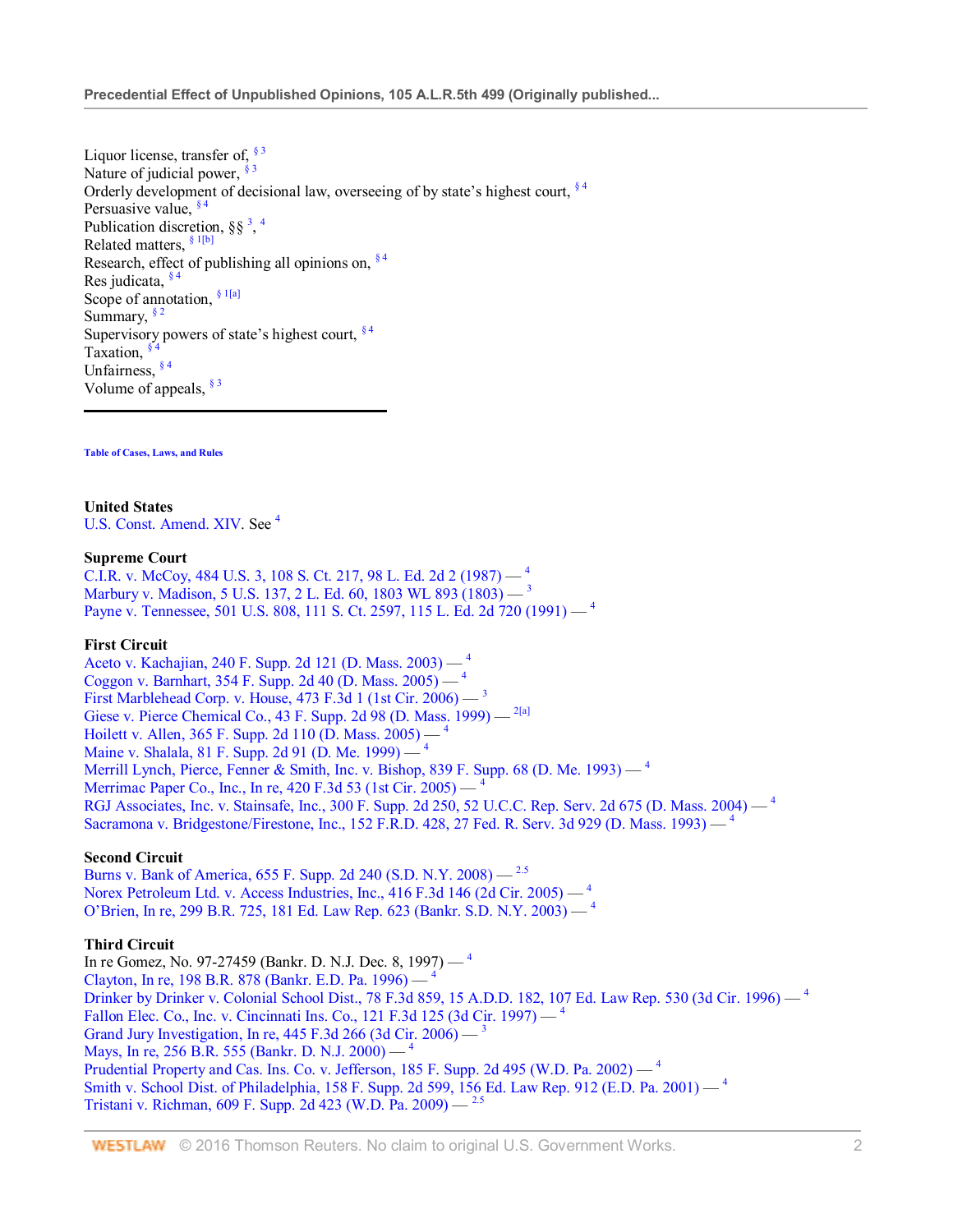U.S. v. Barney, 792 F. Supp. 2d 725 (D.N.J. 2011) — <sup>2.5</sup> U.S. v. Goldberg, 67 F.3d 1092 (3d Cir. 1995) — <sup>4</sup> VICI Racing, LLC v. T-Mobile USA, Inc., 763 F.3d 273 (3d Cir. 2014) — 2.5 Wade v. U.S., 865 F. Supp. 216 (D.N.J. 1994) — <sup>4</sup>

# **Fourth Circuit**

Adams, In re, 254 B.R. 857 (D. Md. 2000) —  $^4$ Allen v. Greenville Hotel Partners, Inc., 409 F. Supp. 2d 672 (D.S.C. 2006) — <sup>3</sup> Bast, In re, 212 B.R. 499 (Bankr. D. Md. 1997) — <sup>4</sup> Davis, In re, 352 B.R. 758 (Bankr. D. S.C. 2006) — <sup>4</sup> Hicks v. Heckler, 586 F. Supp. 853 (W.D. Va. 1984) — <sup>4</sup> Hogan v. Carter, 85 F.3d 1113 (4th Cir. 1996) — <sup>4</sup> Hupman v. Cook, 640 F.2d 497 (4th Cir. 1981) — <sup>4</sup> Lane v. Wal-Mart Stores East, Inc., 69 F. Supp. 2d 749 (D. Md. 1999) — <sup>4</sup> Martin v. Clemson University, 654 F. Supp. 2d 410, 251 Ed. Law Rep. 119 (D.S.C. 2009) — <sup>3</sup> Martin Oil Co. v. Philadelphia Life Ins. Co., 827 F. Supp. 1236 (N.D. W. Va. 1993)  $-$ <sup>4</sup> Minor v. Bostwick Laboratories, Inc., 669 F.3d 428 (4th Cir. 2012) — 2.5 Minor v. Bostwick Laboratories, Inc., 654 F. Supp. 2d 433 (E.D. Va. 2009) — 2.5 Mueller v. Angelone, 181 F.3d 557 (4th Cir. 1999) — <sup>4</sup> Naranjo, In re, 768 F.3d 332 (4th Cir. 2014) — <sup>4</sup> RLI Ins. Co. v. Conseco, Inc., 477 F. Supp. 2d 741 (E.D. Va. 2007) — <sup>3</sup> Sampath, In re, 314 B.R. 73 (Bankr. E.D. Va. 2004) — <sup>4</sup> TechDyn Systems Corp., In re, 235 B.R. 857 (Bankr. E.D. Va. 1999) — <sup>4</sup> Twisdale v. Paulson, 595 F. Supp. 2d 686 (S.D. W. Va. 2009) — 2.5 U.S. v. Fentress, 241 F. Supp. 2d 526 (D. Md. 2003) — <sup>4</sup> U.S. v. Foreman, 269 F. Supp. 2d 683 (E.D. Va. 2003) — <sup>4</sup> U.S. v. Ruhe, 191 F.3d 376 (4th Cir. 1999)  $-$ <sup>4</sup> U.S. v. Torain, 77 F. Supp. 2d 749 (S.D. W. Va. 1999) — <sup>4</sup>

# **Fifth Circuit**

Cavalier ex rel. Cavalier v. Caddo Parish School Bd., 403 F.3d 246, 196 Ed. Law Rep. 765 (5th Cir. 2005) — <sup>4</sup> Dardeau v. West Orange-Grove Consolidated Independent School Dist., 43 F. Supp. 2d 722 (E.D. Tex. 1999) — <sup>2[a]</sup>, <sup>4</sup> Encore Video, Inc. v. City of San Antonio, 2000 WL 33348240 (W.D. Tex. 2000) — <sup>3</sup> Lebron v. U.S., 279 F.3d 321, 51 Fed. R. Serv. 3d 1345 (5th Cir. 2002) — <sup>4</sup> Lopez v. U.S. Immigration and Customs Enforcement, 455 Fed. Appx. 427 (5th Cir. 2011) — <sup>4</sup> Macktal v. U.S. Dept. of Labor, 171 F.3d 323 (5th Cir. 1999) — <sup>3</sup> , 4 Ruth, In re, 505 B.R. 804 (Bankr. S.D. Tex. 2014) — <sup>4</sup> U.S. v. Andrews, 918 F.2d 1156 (5th Cir. 1990) — <sup>3</sup> U.S. v. Don B. Hart Equity Pure Trust, 818 F.2d 1246 (5th Cir. 1987)  $-$ <sup>3</sup> U.S. v. Santillana, 109 Fed. Appx. 665 (5th Cir. 2004) —  $4$ U.S. v. Torres-Jaime, 821 F.3d 577 (5th Cir. 2016) — U.S. v. Weatherton, 567 F.3d 149 (5th Cir. 2009) — <sup>2.5</sup> Weaver v. Ingalls Shipbuilding, Inc., 282 F.3d 357 (5th Cir. 2002)  $-$ <sup>3</sup>

# **Sixth Circuit**

Alexander v. Davis, 282 F. Supp. 2d 609 (W.D. Mich. 2003) — <sup>4</sup> Bailey v. City of Broadview Heights, Ohio, 721 F. Supp. 2d 653 (N.D. Ohio 2010) — 2.5 Booth, In re, 260 B.R. 281, 2001 FED App. 0001P (B.A.P. 6th Cir. 2001) —  $\pm$ Bradford Co. v. Afco Mfg., 560 F. Supp. 2d 612 (S.D. Ohio 2008) — <sup>4</sup> C.A. ex rel. G.A. v. Morgan County Board of Educ., 577 F. Supp. 2d 886, 238 Ed. Law Rep. 295 (E.D. Ky. 2008) — <sup>4</sup> Collins v. U.S. Playing Card Co., 466 F. Supp. 2d 954 (S.D. Ohio 2006) — <sup>4</sup> Crump v. Lafler, 657 F.3d 393 (6th Cir. 2011) —  $^{2.5}$ Diguilio, In re, 303 B.R. 144 (Bankr. N.D. Ohio 2003) — <sup>4</sup> Dolph, In re, 215 B.R. 832, 1998 FED App. 0005P (B.A.P. 6th Cir. 1998) — <sup>4</sup> E.E.O.C. v. Harbert-Yeargin, Inc., 266 F.3d 498, 57 Fed. R. Evid. Serv. 1186, 2001 FED App. 0335P (6th Cir. 2001) –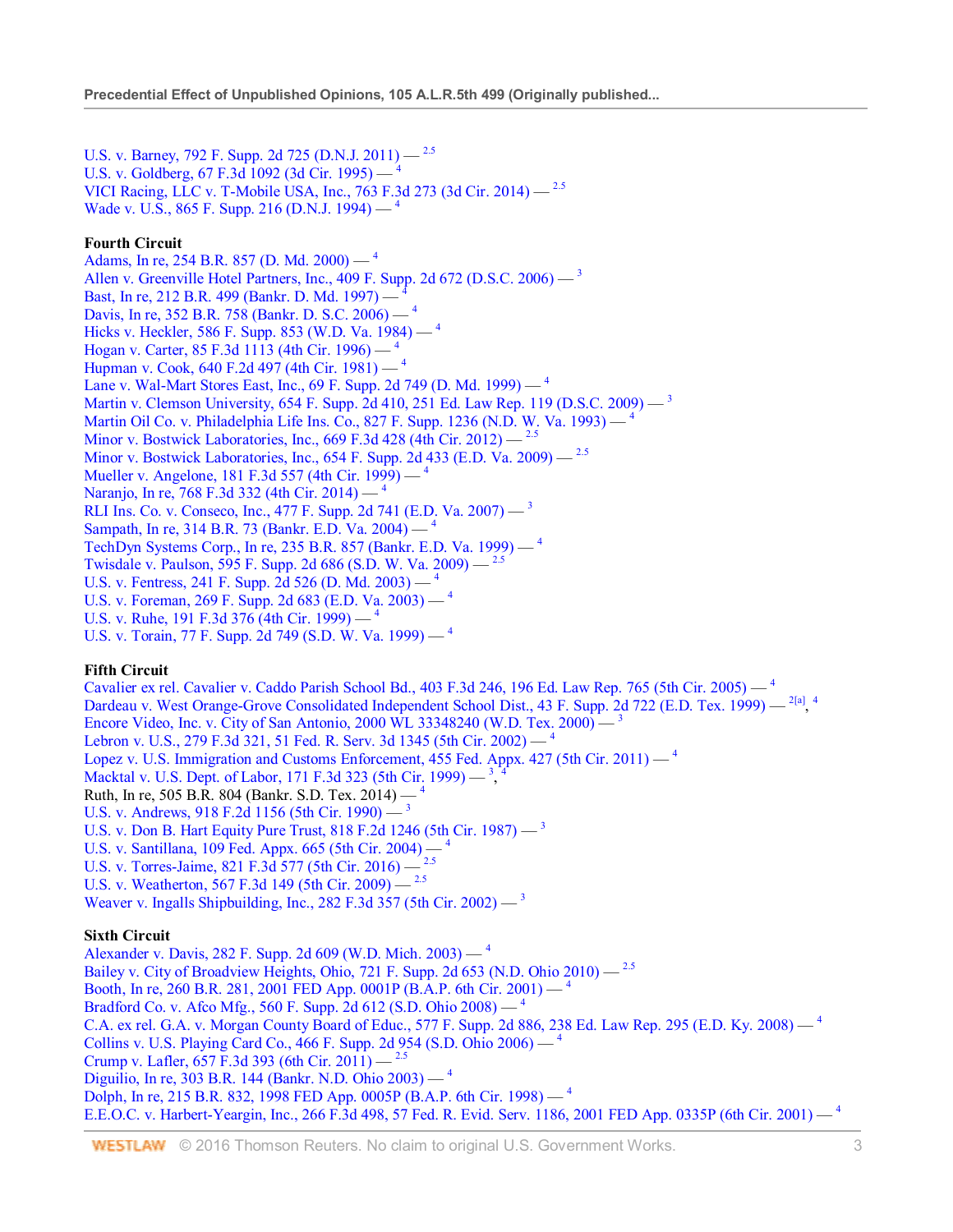Ellis v. Kaye-Kibbey, 581 F. Supp. 2d 861 (W.D. Mich. 2008) —  $^{2.5}$ Fonseca v. Consolidated Rail Corp., 246 F.3d 585, 2001 FED App. 0097P (6th Cir. 2001) — <sup>4</sup> Gibson, In re, 219 B.R. 195, 1998 FED App. 0009P (B.A.P. 6th Cir. 1998) — 4 Graiser v. Visionworks of America, Inc., 819 F.3d 277 (6th Cir. 2016) —  $^{2}$ Gunner v. Welch, 749 F.3d 511 (6th Cir. 2014) — <sup>2.5</sup> Hall v. ITT Automotive, 362 F. Supp. 2d 952 (N.D. Ohio 2005) — <sup>4</sup> Hammermeister, In re, 270 B.R. 863 (Bankr. S.D. Ohio 2001) — <sup>4</sup> Harshaw v. Bethany Christian Services, 714 F. Supp. 2d 751 (W.D. Mich. 2010) — <sup>4</sup> Hess, In re, 209 B.R. 79 (B.A.P. 6th Cir. 1997) — <sup>4</sup> Kaufman v. Carter, 952 F. Supp. 520, 20 A.D.D. 1187 (W.D. Mich. 1996) — <sup>4</sup> Key v. Grayson, 179 F.3d 996, 1999 FED App. 0210P (6th Cir. 1999) — 4 King v. Household Finance Corp. II, 593 F. Supp. 2d 958 (E.D. Ky. 2009) — 2.5 Lakeland Regional Health System v. Walgreens Health Initiatives, Inc., 604 F. Supp. 2d 983 (W.D. Mich. 2009) - <sup>2.5</sup> Lindstrom v. AC Products Liability Trust, 264 F. Supp. 2d 583 (N.D. Ohio 2003) — <sup>3</sup> McMeans v. Brigano, 228 F.3d 674, 2000 FED App. 0353P (6th Cir. 2000) — <sup>4</sup> Peguese v. PNC Bank, N.A., 306 F.R.D. 540 (E.D. Mich. 2015) — <sup>4</sup> Ray Industries, Inc. v. Liberty Mut. Ins. Co., 728 F. Supp. 1310 (E.D. Mich. 1989)  $-$ <sup>4</sup> Salamalekis v. Commissioner of Social Sec., 221 F.3d 828, 2000 FED App. 0238P (6th Cir. 2000) — <sup>4</sup> Scarber v. Palmer, 808 F.3d 1093 (6th Cir. 2015) — <sup>2.5</sup> Schumacher v. State Automobile Mut. Ins. Co., 47 F. Supp. 3d 618 (S.D. Ohio 2014) — 2.5 Slygh, In re, 244 B.R. 410 (Bankr. N.D. Ohio 2000) — <sup>4</sup> Smith v. Astrue, 639 F. Supp. 2d 836 (W.D. Mich. 2009) — <sup>4</sup> Storey, In re, 392 B.R. 266 (B.A.P. 6th Cir. 2008) — <sup>4</sup> U.S. v. Ables, 167 F.3d 1021, 1999 FED App. 0052P (6th Cir. 1999) — <sup>4</sup> U.S. v. Keith, 559 F.3d 499 (6th Cir. 2009) —  $^{2.5}$ U.S. v. Sanford, 476 F.3d 391, 2007 FED App. 0055P (6th Cir. 2007) — <sup>4</sup> U.S. v. Stafford, 721 F.3d 380, 91 Fed. R. Evid. Serv. 836 (6th Cir. 2013) — 2.5 U.S. v. Webber, 208 F.3d 545, 2000 FED App. 0114P (6th Cir. 2000) — <sup>4</sup> Waldron v. Jackson, 348 F. Supp. 2d 877 (N.D. Ohio 2004) — <sup>4</sup> Wolters v. Flagstar Bank FSB, 429 B.R. 587 (Bankr. W.D. Mich. 2010) — <sup>4</sup> **Seventh Circuit** Bankers Trust Co. v. Old Republic Ins. Co., 7 F.3d 93 (7th Cir. 1993) — <sup>4</sup> Cimino v. Fleetwood Enterprises, Inc., 542 F. Supp. 2d 869, 75 Fed. R. Evid. Serv. 907 (N.D. Ind. 2008)  $-$ <sup>4</sup> **Eighth Circuit** Anastasoff v. U.S., 235 F.3d 1054 (8th Cir. 2000)  $-$ <sup>3</sup>, <sup>4</sup> Anastasoff v. U.S., 223 F.3d 898 (8th Cir. 2000)  $-$ <sup>2[a]</sup>, <sup>3</sup>, <sup>4</sup> Arzt, In re, 252 B.R. 138 (B.A.P. 8th Cir. 2000) — <sup>3</sup> Baycol Products Litigation, In re, 214 F.R.D. 542 (D. Minn. 2003) — <sup>4</sup> Brunk v. Graybar Elec. Co., Inc., 713 F. Supp. 2d 814 (S.D. Iowa 2010) — <sup>4</sup> Federal Deposit Ins. Corp. v. Newhart, 892 F.2d 47, 10 U.C.C. Rep. Serv. 2d 257 (8th Cir. 1989) — <sup>4</sup> Gordon ex rel. Gordon v. Ottumwa Community School Dist., 115 F. Supp. 2d 1077, 147 Ed. Law Rep. 984 (S.D. Iowa 2000)  $-$ <sup>3</sup> Jones, In re, 112 B.R. 975 (Bankr. W.D. Mo. 1989) — <sup>4</sup> Leimer, In re, 724 F.2d 744 (8th Cir. 1984)  $-$ <sup>4</sup> Snell v. Allianz Life Ins. Co. of North America, 2000 WL 1336640 (D. Minn. 2000) — <sup>3</sup> U.S. v. Goldman, 228 F.3d 942 (8th Cir. 2000) — U.S. v. Jordan, 812 F.3d 1183 (8th Cir. 2016) — <sup>2.5</sup> U.S. v. Kanatzar, 370 F.3d 810 (8th Cir. 2004) — <sup>4</sup> White v. National Football League, 756 F.3d 585, 88 Fed. R. Serv. 3d 1665 (8th Cir. 2014)  $-$ <sup>2.5</sup>

## **Ninth Circuit**

Aboulhosn v. Merrill Lynch, Pierce, Fenner & Smith Inc., 940 F. Supp. 2d 1203 (C.D. Cal. 2013) — <sup>4</sup> Arakaki v. Cayetano, 299 F. Supp. 2d 1090 (D. Haw. 2002) —  $3$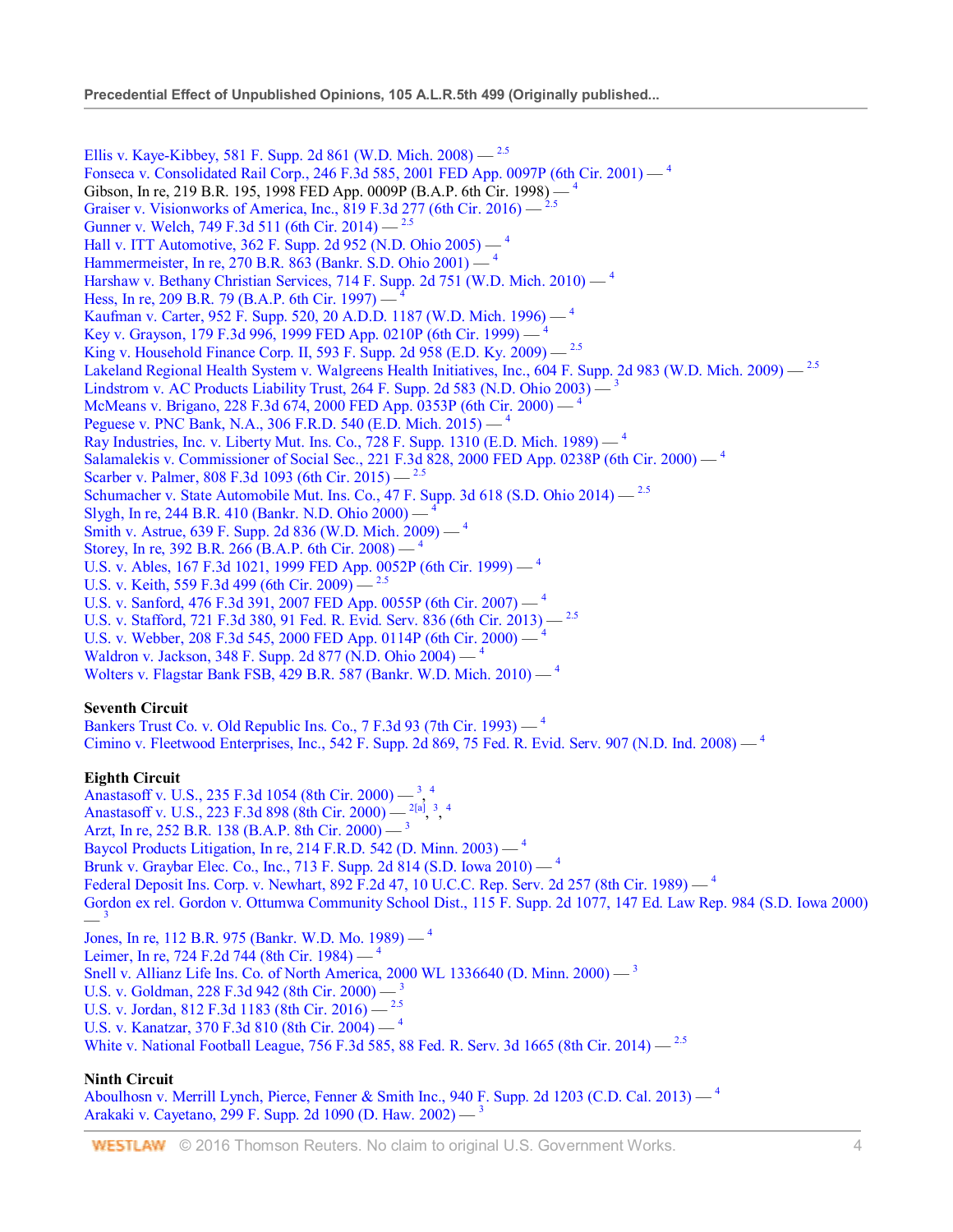Beeman v. Anthem Prescription Management, LLC, 689 F.3d 1002 (9th Cir. 2012) — 3.5 Bennett v. Mueller, 364 F. Supp. 2d 1160 (C.D. Cal. 2005) — <sup>4</sup> Cal. ex rel. Mueller, State of v. Walgreen Corp., 175 F.R.D. 631 (N.D. Cal. 1997)  $-$ <sup>4</sup> CarMax Auto Superstores California LLC v. Hernandez, 94 F. Supp. 3d 1078 (C.D. Cal. 2015) — 2.5 GTE Wireless, Inc. v. Qualcomm, Inc., 192 F.R.D. 284 (S.D. Cal. 2000) — <sup>4</sup> Hardin v. Wal-Mart Stores, Inc., 813 F. Supp. 2d 1167 (E.D. Cal. 2011) — 2.5 Hart v. Massanari, 266 F.3d 1155, 105 A.L.R.5th 747 (9th Cir. 2001) — <sup>4</sup> Herring v. Teradyne, Inc., 256 F. Supp. 2d 1118 (S.D. Cal. 2002) — <sup>4</sup> Ileto v. Glock, Inc., 194 F. Supp. 2d 1040 (C.D. Cal. 2002) — <sup>4</sup> In re Apple iPhone Antitrust Litigation, 874 F. Supp. 2d 889, 82 Fed. R. Serv. 3d 1226 (N.D. Cal. 2012) — 2.5 McHenry v. PacificSource Health Plans, 643 F. Supp. 2d 1236 (D. Or. 2009) — <sup>4</sup> Miller, In re, 262 B.R. 499 (B.A.P. 9th Cir. 2001) — <sup>4</sup> Mortgage & Realty Trust, In re, 123 B.R. 626 (Bankr. C.D. Cal. 1991) — <sup>4</sup> M2 Software, Inc., a Delaware corporation v. Madacy Entertainment, a corporation, 421 F.3d 1073, 76 U.S.P.Q.2d 1161 (9th Cir. 2005), cert. denied, 126 S. Ct. 1772 (U.S. 2006) — <sup>4</sup> Pedroza v. BRB, 624 F.3d 926 (9th Cir. 2010) — <sup>4</sup> Pedroza v. BRB, 583 F.3d 1139 (9th Cir. 2009) — 2.5 Reynolds Metals Co. v. Ellis, 202 F.3d 1246 (9th Cir. 2000) — <sup>4</sup> Roth v. Prudential Ins. Co. of America, 752 F. Supp. 2d 1160 (D. Or. 2010) —  $^{2.5}$ Schmier v. U.S. Court of Appeals for Ninth Circuit, 279 F 817 (9th Cir. 2002)  $-$ <sup>4</sup> Sorchini v. City of Covina, 250 F.3d 706 (9th Cir. 2001) — <sup>4</sup> Territory of Guam, People of v. Yang, 850 F.2d 507 (9th Cir. 1988) — <sup>4</sup> Territory of Guam, People of v. Yang,  $800$  F.2d 945 (9th Cir. 1986)  $-$ <sup>3</sup> U.S. v. Boyce, 38 F. Supp. 3d 1135 (C.D. Cal. 2014) — <sup>2.5</sup> U.S. v. Daychild, 357 F.3d 1082 (9th Cir. 2004) — <sup>4</sup> U.S. v. Gonzalez, 739 F.3d 420 (9th Cir. 2013) — <sup>4</sup> Walker v. Woodford, 593 F. Supp. 2d 1140 (S.D. Cal. 2008) — <sup>3</sup> Washington v. California City Correction Center, 871 F. Supp. 2d 1010 (E.D. Cal. 2012) —  $3$ 

## **Tenth Circuit**

Duran v. Astrue, 654 F. Supp. 2d 1298 (D. Colo. 2009) — <sup>4</sup> Elephant Butte Irrigation Dist. of New Mexico v. U.S. Dept. of Interior, 269 F.3d 1158 (10th Cir. 2001) — <sup>4</sup> Gamble v. Calbone, 375 F.3d 1021 (10th Cir. 2004) — <sup>4</sup> Griffin v. Bryant, 30 F. Supp. 3d 1139 (D.N.M. 2014) — 3.5 Kingsford v. Salt Lake City School Dist., 247 F.3d 1123, 153 Ed. Law Rep. 68 (10th Cir. 2001) — <sup>4</sup> Los Reyes Firewood v. Martinez, 121 F. Supp. 3d 1186 (D.N.M. 2015) — Maggard v. Gammon, 197 F. Supp. 2d 1321 (D. Kan. 2002) — <sup>4</sup> Murphy v. Deloitte & Touche Group Ins. Plan, 619 F.3d 1151, 77 Fed. R. Serv. 3d 590 (10th Cir. 2010) — <sup>2.5</sup> Procter & Gamble Co. v. Haugen, 627 F. Supp. 2d 1287 (D. Utah  $2008$ ) —  $^4$ S.E.C. v. Goldstone, 301 F.R.D. 593 (D.N.M. 2014) — <sup>3</sup> Stephens v. City of Topeka, Kan., 33 F. Supp. 2d 947 (D. Kan. 1999) — <sup>4</sup> U.S. v. Barela, 102 F. Supp. 3d 1212 (D.N.M. 2015) — <sup>3</sup> U.S. v. Courtney, 960 F. Supp. 2d 1152 (D.N.M. 2013) — 2.5 U.S. v. Engles, 779 F.3d 1161 (10th Cir. 2015) — <sup>2.5</sup> U.S. v. Harry, 927 F. Supp. 2d 1185 (D.N.M. 2013) — 3.5 U.S. v. Lyons, 510 F.3d 1225 (10th Cir. 2007)  $-$ <sup>4</sup> U.S. v. Ornelas-Yanez, 77 F. Supp. 3d 1083 (D.N.M. 2014) — 3.5 U.S. v. Rodella, 59 F. Supp. 3d 1331 (D.N.M.  $2014$ ) — <sup>3</sup>

# **Eleventh Circuit**

Alonso, In re, 495 B.R. 53 (Bankr. M.D. Fla. 2013) — 2[b] Association for Disabled Americans, Inc. v. Integra Resort Management, Inc., 385 F. Supp. 2d 1272 (M.D. Fla. 2005) — <sup>4</sup> Bonilla v. Baker Concrete Const., Inc., 487 F.3d 1340 (11th Cir. 2007) — <sup>4</sup> Collado v. J. & G. Transport, Inc., 820 F.3d 1256 (11th Cir. 2016) — Doe v. Princess Cruise Lines, Ltd., 657 F.3d 1204 (11th Cir. 2011) — 2.5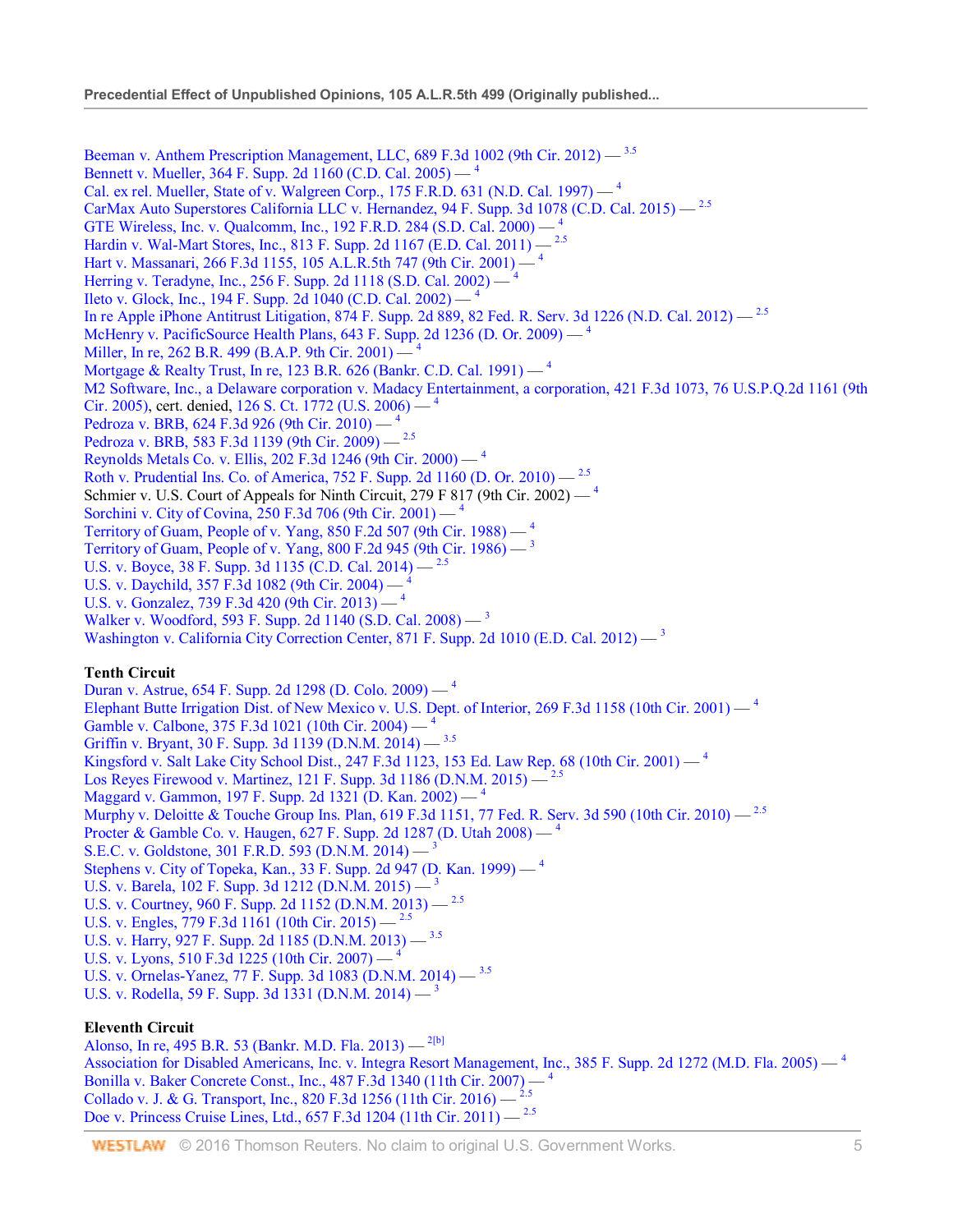E.E.O.C. v. West Customer Management Group, LLC, 899 F. Supp. 2d 1241 (N.D. Fla. 2012) — <sup>2.5</sup> Harris v. U.S., 769 F.2d 718 (11th Cir. 1985) —  $\frac{3}{2}$ Hinson v. Titan Insurance Company, 127 F. Supp. 3d 1249 (N.D. Fla. 2015) — <sup>2.5</sup> Milliken & Co. v. Haima Group Corp., 654 F. Supp. 2d 1374 (S.D. Fla. 2009) — 2.5 Mixon v. Nationstar Mortg., LLC, 62 F. Supp. 3d 1321 (S.D. Ala. 2014) — 2.5 Penzer v. Transportation Ins. Co., 509 F. Supp. 2d 1278 (S.D. Fla. 2007) - <sup>4</sup> Ray v. Sun Life & Health Ins. Co., 752 F. Supp. 2d 1229 (N.D. Ala. 2010) — 2.5 U.S. v. Futrell, 209 F.3d 1286 (11th Cir. 2000)  $-3$ , 4 U.S. v. Izurieta, 710 F.3d 1176 (11th Cir. 2013) —  $^{2.5}$ U.S. Steel, LLC, v. Tieco, Inc., 261 F.3d 1275, 57 Fed. R. Evid. Serv. 1350 (11th Cir. 2001) — <sup>4</sup>

# **District of Columbia Circuit**

Grant, In re, 635 F.3d 1227 (D.C. Cir. 2011) — <sup>2.5</sup> Slinger Drainage, Inc. v. E.P.A., 244 F.3d 967 (D.C. Cir. 2001) — <sup>4</sup> United States v. Bikundi, 73 F. Supp. 3d 51 (D.D.C. 2014) — 3.5 U.S. v. Epps, 707 F.3d 337 (D.C. Cir. 2013) —  $^{2.5}$ 

## **Specialized Courts**

Chavez v. County of Bernalillo, 3 F. Supp.  $3d - \frac{2[a]}{a}$ Thorpe v. Breathitt County Bd. of Educ.,  $8$  F. Supp.  $3d - \frac{2.5}{3}$ 

## **Alabama**

Scrushy v. Tucker, 70 So. 3d 289 (Ala. 2011) — <sup>3</sup> Tyson, State ex rel. v. Ted's Game Enterprises, 893 So. 2d 355 (Ala. Civ. App. 2002) — <sup>4</sup>

#### **Alaska**

Coffman v. State, 172 P.3d 804 (Alaska Ct. App. 2007) — <sup>4</sup> McCoy v. State, 80 P.3d 757 (Alaska Ct. App. 2002) — <sup>4</sup>

## **Arizona**

Calpine Const. Finance Co. v. Arizona Dept. of Revenue, 221 Ariz. 244, 211 P.3d 1228 (Ct. App. Div. 1 2009) — <sup>2.5</sup> Hall v. Smith, 214 Ariz. 309, 152 P.3d 1192 (Ct. App. Div. 2 2007) — <sup>4</sup> Hourani v. Benson Hosp., 211 Ariz. 427, 122 P.3d 6 (Ct. App. Div. 2 2005) — <sup>4</sup> McMurtry v. Weatherford Hotel, Inc., 231 Ariz. 244, 293 P.3d 520 (Ct. App. Div. 1 2013) — <sup>2.5</sup>

## **Arkansas**

Thomas v. State, 367 Ark. 478, 241 S.W.3d 247 (2006) — <sup>4</sup> Weatherford v. State, 352 Ark. 324, 101 S.W.3d 227 (2003) — <sup>4</sup>

## **California**

Aguirre v. Amscan Holdings, Inc., 234 Cal. App. 4th 1290, 184 Cal. Rptr. 3d 415 (3d Dist. 2015) —  $2.5$ , 4 Akopyan v. Wells Fargo Home Mortgage, Inc., 215 Cal. App. 4th 120, 155 Cal. Rptr. 3d 245 (2d Dist. 2013) — 3.5 Aleman v. AirTouch Cellular, 134 Cal. Rptr. 3d 643 (Cal. App. 2d Dist. 2011) — <sup>3</sup> Antablian, In re, 140 B.R. 534 (Bankr. C.D. Cal. 1992) (applying California law) — <sup>4</sup> Balsam v. Trancos, Inc., 203 Cal. App. 4th 1083, 138 Cal. Rptr. 3d 108 (1st Dist. 2012) — 2.5 Barber v. Superior Court, 234 Cal. App. 3d 1076, 285 Cal. Rptr. 668 (3d Dist. 1991) — <sup>4</sup> Coleman v. Medtronic, Inc., 223 Cal. App. 4th 413, 167 Cal. Rptr. 3d 300 (2d Dist. 2014) — 2.5 DeJung v. Superior Court, 169 Cal. App. 4th 533, 87 Cal. Rptr. 3d 99 (1st Dist. 2008) — <sup>2.5</sup> Earl v. State Personnel Board, 231 Cal. App. 4th 459, 179 Cal. Rptr. 3d 899 (3d Dist. 2014) — <sup>4</sup> Esquivel v. Workers' Comp. Appeals Bd., 178 Cal. App. 4th 330, 100 Cal. Rptr. 3d 380 (4th Dist. 2009) — 3.5 Farmers Insurance Exchange v. Superior Court, 218 Cal. App. 4th 96, 159 Cal. Rptr. 3d 580 (2d Dist. 2013) - <sup>2.5</sup> Futrell v. Payday California, Inc., 190 Cal. App. 4th 1419, 119 Cal. Rptr. 3d 513 (2d Dist. 2010) — 2.5 Gomes v. Countrywide Home Loans, Inc., 192 Cal. App. 4th 1149, 121 Cal. Rptr. 3d 819 (4th Dist. 2011) - <sup>2.5</sup> Gong v. City of Rosemead, 226 Cal. App. 4th 363, 171 Cal. Rptr. 3d 881 (2d Dist. 2014) — <sup>2.5</sup> Hall v. Goodwill Industries of Southern Cal., 193 Cal. App. 4th 718, 123 Cal. Rptr. 3d 274 (2d Dist. 2011) — <sup>4</sup>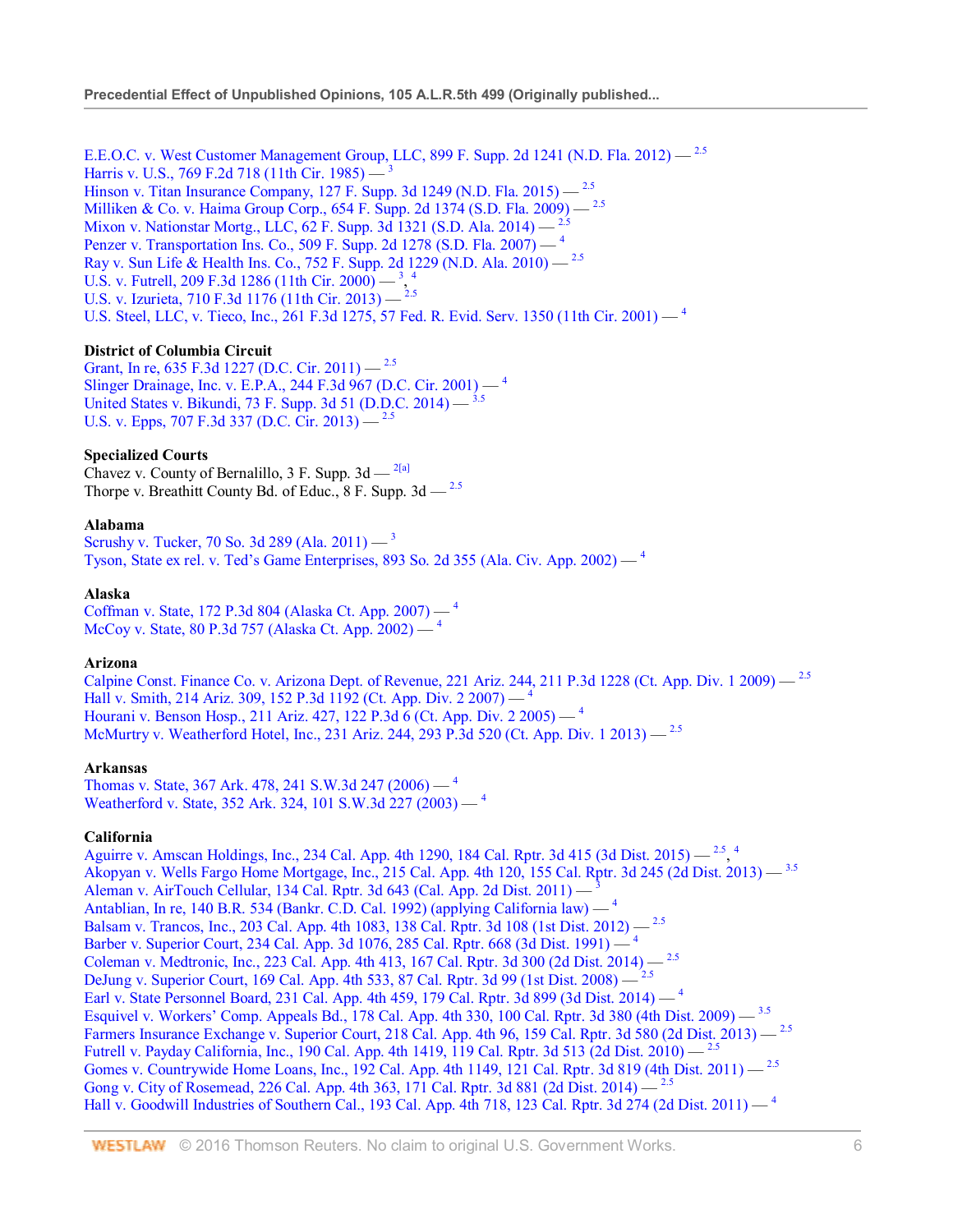Harris v. Investor's Business Daily, Inc., 138 Cal. App. 4th 28, 41 Cal. Rptr. 3d 108 (2d Dist. 2006) — <sup>3</sup> Hendleman v. Los Altos Apartments, L.P., 160 Cal. Rptr. 3d 730 (Cal. App. 2d Dist. 2013)  $-$ <sup>2.5</sup> Humane Society of the United States v. Superior Court of Yolo County, 214 Cal. App. 4th 1233, 155 Cal. Rptr. 3d 93, 291 Ed. Law Rep. 367 (3d Dist. 2013) —  $4$ Kan v. Guild Mortgage Company, 230 Cal. App. 4th 736, 178 Cal. Rptr. 3d 745 (2d Dist. 2014) — <sup>3</sup> K.G. v. Meredith, 204 Cal. App. 4th 164, 138 Cal. Rptr. 3d 645 (1st Dist. 2012) — <sup>2.5</sup> Khani v. Ford Motor Company, 215 Cal. App. 4th 916, 155 Cal. Rptr. 3d 532 (2d Dist. 2013) — <sup>3</sup> Kight v. CashCall, Inc., 200 Cal. App. 4th 1377, 133 Cal. Rptr. 3d 450 (4th Dist. 2011) — <sup>3.5</sup> Landmark Screens, LLC v. Morgan, Lewis & Bockius, LLP, 183 Cal. App. 4th 238, 107 Cal. Rptr. 3d 373 (6th Dist. 2010)  $-4$ Lebrilla v. Farmers Group, Inc., 119 Cal. App. 4th 1070, 16 Cal. Rptr. 3d 25 (4th Dist. 2004) — <sup>3</sup> Millview County Water District v. State Water Resources Control Board, 229 Cal. App. 4th 879, 177 Cal. Rptr. 3d 735 (1st Dist.  $2014$ ) — <sup>2[b]</sup> Modern Development Co. v. Navigators Ins. Co., 111 Cal. App. 4th 932, 4 Cal. Rptr. 3d 528 (2d Dist. 2003) — <sup>4</sup> Monarch Consulting, Inc. v. National Union Fire Ins. Co. of Pittsburgh, 123 A.D.3d 51, 993 N.Y.S.2d 275 (1st Dep't 2014)  $\alpha$  (applying California law) — Morgan v. United Retail Inc., 186 Cal. App. 4th 1136, 113 Cal. Rptr. 3d 10 (2d Dist. 2010) — <sup>4</sup> Nungaray v. Litton Loan Servicing, LP, 200 Cal. App. 4th 1499, 135 Cal. Rptr. 3d 442 (2d Dist. 2011) — 3.5 Pacific Gas and Elec. Co. v. City & County of San Francisco, 206 Cal. App. 4th 897, 142 Cal. Rptr. 3d 190 (1st Dist. 2012)  $3.5$ Pacific Gas and Elec. Co. v. City and County of San Francisco, 139 Cal. Rptr. 3d 147 (Cal. App. 1st Dist. 2012) — <sup>2.5</sup> Pacific Shore Funding v. Lozo, 138 Cal. App. 4th 1342, 42 Cal. Rptr. 3d 283 (2d Dist. 2006) — <sup>4</sup> Pannone v. City of Brisbane, 2002 WL 86908 (Cal. App. 1st Dist. 2002) — <sup>4</sup> People v. Gray, 229 Cal. App. 4th 285, 176 Cal. Rptr. 3d 837 (5th Dist. 2014) - <sup>2.5</sup> People v. Kennedy, 209 Cal. App. 4th 385, 147 Cal. Rptr. 3d 123 (6th Dist. 2012) - <sup>2.5</sup> People v. Manchel, 163 Cal. App. 4th 1108, 78 Cal. Rptr. 3d 194 (2d Dist. 2008) — <sup>4</sup> People v. McDaniels, 21 Cal. App. 4th 1560, 27 Cal. Rptr. 2d 245 (1st Dist. 1994) — <sup>4</sup> People v. Williams, 176 Cal. App. 4th 1521, 98 Cal. Rptr. 3d 770 (3d Dist. 2009) - <sup>2.5</sup> Pollock v. University of Southern California, 112 Cal. App. 4th 1416, 6 Cal. Rptr. 3d 122 (2d Dist. 2003)  $-$ <sup>3</sup> Rose v. Bank of America, N.A., 133 Cal. Rptr. 3d 615 (Cal. App. 2d Dist. 2011) — 3.5 Santa Ana Hospital Medical Center v. Belshe, 56 Cal. App. 4th 819, 65 Cal. Rptr. 2d 754 (3d Dist. 1997) — <sup>4</sup> Schmier v. Supreme Court, 78 Cal. App. 4th 703, 93 Cal. Rptr. 2d 580 (1st Dist. 2000) — Silvaco Data Systems v. Intel Corp., 184 Cal. App. 4th 210, 109 Cal. Rptr. 3d 27 (6th Dist. 2010) — <sup>3</sup> Ticconi v. Blue Shield of California Life & Health Ins. Co., 63 Cal. Rptr. 3d 698 (Cal. App. 2d Dist. 2007) — <sup>4</sup> Tichinin v. City of Morgan Hill, 177 Cal. App. 4th 1049, 99 Cal. Rptr. 3d 661 (6th Dist. 2009) — 2.5

## **Colorado**

Woods v. Delgar Ltd., 226 P.3d 1178 (Colo. App. 2009) — 2.5

## **Delaware**

Oglesby v. Penn Mut. Life Ins. Co., 877 F. Supp. 872 (D. Del. 1994) (applying Delaware law)  $-$ <sup>3</sup>

## **Florida**

Citizens Property Ins. Corp. v. Ashe, 50 So. 3d 645 (Fla. 1st DCA 2010) — 2.5 Gawker Media, LLC v. Bollea, 170 So. 3d 125 (Fla. 2d DCA 2015) — <sup>2.5</sup> Shelton v. Secretary, Dept. of Corrections, 802 F. Supp. 2d 1289 (M.D. Fla. 2011) (applying Florida law) — <sup>2.5</sup> St. Fort ex rel. St. Fort v. Post, Buckley, Schuh & Jernigan, 902 So. 2d 244 (Fla. 4th DCA 2005) —  $4$ TRW Automotive U.S. LLC v. Papandopoles, 949 So. 2d 297 (Fla. 4th DCA 2007)  $-$ <sup>4</sup>

# **Georgia**

Southern Guar. Ins. Co. v. Cotton States Mut. Ins. Co., 176 Ga. App. 140, 335 S.E.2d 598 (1985) — <sup>4</sup> Spurlock v. Department of Human Resources, 286 Ga. 512, 690 S.E.2d 378 (2010)  $-$ <sup>2.5</sup>

# **Hawaii**

Chun v. Board of Trustees of Employees' Retirement System of State of Hawaii, 92 Haw. 432, 992 P.2d 127 (Haw. 2000) —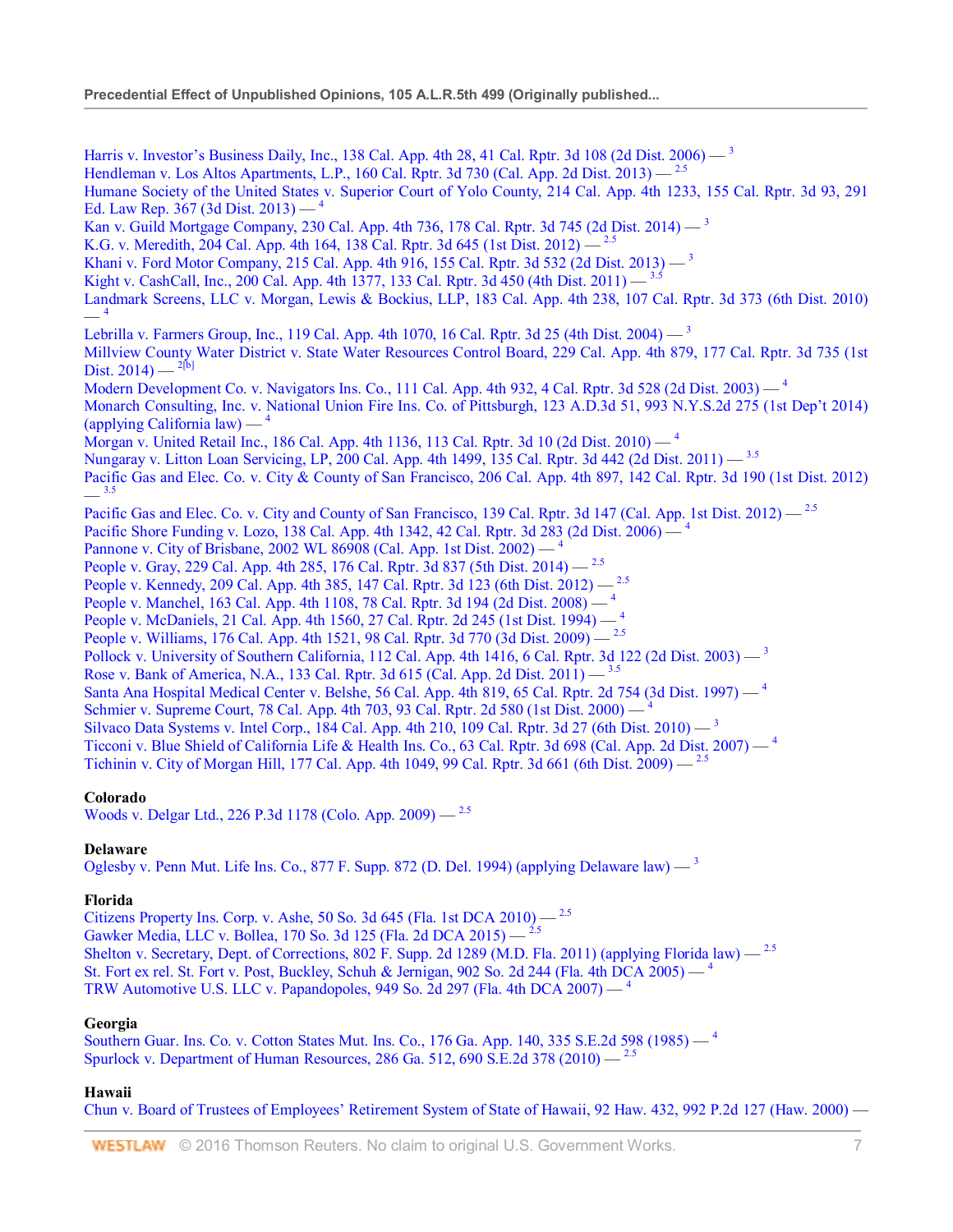4

# Hall v. Laroya, 124 Haw. 187, 238 P.3d 714 (Ct. App. 2010) — <sup>3</sup>

#### **Illinois**

American Family Mut. Ins. Co. v. Plunkett, 2014 IL App (1st) 131631, 14 N.E.3d 676 (Ill. App. Ct. 1st Dist. 2014) — <sup>2.5</sup>

Burnette v. Stroger, 389 Ill. App. 3d 321, 329 Ill. Dec. 101, 905 N.E.2d 939 (1st Dist. 2009) — 2.5

CitiMortgage, Inc. v. Parille, 2016 IL App (2d) 150286, 49 N.E.3d 869 (Ill. App. Ct. 2d Dist. 2016) — 2.5

Donald R., In re, 343 Ill. App. 3d 237, 277 Ill. Dec. 584, 796 N.E.2d 670 (3d Dist. 2003) — <sup>4</sup>

Horwitz v. Sonnenschein Nath and Rosenthal LLP, 399 Ill. App. 3d 965, 339 Ill. Dec. 459, 926 N.E.2d 934 (1st Dist. 2010)  $-$ <sup>2.5</sup>

King's Health Spa, Inc. v. Village of Downers Grove, 2014 IL App (2d) 130825, 11 N.E.3d 489 (Ill. App. Ct. 2d Dist. 2014)  $-$  2.5

Lonigro v. Lockett, 253 Ill. App. 3d 308, 192 Ill. Dec. 305, 625 N.E.2d 265 (1st Dist. 1993) — <sup>4</sup>

Michael H., In re, 392 Ill. App. 3d 965, 332 Ill. Dec. 216, 912 N.E.2d 703 (5th Dist. 2009) — <sup>3</sup>

Morris v. Union Pacific R. Co., 396 Ill. Dec. 330, 39 N.E.3d 1156 (App. Ct. 5th Dist. 2015) — <sup>2.5</sup>

Napleton v. Great Lakes Bank, N.A., 408 Ill. App. 3d 448, 348 Ill. Dec. 804, 945 N.E.2d 111, 74 U.C.C. Rep. Serv. 2d 82  $(1st Dist. 2011) -$ <sup>2.5</sup>

Norton v. City of Chicago, 293 Ill. App. 3d 620, 228 Ill. Dec. 810, 690 N.E.2d 119 (1st Dist. 1997) — <sup>4</sup>

Osman v. Ford Motor Co., 359 Ill. App. 3d 367, 295 Ill. Dec. 805, 833 N.E.2d 1011 (4th Dist. 2005) — <sup>4</sup>

People v. Matous, 381 Ill. App. 3d 918, 320 Ill. Dec. 209, 886 N.E.2d 1278 (3d Dist. 2008) - <sup>4</sup>

People v. Petty, 311 Ill. App. 3d 301, 244 Ill. Dec. 171, 724 N.E.2d 1059 (2d Dist. 2000)  $-$ <sup>4</sup>

People v. Schambow, 305 Ill. App. 3d 763, 239 Ill. Dec. 525, 714 N.E.2d 83 (2d Dist. 1999) — <sup>4</sup>

People v. Wilder, 356 Ill. App. 3d 712, 292 Ill. Dec. 640, 826 N.E.2d 1076 (1st Dist. 2005) — <sup>4</sup>

Price ex rel. Massey v. Hickory Point Bank & Trust, Trust No. 0192, 362 Ill. App. 3d 1211, 299 Ill. Dec. 352, 841 N.E.2d 1084 (4th Dist. 2006)  $-$ <sup>4</sup>

Schmitt, In re Marriage of, 391 Ill. App. 3d 1010, 330 Ill. Dec. 508, 909 N.E.2d 221 (2d Dist. 2009) — <sup>4</sup>

Skidmore v. Gateway Western Ry. Co., 333 Ill. App. 3d 947, 267 Ill. Dec. 196, 776 N.E.2d 333 (5th Dist. 2002) — <sup>4</sup>

Solargenix Energy, LLC v. Acciona, S.A., 2014 IL App (1st) 123403, 17 N.E.3d 171 (Ill. App. Ct. 1st Dist. 2014) — 2.5

State Farm Mut. Auto. Ins. Co. v. Progressive Northern Ins. Co., 2015 IL App (1st) 140447, 30 N.E.3d 440 (Ill. App. Ct. 1st Dist.  $2015$  —  $^{2.5}$ 

U.S. Bank Nat. Ass'n v. Clark, 348 Ill. App. 3d 856, 283 Ill. Dec. 268, 807 N.E.2d 1109 (1st Dist. 2004) — <sup>4</sup> Voris v. Voris, 2011 IL App (1st) 103814, 356 Ill. Dec. 379, 961 N.E.2d 475 (App. Ct. 1st Dist. 2011) — 2.5

## **Indiana**

Allstate Ins. Co. v. Dana Corp., 737 N.E.2d 1177 (Ind. Ct. App. 2000) — <sup>4</sup> Horn v. A.O. Smith Corp., 50 F.3d 1365 (7th Cir. 1995) (applying Indiana law) — <sup>4</sup> Indiana High School Athletic Ass'n, Inc. v. Durham, 748 N.E.2d 404, 154 Ed. Law Rep. 279 (Ind. Ct. App. 2001) — <sup>4</sup>

## **Iowa**

State v. Murray, 796 N.W.2d 907 (Iowa 2011) — <sup>4</sup>

## **Kansas**

Casco v. Armour Swift-Eckrich, 34 Kan. App. 2d 670, 128 P.3d 401 (2005) — <sup>3</sup> Riverside Drainage Dist. of Sedgwick County v. Hunt, 33 Kan. App. 2d 225, 99 P.3d 1135 (2004)  $-$ <sup>4</sup> Taco Bell v. City of Mission, 234 Kan. 879, 678 P.2d 133 (1984) — <sup>4</sup>

## **Kentucky**

Beaumont v. Zeru, 460 S.W.3d 904 (Ky. 2015) — <sup>4</sup> State Farm Ins. Co. v. Edwards, 339 S.W.3d 456 (Ky. 2011) — <sup>4</sup>

# **Louisiana**

Cajun Contractors, Inc. v. Lafayette Consol. Government, 715 So. 2d 588 (La. Ct. App. 3d Cir. 1998) — <sup>2[b]</sup> Hill v. Lopez, 929 So. 2d 80 (La. Ct. App. 1st Cir. 2006) —  $3$ Roberts v. Sewerage and Water Bd. of New Orleans, 634 So. 2d 341 (La. 1994) — <sup>4</sup>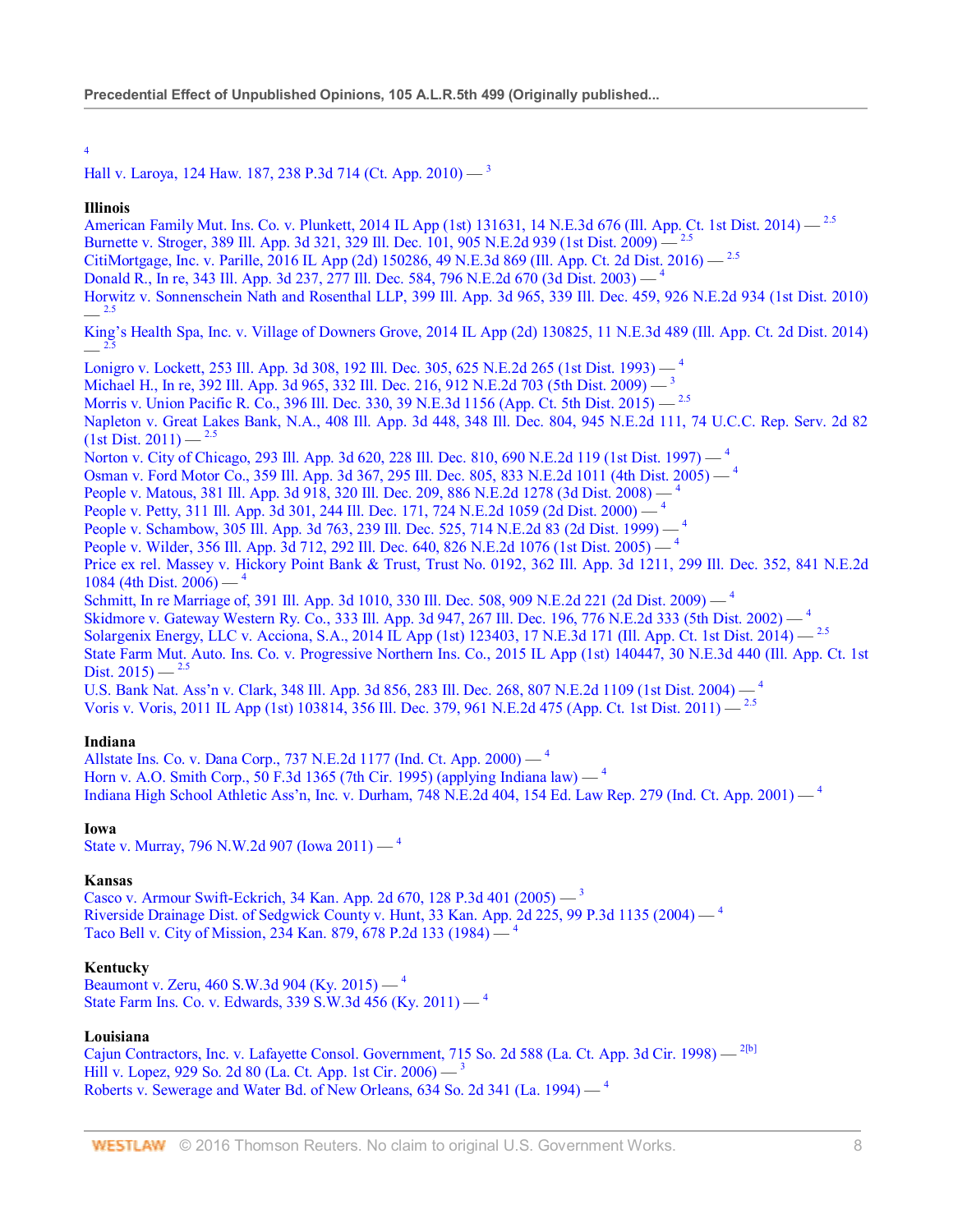# **Maryland**

Archers Glen Partners, Inc. v. Garner, 176 Md. App. 292, 933 A.2d 405 (2007) — <sup>4</sup> Margolis v. Sandy Spring Bank, 221 Md. App. 703, 110 A.3d 784, 85 U.C.C. Rep. Serv. 2d 962 (2015) - <sup>2.5</sup> Thompson v. UBS Financial Services, Inc., 443 Md. 47, 115 A.3d 125 (2015) — <sup>4</sup> Wagner v. State, 220 Md. App. 174, 102 A.3d 900 (2014) — 2.5 Zimmer-Rubert v. Board of Educ. of Baltimore County, 179 Md. App. 589, 947 A.2d 135, 232 Ed. Law Rep. 853 (2008) — <sup>4</sup> **Massachusetts** Com. v. Gray, 80 Mass. App. Ct. 98, 951 N.E.2d 931 (2011) — <sup>4</sup> Horner v. Boston Edison Co., 45 Mass. App. Ct. 139, 695 N.E.2d 1093 (1998) — <sup>4</sup> Langton v. Commissioner of Correction, 34 Mass. App. Ct. 564, 614 N.E.2d 1002 (1993) — <sup>4</sup> **Michigan** Adam v. Bell, 311 Mich. App. 528, 879 N.W.2d 879 (2015) — <sup>2.5</sup> Attorney General v. Merck Sharp & Dohme Corp., 292 Mich. App. 1, 807 N.W.2d 343 (2011) — 2.5 Cardinal Mooney High School v. Michigan High School Athletic Ass'n, 179 Mich. App. 267, 445 N.W.2d 483, 55 Ed. Law Rep. 1129 (1989) — <sup>4</sup> Department of Environmental Quality v. Waterous Co., 279 Mich. App. 346, 760 N.W.2d 856 (2008) — <sup>3</sup> Eddington v. Torrez, 311 Mich. App. 198, 874 N.W.2d 394 (2015) – Findley v. DaimlerChrysler Corp., 289 Mich. App. 483, 797 N.W.2d 175 (2010) — <sup>4</sup> Forgach v. George Koch & Sons Co., 167 Mich. App. 50, 421 N.W.2d 568 (1988) — <sup>4</sup> Griffin v. Reznick, 609 F. Supp. 2d 695 (W.D. Mich. 2008) (applying Michigan law)  $-$ <sup>2.5</sup> Howell Ed. Ass'n, MEA/NEA v. Howell Bd. of Ed., 287 Mich. App. 228, 789 N.W.2d 495, 260 Ed. Law Rep. 913 (2010) — <sup>4</sup> Johnson, In re, 439 B.R. 416 (Bankr. E.D. Mich. 2010) (applying Michigan law)  $-$ <sup>2.5</sup> Kanjia, In re, 308 Mich. App. 660, 866 N.W.2d 862 (2014) — <sup>2.5</sup> Lech v. Huntmore Estates Condominium Ass'n, 310 Mich. App. 258, 871 N.W.2d 551 (2015) — 2.5 Makowski v. Towles, 195 Mich. App. 106, 489 N.W.2d 133 (1992) — <sup>4</sup> Mid-Century Ins. Co. v. Fish, 749 F. Supp. 2d 657 (W.D. Mich. 2010) (applying Michigan law)  $-$ <sup>3</sup> Niederhouse v. Palmerton, 300 Mich. App. 625, 836 N.W.2d 176 (2013)  $-$ <sup>2</sup>. Paris Meadows, LLC v. City of Kentwood, 287 Mich. App. 136, 783 N.W.2d 133 (2010) — <sup>2.5</sup> People v. Daniels, 311 Mich. App. 257, 874 N.W.2d 732 (2015) — <sup>2.5</sup> People v. Gonzalez-Raymundo, 308 Mich. App. 175, 862 N.W.2d 657 (2014) - <sup>2.5</sup> People v. Minch, 295 Mich. App. 92, 811 N.W.2d 571 (2011) — <sup>2.5</sup> People v. Reid, 233 Mich. App. 457, 592 N.W.2d 767 (1999) — <sup>4</sup> People v. Vincent, 215 Mich. App. 458, 546 N.W.2d 662 (1996) — <sup>4</sup> Richards v. Richards, 310 Mich. App. 683, 874 N.W.2d 704 (2015) — 2.5 Stephens v. Worden Ins. Agency, LLC, 307 Mich. App. 220, 859 N.W.2d 723 (2014) - <sup>2.5</sup> Stine v. Continental Cas. Co., 419 Mich. 89, 349 N.W.2d 127 (1984) — <sup>4</sup> Tyra v. Organ Procurement Agency Of Michigan, 840 N.W.2d 730 (Mich. Ct. App. 2013)  $-$ <sup>3</sup> Usitalo v. Landon, 299 Mich. App. 222, 829 N.W.2d 359 (2012) —  $\frac{3}{5}$ Visser v. Visser, 299 Mich. App. 12, 829 N.W.2d 242 (2012) — 2.5 W.E. Westfall, Inc. v. Michigan Bell Telephone Co., 129 Mich. App. 301, 341 N.W.2d 514 (1983) — <sup>4</sup> Zaremba Equipment, Inc. v. Harco Nat'l Ins. Co., 280 Mich. App. 16, 761 N.W.2d 151 (2008) — **Minnesota** Acton Const. Co. v. Commissioner of Revenue, 391 N.W.2d 828 (Minn. 1986) — <sup>4</sup> Andrew L. Youngquist, Inc. v. Cincinnati Ins. Co., 625 N.W.2d 178 (Minn. Ct. App. 2001) — <sup>4</sup> Becker v. State Farm Mut. Auto. Ins. Co., 596 N.W.2d 697 (Minn. Ct. App. 1999) — <sup>4</sup> C.D.G.D., In re, 800 N.W.2d 652 (Minn. Ct. App. 2011) —  $^{2.5}$ Dynamic Air, Inc. v. Bloch, 502 N.W.2d 796 (Minn. Ct. App. 1993) — <sup>4</sup> Dyrdal v. Golden Nuggets, Inc., 672 N.W.2d 578 (Minn. Ct. App. 2003) — <sup>4</sup> Gergen v. Commissioner of Public Safety, 548 N.W.2d 307 (Minn. Ct. App. 1996) — <sup>4</sup> Geske v. Marcolina, 624 N.W.2d 813 (Minn. Ct. App. 2001) — <sup>4</sup> Grinnell Mut. Reinsurance Co. v. Schwieger, 685 F.3d 697 (8th Cir. 2012) (applying Minnesota law) — <sup>2.5</sup>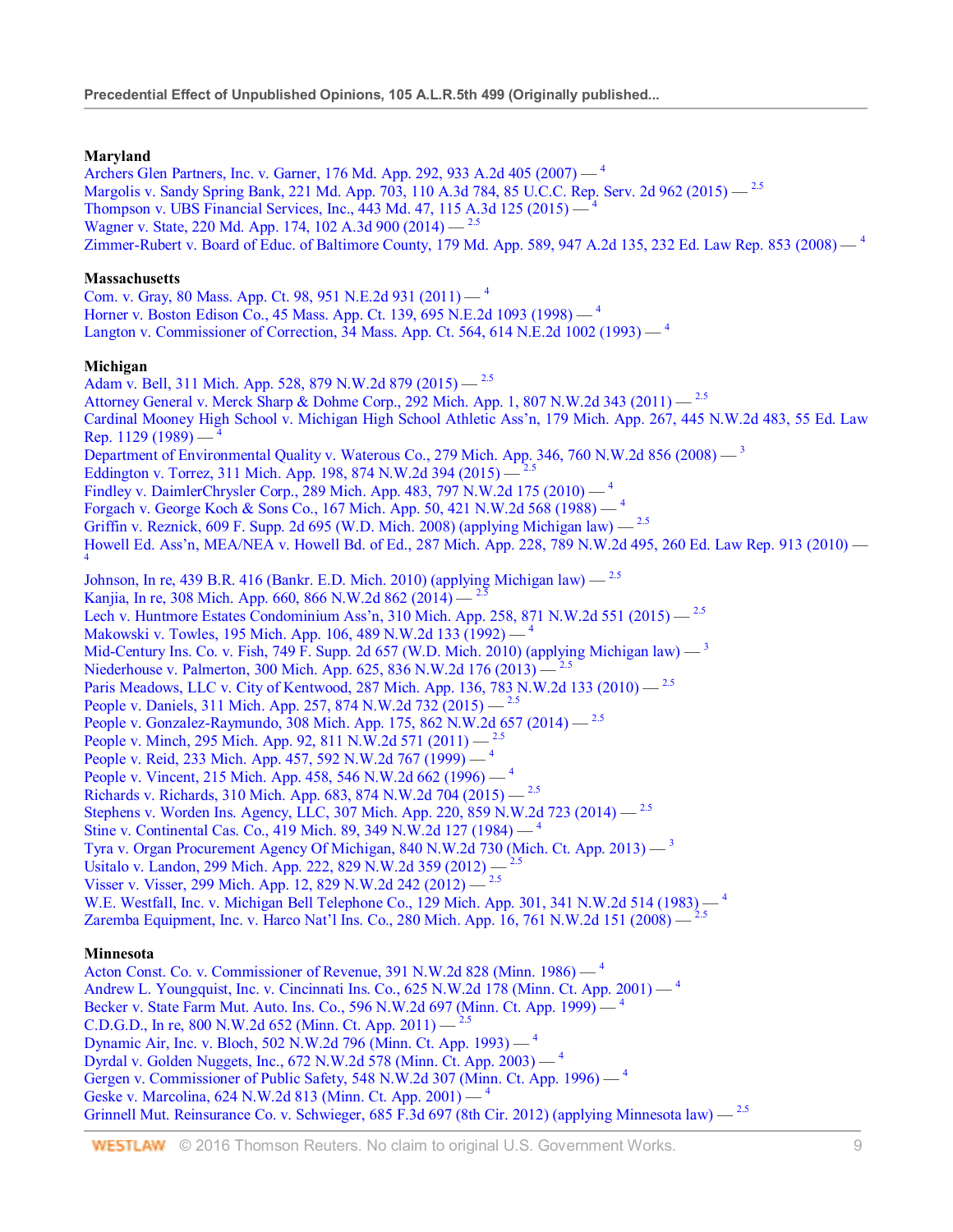Hatch, State ex rel. v. Employers Ins. of Wausau,  $644$  N.W.2d 820 (Minn. Ct. App. 2002)  $-$ <sup>4</sup> Landico, Inc. v. American Family Mut. Ins. Co., 559 N.W.2d 438 (Minn. Ct. App. 1997) — <sup>4</sup> Minneapolis Grand, LLC v. Galt Funding LLC, 791 N.W.2d 549 (Minn. Ct. App. 2010) — <sup>4</sup> Nathe Bros., Inc. v. American Nat. Fire Ins. Co., 597 N.W.2d 587 (Minn. Ct. App. 1999) — <sup>4</sup> Saint Paul, City of v. Eldredge, 788 N.W.2d 522 (Minn. Ct. App. 2010) — 2.5 Skyline Village Park Ass'n v. Skyline Village L.P., 786 N.W.2d 304 (Minn. Ct. App. 2010) — 2.5 State v. Ferguson, 786 N.W.2d 640 (Minn. Ct. App. 2010) — 2.5 State v. Lopez, 764 N.W.2d 605 (Minn. Ct. App. 2009) — State v. Timberlake, 726 N.W.2d 509 (Minn. Ct. App. 2007) — <sup>4</sup> Teffeteller v. University of Minnesota,  $626$  N.W.2d 201 (Minn. Ct. App. 2001)  $-$ <sup>4</sup>

# **Mississippi**

Duckett, In re Guardianship of, 991 So. 2d 1165 (Miss. 2008) — <sup>4</sup> Westbrook v. City of Jackson, 665 So. 2d 833 (Miss. 1995) — <sup>4</sup> Wooldridge v. Wooldridge, 856 So. 2d 446 (Miss. Ct. App. 2003) — <sup>4</sup>

## **Missouri**

Executive Bd. of Missouri Baptist Convention v. Windermere Baptist Conference Center, 280 S.W.3d 678 (Mo. Ct. App. W.D.  $2009$ )  $-$ <sup>4</sup>

Mackey v. Smith, 438 S.W.3d 465 (Mo. Ct. App. W.D. 2014) — <sup>2.5</sup>

## **Montana**

Arnold v. Sullivan, 2010 MT 30, 355 Mont. 177, 226 P.3d 594 (2010) — 2.5 Greater Missoula Area Federation of Early Childhood Educators v. Child Start, Inc., 2009 MT 362, 353 Mont. 201, 219 P.3d 881 (2009)  $-$ <sup>3.5</sup>

McDonald v. Department of Environmental Quality, 2009 MT 209, 351 Mont. 243, 214 P.3d 749 (2009) — 3.5 State v. Ferre, 2014 MT 96, 374 Mont. 428, 322 P.3d 1047 (2014) — State v. Oie, 2007 MT 328, 340 Mont. 205, 174 P.3d 937 (2007) — <sup>4</sup> Weer v. State, 2010 MT 232, 358 Mont. 130, 244 P.3d 311 (2010) - <sup>4</sup> Worts v. Hardy Const. Co., 249 Mont. 477, 817 P.2d 231 (1991) — <sup>4</sup>

## **Nebraska**

State v. James, 6 Neb. App. 444, 573 N.W.2d 816 (1998) — <sup>4</sup> State v. Laflin, 23 Neb. App. 839, 875 N.W.2d 919 (2016) — 2.5

# **New Hampshire**

State v. Addison, 167 N.H. 562, 116 A.3d 551 (2015) — 3.5

## **New Jersey**

, 365 N.J. Super. 82, 838 A.2d 470 (App. Div. 2003) —  $^4$ Brundage v. Estate of Carambio, 195 N.J. 575, 951 A.2d 947 (2008) — <sup>4</sup> Charatan v. Board of Review, 200 N.J. Super. 74, 490 A.2d 352, 24 Ed. Law Rep. 300 (App. Div. 1985) — <sup>4</sup> Committee to Recall Robert Menendez From the Office of U.S. Senator v. Wells, 204 N.J. 79, 7 A.3d 720 (2010) — <sup>2.5</sup> Espinal v. Arias, 391 N.J. Super. 49, 916 A.2d 1081 (App. Div. 2007) — <sup>4</sup> Higgins v. Swiecicki, 315 N.J. Super. 488, 719 A.2d 166 (App. Div. 1998) — <sup>4</sup> Kingwood Tp. Volunteer Fire Co. No. One v. Board of Adjustment of Tp. of Kingwood, 272 N.J. Super. 498, 640 A.2d 356  $(Law Div. 1993) -$ <sup>4</sup> Mesivta Ohr Torah of Lakewood v. Township of Lakewood, 24 N.J. Tax 314, 2008 WL 5539676 (2008) — <sup>2.5</sup> Morella v. Grand Union/New Jersey Self-Insurers Guar. Ass'n, 391 N.J. Super. 231, 917 A.2d 826 (App. Div. 2007) — <sup>4</sup> Morris v. Siemens Components, Inc., 938 F. Supp. 277 (D.N.J. 1996) (applying New Jersey law) — Newark Ins. Co. v. Acupac Packaging, Inc., 328 N.J. Super. 385, 746 A.2d 47 (App. Div. 2000) — <sup>4</sup> P.B., In re, 427 N.J. Super. 176, 47 A.3d 777 (App. Div. 2012) — <sup>2.5</sup> Raymond v. New Jersey State Parole Bd., 221 N.J. Super. 381, 534 A.2d 741 (App. Div. 1987) — <sup>4</sup> State v. Cruz Const. Co., Inc., 279 N.J. Super. 241, 652 A.2d 741 (App. Div. 1995) — 4 State v. Merola, 365 N.J. Super. 203, 838 A.2d 543 (Law Div. 2002) — <sup>4</sup>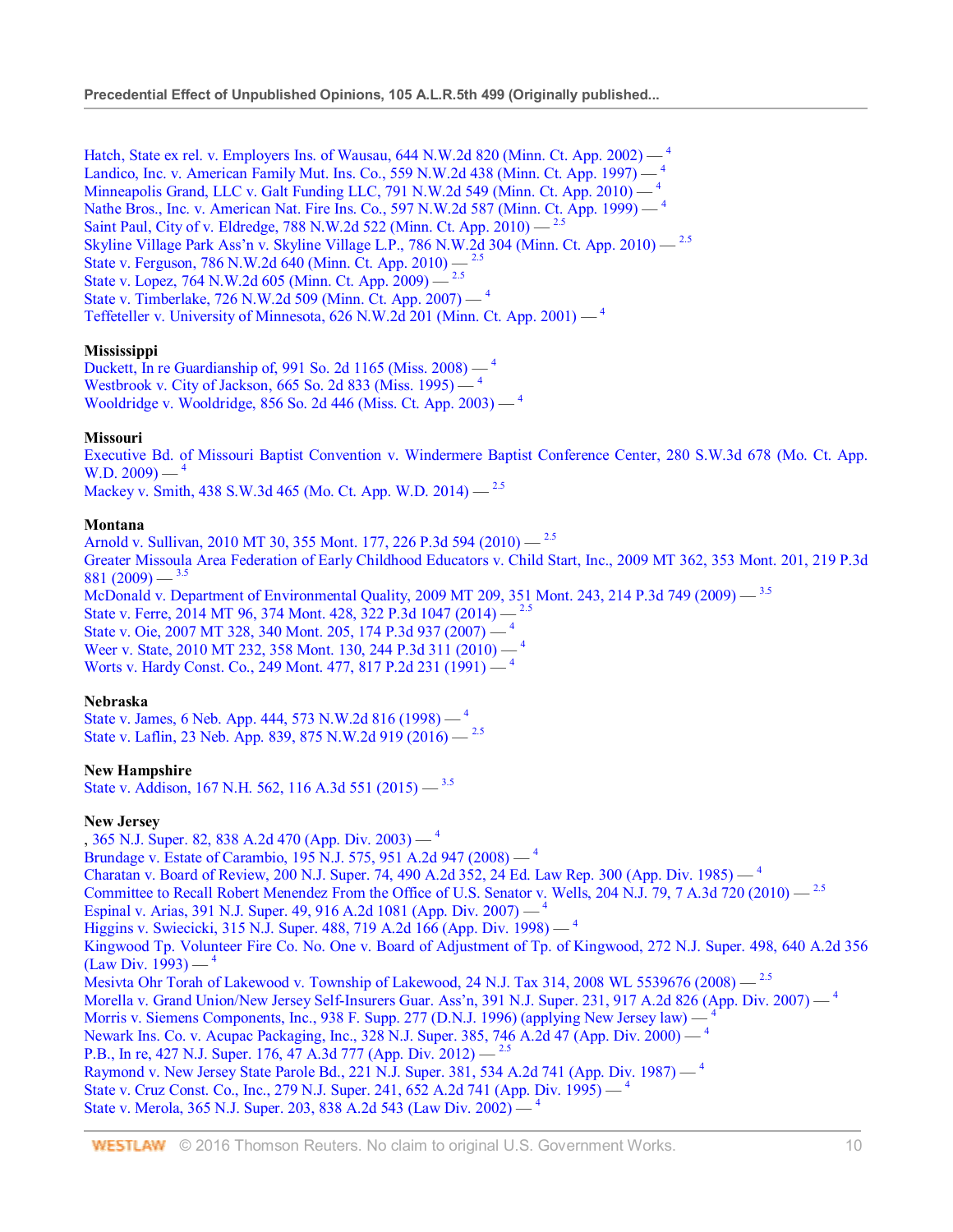State v. Robertson, 438 N.J. Super. 47, 102 A.3d 381 (App. Div. 2014) — 2.5 303, Inc. v. City of North Wildwood, 21 N.J. Tax 376, 2004 WL 1542273 (2004) — <sup>4</sup>

#### **New Mexico**

Anaya, State ex rel. v. Jaramillo, 1979-NMSC-026, 92 N.M. 617, 593 P.2d 58 (1979) — <sup>3</sup> Romero v. City of Santa Fe, 139 N.M. 440, 2006-NMCA-055, 134 P.3d 131 (Ct. App. 2006) — <sup>4</sup> Winrock Inn Co. v. Prudential Ins. Co. of America, 122 N.M. 562, 1996-NMCA-113, 928 P.2d 947 (Ct. App. 1996) — <sup>3</sup>, <sup>4</sup>

#### **New York**

Eaton v. Chahal, 146 Misc. 2d 977, 553 N.Y.S.2d 642 (Sup 1990) — <sup>4</sup> Monarch Consulting, Inc. v. National Union Fire Ins. Co. of Pittsburgh, 123 A.D.3d 51, 993 N.Y.S.2d 275 (1st Dep't 2014)  $-$ <sup>3</sup>

#### **North Carolina**

Freeman v. Rothrock, 189 N.C. App. 31, 657 S.E.2d 389 (2008) — <sup>4</sup> Inland Harbor Homeowners Ass'n, Inc. v. St. Josephs Marina, LLC, 219 N.C. App. 348, 724 S.E.2d 92 (2012) — 2.5 Long v. Harris, 137 N.C. App. 461, 528 S.E.2d 633 (2000) — <sup>4</sup> Magnolia Mfg. of North Carolina, Inc. v. Erie Ins. Exchange, 179 N.C. App. 267, 633 S.E.2d 841 (2006) — <sup>4</sup> State v. Leaks, 771 S.E.2d 795 (N.C. Ct. App. 2015) — 2.5 State v. Mabry, 217 N.C. App. 465, 720 S.E.2d 697 (2011) - <sup>2.5</sup> State v. McKnight, 767 S.E.2d 689 (N.C. Ct. App. 2015) — 2.5 State v. Pritchard, 186 N.C. App. 128, 649 S.E.2d 917 (2007) — <sup>4</sup> Sullivan v. Pender County, 196 N.C. App. 726, 676 S.E.2d 69 (2009) - <sup>2.5</sup> Zurosky v. Shaffer, 236 N.C. App. 219, 763 S.E.2d 755 (2014) —  $^3$ 

## **North Dakota**

State v. Birchfield, 2015 ND 6, 858 N.W.2d 302 (N.D. 2015) — 3.5

#### **Ohio**

Beder v. Cleveland Browns, Inc., 129 Ohio App. 3d 188, 717 N.E.2d 716 (8th Dist. Cuyahoga County 1998) — <sup>4</sup> Graves, State ex rel. v. State, 9 Ohio App. 3d 260, 459 N.E.2d 913 (10th Dist. Franklin County 1983) — <sup>4</sup> Miller v. Barry, 81 Ohio App. 3d 393, 611 N.E.2d 357 (10th Dist. Franklin County 1992) — <sup>4</sup> New York Life Ins. Co. v. Wittman, 813 F. Supp. 1287 (N.D. Ohio 1993) (applying Ohio law) — <sup>4</sup> State v. Parker, 66 Ohio Misc. 2d 1, 642 N.E.2d 66 (Mun. Ct. 1994) — <sup>4</sup>

#### **Oklahoma**

Bilbrey v. Cingular Wireless, L.L.C., 2007 OK 54, 164 P.3d 131 (Okla. 2007) — <sup>4</sup> Howard v. State, 1987 OK CR 116, 738 P.2d 543 (Okla. Crim. App. 1987) — <sup>4</sup> Porter v. Oklahoma Farm Bureau Mut. Ins. Co., 2014 OK 50, 330 P.3d 511 (Okla. 2014) — 2.5

## **Pennsylvania**

Boring v. Erie Ins. Group, 434 Pa. Super. 40, 641 A.2d 1189 (1994) — <sup>4</sup> Coleman v. Wyeth Pharmaceuticals, Inc., 2010 PA Super 158, 6 A.3d 502 (2010)  $-$ <sup>2.5</sup> Com. v. Booth, 1999 PA Super 71, 729 A.2d 1187 (1999) — <sup>4</sup> Com. v. Dennis, 421 Pa. Super. 600, 618 A.2d 972 (1992) — <sup>4</sup> Com. v. Mathis, 317 Pa. Super. 226, 463 A.2d 1167 (1983) — <sup>4</sup> Com. v. Phinn, 761 A.2d 176 (Pa. Super. Ct. 2000) — <sup>4</sup> Com. v. Sperry, 395 Pa. Super. 400, 577 A.2d 603 (1990) — <sup>4</sup> Com. v. Swinson, 426 Pa. Super. 167, 626 A.2d 627 (1993) — <sup>4</sup> Glover, In re Estate of, 447 Pa. Super. 509, 669 A.2d 1011 (1996) — <sup>4</sup> Keyes, In re, 2013 PA Super 326, 83 A.3d 1016 (2013) — 3.5 Liberty Mut. Ins. Co. v. Domtar Paper Co., 2013 PA Super 262, 77 A.3d 1282 (2013) — <sup>4</sup> Ridley ex rel. Ridley v. State Farm Mut. Auto. Ins. Co., 745 A.2d 7 (Pa. Super. Ct. 1999) - <sup>4</sup> Vetter v. Fun Footwear Co., 447 Pa. Super. 84, 668 A.2d 529 (1995) — <sup>4</sup>

#### **South Carolina**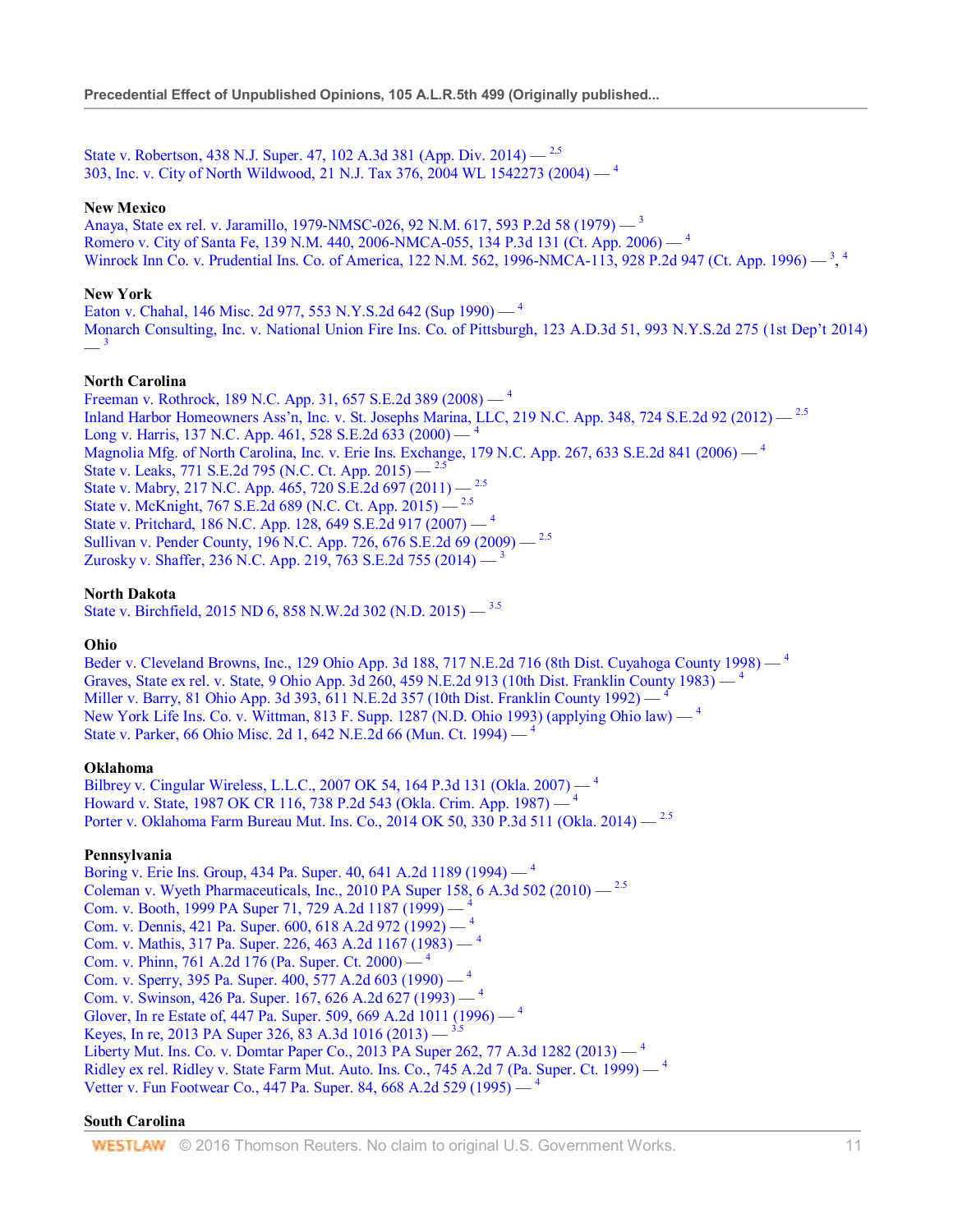Lanham v. Blue Cross and Blue Shield of South Carolina, Inc., 338 S.C. 343, 526 S.E.2d 253 (Ct. App. 2000) — <sup>4</sup> Olson v. Faculty House of Carolina, Inc., 344 S.C. 194, 544 S.E.2d 38, 152 Ed. Law Rep. 347 (Ct. App. 2001) — <sup>4</sup>

#### **Tennessee**

Board of Com'rs of Union City v. Obion County, 188 Tenn. 666, 222 S.W.2d 7 (1949) — <sup>4</sup> Cook v. State, 506 S.W.2d 955 (Tenn. Crim. App. 1973) — <sup>4</sup> Del-Met Corp., In re, 322 B.R. 781 (Bankr. M.D. Tenn. 2005) (applying Tennessee law) — <sup>4</sup> D.Y.H., In re, 226 S.W.3d 327 (Tenn. 2007) — <sup>4</sup> Edwards v. City of Memphis, 342 S.W.3d 12 (Tenn. Ct. App. 2010) — 2.5 McConnell v. State, 12 S.W.3d 795 (Tenn. 2000) — 4 Southern Ry. Co. v. Foote Mineral Co., 384 F.2d 224 (6th Cir. 1967) (applying Tennessee law) — <sup>4</sup> State v. Franklin, 919 S.W.2d 362 (Tenn. Crim. App. 1995) — <sup>4</sup>

#### **Texas**

Barnett v. State, 344 S.W.3d 6 (Tex. App. Texarkana 2011) — <sup>4</sup> Barrios v. State, 389 S.W.3d 382 (Tex. App. Texarkana 2012) — 2.5 Carrillo v. State, 98 S.W.3d 789 (Tex. App. Amarillo 2003) — <sup>4</sup> Douglas v. State, 489 S.W.3d 613 (Tex. App. Texarkana 2016) — 2.5 Frizzell v. Cook, 790 S.W.2d 41 (Tex. App. San Antonio 1990) — <sup>4</sup> Gonzales v. State, 672 S.W.2d 618 (Tex. App. Amarillo 1984) — <sup>4</sup> Hare v. State, 713 S.W.2d 396 (Tex. App. El Paso 1986) — 4 Juarez v. State, 461 S.W.3d 283 (Tex. App. Texarkana 2015) — 2.5 Just Energy Texas I Corp. v. Texas Workforce Commission, 472 S.W.3d 437 (Tex. App. Dallas 2015) — 2.5 Marsh v. State, 343 S.W.3d 475 (Tex. App. Texarkana 2011) — <sup>2.5</sup> State v. Mechler, 123 S.W.3d 449 (Tex. App. Houston 14th Dist. 2003) — <sup>4</sup> Texas Vital Care v. State, 323 S.W.3d 609 (Tex. App. Texarkana 2010) — <sup>4</sup> Wheeler v. Aldama-Luebbert, 707 S.W.2d 213 (Tex. App. Houston 1st Dist. 1986) — <sup>4</sup> Wilson v. State, 391 S.W.3d 131 (Tex. App. Texarkana 2012) — <sup>4</sup>

## **Utah**

Essentail Botanical Farms, LC v. Kay, 2011 UT 71, 270 P.3d 430 (Utah 2011) — 2.5 Schultz v. State, 2006 UT App 105, 132 P.3d 701 (Utah Ct. App. 2006) — <sup>3</sup> State v. Gambrell, 814 P.2d 1136 (Utah Ct. App. 1991) — <sup>4</sup>

## **Virginia**

Brandau v. Brandau, 52 Va. App. 632, 666 S.E.2d 532 (2008) — 2.5 Christian v. Com., 59 Va. App. 603, 721 S.E.2d 809 (2012) — 2.5 Johnson v. Paul Johnson Plastering and National Surety Corporation, 37 Va. App. 716, 561 S.E.2d 40 (2002)  $-$ <sup>4</sup> Kidder v. Virginia Birth-Related Neurological Injury Compensation Program,  $37$  Va. App. 764, 560 S.E.2d 907 (2002) — <sup>4</sup> Portsmouth (City of) School Bd. v. Harris, 58 Va. App. 556, 712 S.E.2d 23 (2011) — <sup>2.5</sup> Robdau v. Com., 35 Va. App. 128, 543 S.E.2d 602 (2001) — <sup>4</sup> Samartino v. Fairfax County Fire and Rescue, 64 Va. App. 499, 769 S.E.2d 692 (2015) — <sup>2.5</sup> Stokes v. Com., 61 Va. App. 388, 736 S.E.2d 330 (2013) — 2.5

## **Washington**

Davis, In re, 95 Wash. App. 917, 977 P.2d 630 (Div. 1 1999) — <sup>4</sup> Johnson v. Allstate Ins. Co., 126 Wash. App. 510, 108 P.3d 1273 (Div. 2 2005) — <sup>4</sup> Kitsap County v. Allstate Ins. Co., 136 Wash. 2d 567, 964 P.2d 1173 (1998) — <sup>4</sup> Marriage of Schweitzer, Matter of, 132 Wash. 2d 318, 937 P.2d 1062 (1997) — <sup>4</sup> Martin v. Wilbert, 162 Wash. App. 90, 253 P.3d 108 (Div. 1 2011) — <sup>3</sup> Oltman v. Holland America Line USA, Inc., 136 Wash. App. 110, 148 P.3d 1050 (Div. 1 2006) — <sup>3</sup> State v. Acrey, 97 Wash. App. 784, 988 P.2d 17 (Div. 1 1999) — <sup>4</sup> State v. Bays, 90 Wash. App. 731, 954 P.2d 301 (Div. 2 1998) — <sup>4</sup> State v. Fitzpatrick, 5 Wash. App. 661, 491 P.2d 262 (Div. 2 1971) — <sup>4</sup> State v. Nolan, 98 Wash. App. 75, 988 P.2d 473 (Div. 1 1999) — <sup>4</sup>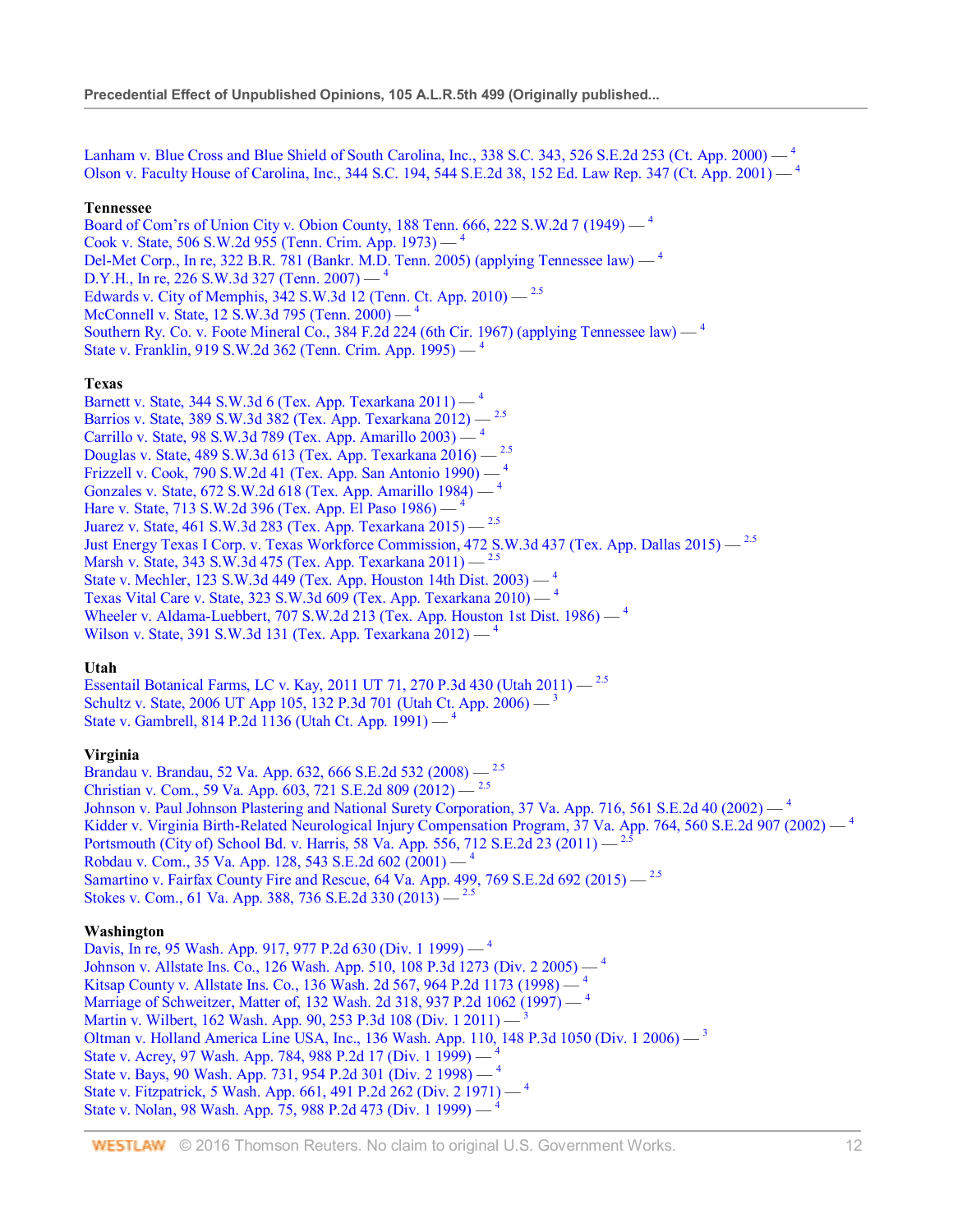State v. Nysta, 168 Wash. App. 30, 275 P.3d 1162 (Div. 1 2012) —  $^{2.5}$ State v. Sanchez, 74 Wash. App. 763, 875 P.2d 712 (Div. 3 1994) — <sup>4</sup>

## **West Virginia**

Pugh v. Workers' Compensation Com'r, 188 W. Va. 414, 424 S.E.2d 759 (1992) — <sup>4</sup>

#### **Wisconsin**

Bankruptcy Estate of Lake Geneva Sugar Shack, Inc. v. General Star Indem. Co., 32 F. Supp. 2d 1059 (E.D. Wis. 1999) (applying Wisconsin law) — <sup>4</sup> Horace Mann Ins. Co. v. Wauwatosa Bd. of Ed., 88 Wis. 2d 385, 276 N.W.2d 761 (1979) — <sup>4</sup> Morrison v. Rankin, 2007 WI App 186, 305 Wis. 2d 240, 738 N.W.2d 588 (Ct. App. 2007) — <sup>4</sup> Roy v. St. Lukes Medical Center, 2007 WI App 218, 305 Wis. 2d 658, 741 N.W.2d 256 (Ct. App. 2007) — <sup>4</sup> Sheboygan, City of v. Nytsch, 2008 WI 64, 310 Wis. 2d 337, 750 N.W.2d 475 (2008) — <sup>4</sup> Showers Appraisals, LLC v. Musson Bros., 2013 WI 79, 835 N.W.2d 226 (Wis. 2013) — 2.5 State v. Obriecht, 2014 WI App 42, 353 Wis. 2d 542, 846 N.W.2d 479 (Ct. App. 2014) — 2.5 State v. Swope, 2008 WI App 175, 315 Wis. 2d 120, 762 N.W.2d 725 (Ct. App. 2008) — 2.5 Tamminen v. Aetna Cas. and Sur. Co., 109 Wis. 2d 536, 327 N.W.2d 55 (1982) —  $4\,$ 

# **§ 1[a] Introduction— Scope**

This annotation collects and discusses the federal and state cases adjudicating the precedential effect of unpublished opinions in subsequent cases concerning different parties and facts.

The issue of whether an unpublished opinion can be cited is not within the scope of this annotation.

A number of jurisdictions may have rules, regulations, constitutional provisions, or legislative enactments directly bearing upon this subject. These provisions are discussed herein only to the extent and in the form that they are reflected in the court opinions that fall within the scope of this annotation. The reader is consequently advised to consult the appropriate statutory or regulatory compilations to ascertain the current status of all statutes discussed herein, including those listed in the Jurisdictional Table of Cases and Statutes.

# **§ 1[b] Introduction— Related annotations**

Related Annotations are located under the Research References heading of this Annotation.

# **§ 2[a] Summary and comment— Generally**

#### **[Cumulative Supplement]**

The nationwide proliferation of "unpublished" opinions—which are, in fact, promptly published in West's national reporters and other legal publications—is both confusing and troubling.<sup>1</sup> Indeed, in September 2001 West Group launched its Federal Appendix, a new case-reporter series in West's National Reporter System that consists entirely of "unpublished" opinions from the federal circuit courts of appeals (except, currently, the Fifth and Eleventh Circuits).<sup>2</sup> Generally, unpublished decisions or opinions have no precedential value other than the persuasiveness of their reasoning,<sup>3</sup> as an opinion that is not published is written primarily for the parties who are already knowledgeable of the facts of the particular case, and for this reason, most unpublished decisions do not contain a comprehensive analysis of the legal issues decided by the court.<sup>4</sup>

It thus is generally held that unpublished opinions have no binding precedential value  $({}^{8}4)$ , but a recent opinion of a panel of the Eighth Circuit, Anastasoff v. U.S., 223 F.3d 898, 56 U.S.P.Q.2d (BNA) 1621, 2000-2 U.S. Tax Cas. (CCH) ¶50705, 86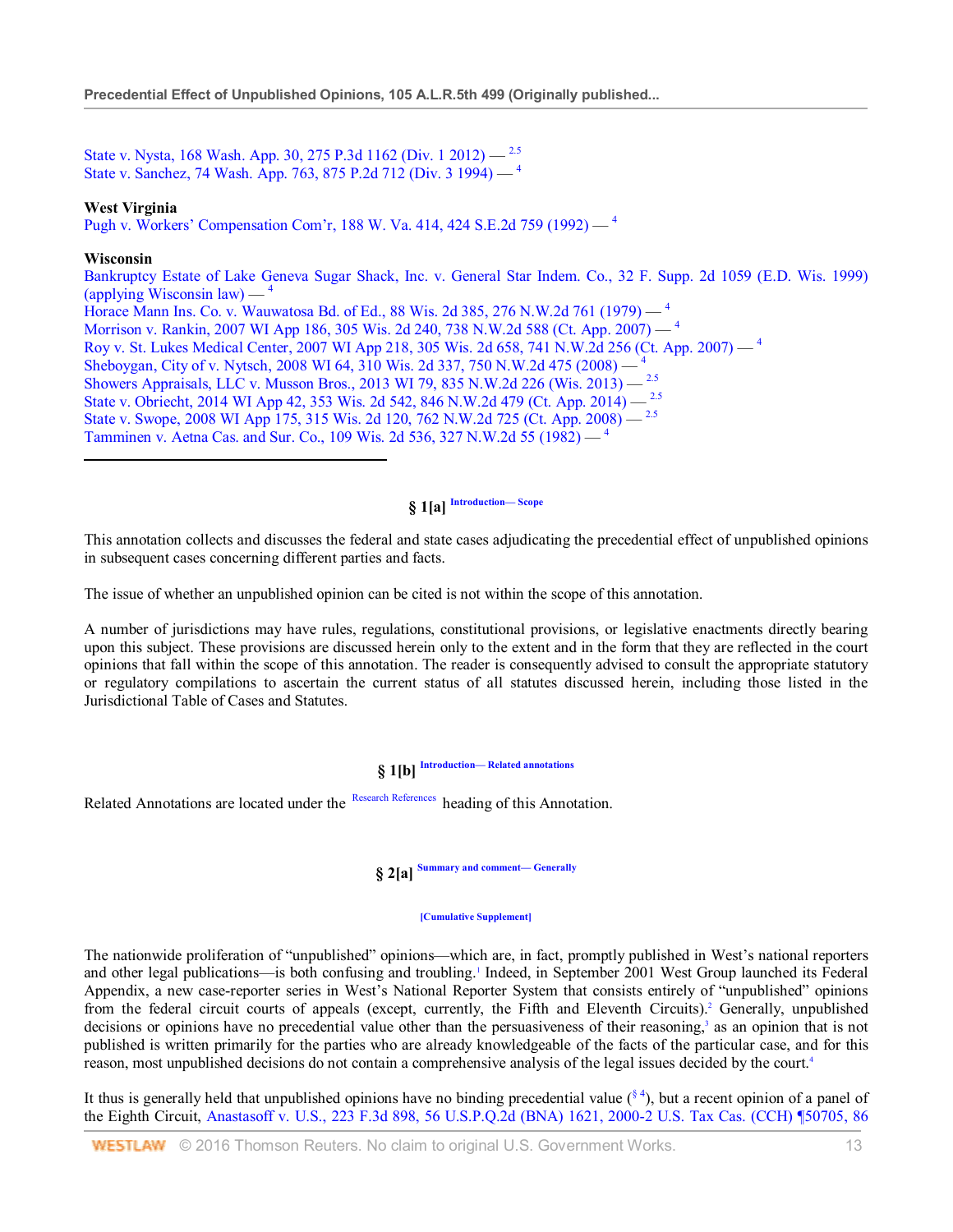A.F.T.R.2d 2000-5724 (8th Cir. 2000), opinion vacated as moot on reh'g en banc, 235 F.3d 1054, 2001-1 U.S. Tax Cas. (CCH) ¶50136, 86 A.F.T.R.2d 2000-7275, 86 A.F.T.R.2d 2000-7277 (8th Cir. 2000), on remand to, 2002-1 U.S. Tax Cas. (CCH) ¶50168, 89 A.F.T.R.2d 448, 2001 WL 1750760 (E.D. Mo. 2001), may indicate a reversal of this trend, as there is now a constitutional ground that unpublished opinions do have binding precedential value  $({}^{8}$ <sup>3</sup>). Also, effective January 1, 2002, the District of Columbia Circuit abandoned its no–citation rule and declared that all unpublished opinions issued on or after that date "may be cited as precedent."<sup>5</sup> Thus, while challenges to court rules denying precedential status to unpublished opinions have been both successful<sup>6</sup> and unsuccessful, the courts may ultimatley decide the issue without third party litigation.

# **CUMULATIVE SUPPLEMENT**

#### **Cases:**

District court can rely on an unpublished opinion to the extent its reasoned analysis is persuasive in the case before it. Chavez v. County of Bernalillo, 3 F. Supp. 3d 936 (D.N.M. 2014).

**[Top of Section]**

# **[END OF SUPPLEMENT]**

**§ 2[b] Summary and comment— Practice pointers**

#### **[Cumulative Supplement]**

It has been held that a court could cite and use as precedent an unpublished opinion where both suits involved the same defendant and the same issue, and the defendant used the same legal counsel to litigate identical issues in the suits.<sup>7</sup>

## **CUMULATIVE SUPPLEMENT**

## **Cases:**

Unpublished opinions of the Eleventh Circuit Court of Appeals are not considered binding precedent, but they may be cited as persuasive authority. In re Alonso, 495 B.R. 53 (Bankr. M.D. Fla. 2013).

Under the court rule precluding citation of a nonpublished decision except as "relevant under the doctrines of law of the case, res judicata, or collateral estoppel," limited citation to a nonpublished decision was permissible as necessary to explain the published rulings in an opinion on a subsequent appeal in the same case, where the published opinion expressly relied on the statement of facts and legal reasoning of the nonpublished decision without reiterating either. Cal. Rules of Court, rule 8.1115(a), (b)(1). Millview County Water District v. State Water Resources Control Board, 2014 WL 4467819 (Cal. App. 1st Dist. 2014).

#### **[Top of Section]**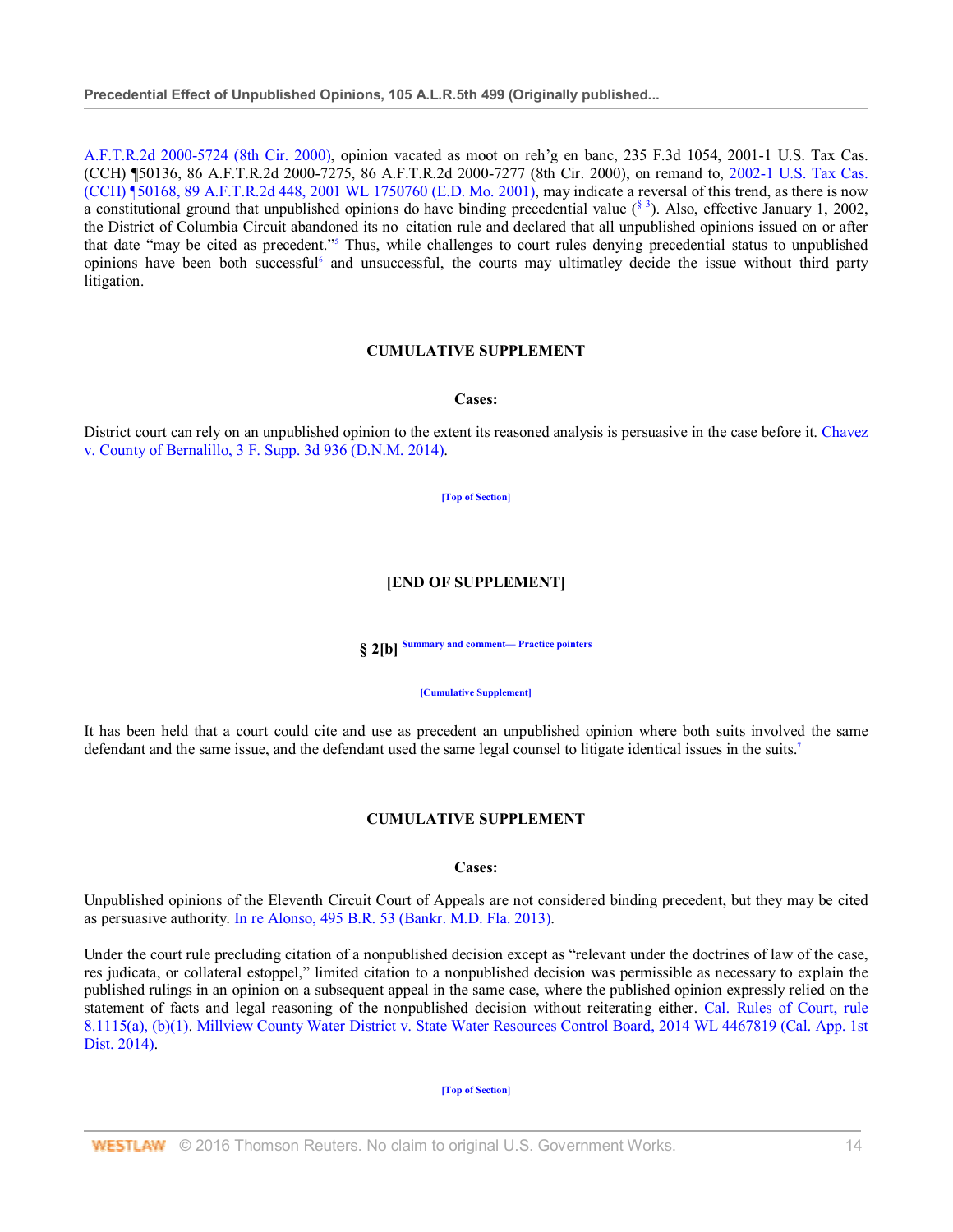#### **[END OF SUPPLEMENT]**

**§ 2.5. Rule holding no precedential effect**

**[Cumulative Supplement]**

Attorneys must ascertain with precision whether or not a particular jurisdiction, by statute or court rule, accords any precedential value to unpublished decisions, as suggested by the following Virginia case.

#### **CUMULATIVE SUPPLEMENT**

#### **Cases:**

Unpublished cases from the Court of Appeals of Minnesota are not precedential but may be persuasive. M.S.A. § 480A.08(3)(c). Burns v. Bank of America, 655 F. Supp. 2d 240 (S.D. N.Y. 2008), aff'd, 2010 WL 106715 (2d Cir. 2010).

Unpublished opinions of Delaware courts may be cited in Delaware, although not as binding precedent. VICI Racing, LLC v. T-Mobile USA, Inc., 763 F.3d 273 (3d Cir. 2014).

District courts are not bound by non-precedential opinions issued by a circuit court. U.S. v. Barney, 792 F. Supp. 2d 725 (D.N.J. 2011).

A federal district court has discretion to consider the rationale of an unpublished decision of the Superior Court of Pennsylvania when doing so assists the court's task in correctly ascertaining and applying the law of Pennsylvania. Tristani v. Richman, 609 F. Supp. 2d 423 (W.D. Pa. 2009).

Court of Appeals' unpublished decisions are not binding upon it. Minor v. Bostwick Laboratories, Inc., 669 F.3d 428, 18 Wage & Hour Cas. 2d (BNA) 1248, 161 Lab. Cas. (CCH) P 35987 (4th Cir. 2012).

Unpublished decisions of the Court of Appeals are ordinarily not accorded precedential value; rather, such opinions are entitled only to the weight they generate by the persuasiveness of their reasoning. Minor v. Bostwick Laboratories, Inc., 654 F. Supp. 2d 433 (E.D. Va. 2009).

Unpublished opinions are not binding precedent in the Fourth Circuit. Twisdale v. Paulson, 595 F. Supp. 2d 686 (S.D. W. Va. 2009).

Unpublished opinions, although not precedential, may be considered persuasive authority. U.S. v. Torres-Jaime, 821 F.3d 577 (5th Cir. 2016).

An unpublished opinion, though not controlling precedent, may be considered as persuasive authority. U.S. v. Weatherton, 567 F.3d 149 (5th Cir. 2009).

An unpublished opinion of the court of appeals is not binding precedent. Graiser v. Visionworks of America, Inc., 819 F.3d 277 (6th Cir. 2016).

Neither dicta in a court of appeals opinion nor an unpublished decision by the court of appeals is binding precedent. Scarber v. Palmer, 808 F.3d 1093 (6th Cir. 2015).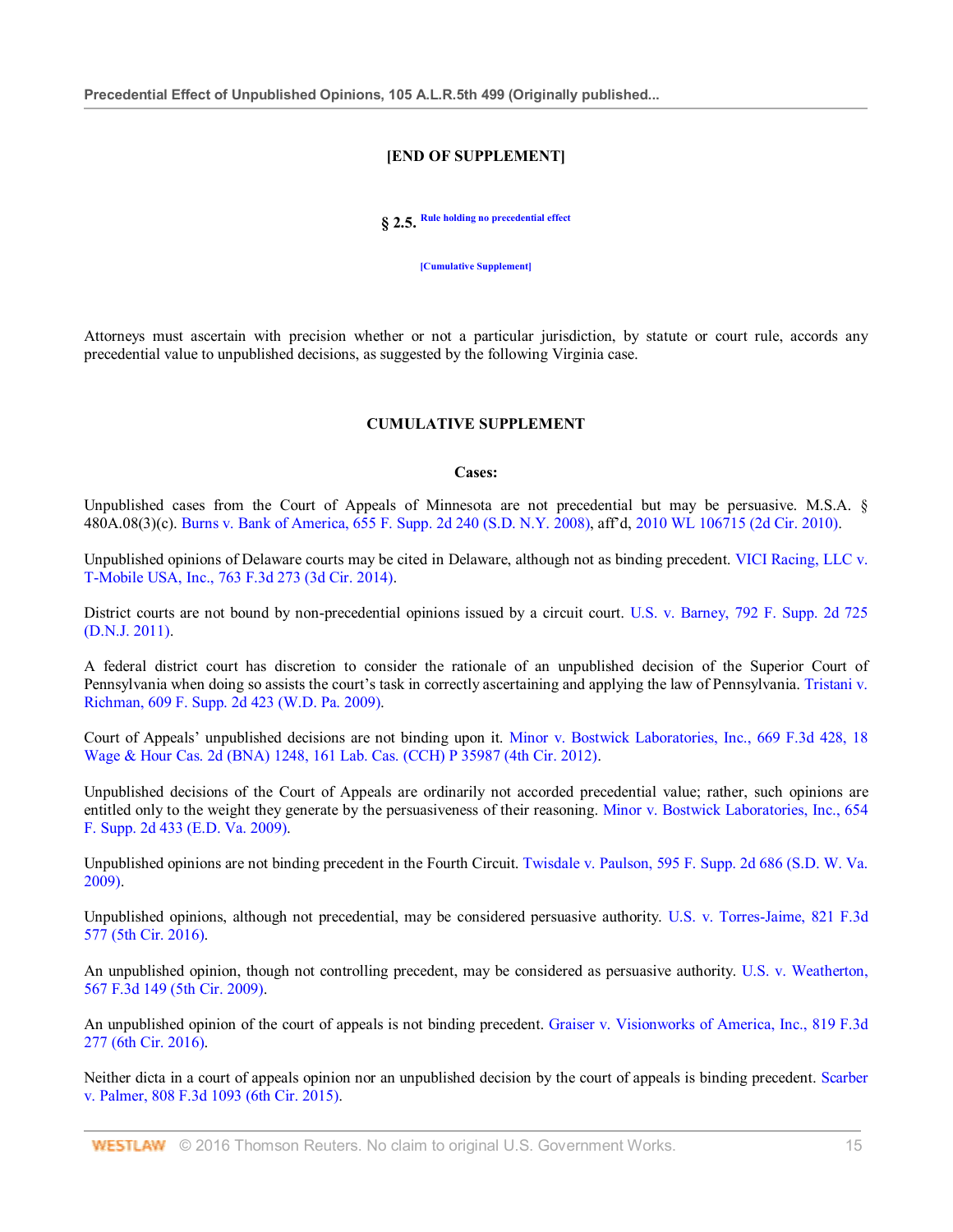An unpublished opinion of a court of appeals does not constitute binding precedent. Gunner v. Welch, 749 F.3d 511 (6th Cir. 2014).

Although unpublished decisions of the court of appeals are not binding precedent on subsequent panels, their reasoning may be instructive or helpful, especially where there are no published decisions which will serve as well. U.S. v. Stafford, 721 F.3d 380 (6th Cir. 2013).

Unpublished decisions in the Sixth Circuit are not binding precedent on subsequent panels, but their reasoning may be instructive or helpful. Crump v. Lafler, 657 F.3d 393 (6th Cir. 2011).

Although unpublished decisions do not have precedential authority, they may be considered for their persuasive value in analysis of the concept of reasonable suspicion, which does not permit of precise judicial definition and is dependent on circumstances. U.S.C.A. Const.Amend. 4. U.S. v. Keith, 559 F.3d 499 (6th Cir. 2009).

Unpublished decisions of the Sixth Circuit are not binding under the doctrine of stare decisis and are to be considered for their persuasive value only. King v. Household Finance Corp. II, 593 F. Supp. 2d 958 (E.D. Ky. 2009).

Michigan Court of Appeals panels are not bound by unpublished decisions of that same court, regardless of when they were issued. MCR 7.215(J)(1). Lakeland Regional Health System v. Walgreens Health Initiatives, Inc., 604 F. Supp. 2d 983 (W.D. Mich. 2009).

Michigan Court of Appeals panels are not bound by unpublished decisions of that same court, regardless of when they were issued; nonetheless, federal court may consider and follow unpublished state-court decisions, so long as they do not contradict published decisions of the Michigan Supreme Court or Michigan Court of Appeals. MCR 7.215(J)(1). Ellis v. Kaye-Kibbey, 581 F. Supp. 2d 861 (W.D. Mich. 2008).

Court of Appeals' unpublished opinions are not precedentially binding under doctrine of stare decisis, but may be considered for their persuasive value. Bailey v. City of Broadview Heights, Ohio, 721 F. Supp. 2d 653 (N.D. Ohio 2010).

An unpublished decision by the Court of Appeals lacks binding precedential value. Schumacher v. State Automobile Mut. Ins. Co., 47 F. Supp. 3d 618 (S.D. Ohio 2014).

Unpublished opinions are not controlling precedent. U.S. v. Jordan, 812 F.3d 1183 (8th Cir. 2016).

Unpublished opinions are not binding precedent, but they are relevant insofar as they have persuasive value. White v. National Football League, 756 F.3d 585, 199 L.R.R.M. (BNA) 3802, 2014-1 Trade Cas. (CCH) ¶ 78820 (8th Cir. 2014).

An unpublished decision is not precedent for a panel of the Court of Appeals. Pedroza v. BRB, 583 F.3d 1139 (9th Cir. 2009).

Although federal district court is not bound by unpublished decisions of intermediate state courts with respect to state-law issues, unpublished opinions that are supported by reasoned analysis may be treated as persuasive authority. CarMax Auto Superstores California LLC v. Hernandez, 94 F. Supp. 3d 1078 (C.D. Cal. 2015).

Although federal court determining state law matter is not bound by unpublished decisions of intermediate state courts, unpublished opinions that are supported by reasoned analysis may be treated as persuasive authority. U.S. v. Boyce, 38 F. Supp. 3d 1135, 114 A.F.T.R.2d 2014-5552 (C.D. Cal. 2014), appeal dismissed, (9th Cir. 14-56610)(Nov. 13, 2014).

Federal court may consider unpublished state decisions, even though such opinions have no precedential value. Hardin v. Wal-Mart Stores, Inc., 813 F. Supp. 2d 1167 (E.D. Cal. 2011).

Unpublished Court of Appeals panel opinion could not have overruled or declared invalid precedential opinion of prior panel. In re Apple iPhone Antitrust Litigation, 874 F. Supp. 2d 889, 82 Fed. R. Serv. 3d 1226 (N.D. Cal. 2012).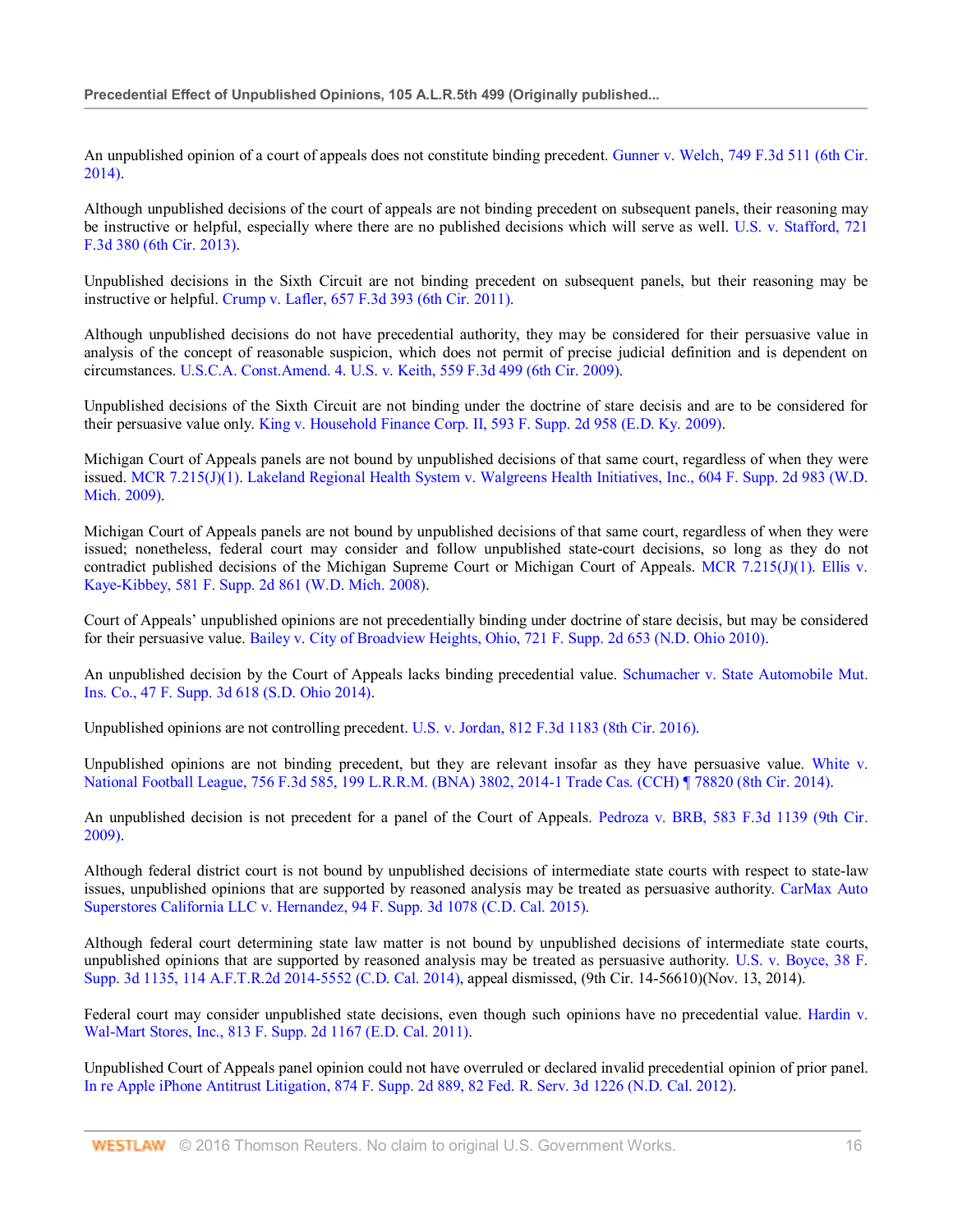Pursuant to Ninth Circuit rule, defendant was precluded from citing to an unpublished decision in his opposition to plaintiff's motion for summary judgment, since none of the rule's exceptions for citing unpublished dispositions applied to case. U.S.Ct. of App. 9th Cir.Rule 36-3, 28 U.S.C.A. Roth v. Prudential Ins. Co. of America, 752 F. Supp. 2d 1160 (D. Or. 2010).

Although unpublished orders and opinions generally are not considered binding precedent, except under doctrines of law of the case, res judicata, and collateral estoppel, such order or opinion may be relied on for purpose of disposing of issue presented if it has persuasive value with respect to material issue in case and would assist court in its disposition. U.S. v. Engles, 779 F.3d 1161 (10th Cir. 2015).

Although unpublished orders and judgments do not establish binding precedent in the Tenth Circuit, they may occasionally be referenced for illustrative purposes. Murphy v. Deloitte & Touche Group Ins. Plan, 619 F.3d 1151, 49 Employee Benefits Cas. (BNA) 2345 (10th Cir. 2010).

Unpublished orders are not binding precedent and citation to unpublished opinions is not favored; however, if an unpublished opinion or order and judgment has persuasive value with respect to a material issue in a case and would assist the court in its disposition, a citation to that decision is allowed. Los Reyes Firewood v. Martinez, 121 F. Supp. 3d 1186 (D.N.M. 2015).

Unpublished orders are not binding precedent, and citation to unpublished opinions is not favored; however, if an unpublished opinion has persuasive value with respect to a material issue in a case and would assist the court in its disposition, citation to that decision is allowed. U.S. v. Courtney, 960 F. Supp. 2d 1152 (D.N.M. 2013).

Unpublished decisions of Court of Appeals are not binding authority, and they are persuasive only to the extent that a subsequent panel finds the rationale expressed in that opinion to be persuasive after an independent consideration of the legal issue. Collado v. J. & G. Transport, Inc., 820 F.3d 1256 (11th Cir. 2016).

Unpublished opinions are not binding precedent. U.S. v. Izurieta, 710 F.3d 1176 (11th Cir. 2013).

Eleventh Circuit Court of Appeals is not bound by unpublished decisions of that circuit. Doe v. Princess Cruise Lines, Ltd., 657 F.3d 1204, 113 Fair Empl. Prac. Cas. (BNA) 734, 32 I.E.R. Cas. (BNA) 1424, 18 Wage & Hour Cas. 2d (BNA) 208 (11th Cir. 2011).

Unpublished opinions are not controlling authority and are persuasive only insofar as their legal analysis warrants. Ray v. Sun Life & Health Ins. Co., 752 F. Supp. 2d 1229 (N.D. Ala. 2010).

Unpublished opinions are not controlling authority and are persuasive only insofar as their legal analysis warrants. Mixon v. Nationstar Mortg., LLC, 62 F. Supp. 3d 1321 (S.D. Ala. 2014).

Unpublished opinions are not binding, but they may be considered persuasive authority. Hinson v. Titan Insurance Company, 127 F. Supp. 3d 1249 (N.D. Fla. 2015).

While unpublished opinions are not considered binding precedent, they may be considered as persuasive authority. E.E.O.C. v. West Customer Management Group, LLC, 899 F. Supp. 2d 1241, 116 Fair Empl. Prac. Cas. (BNA) 332 (N.D. Fla. 2012).

A limited and unpublished opinion, is at best persuasive, not binding on district court. Milliken & Co. v. Haima Group Corp., 654 F. Supp. 2d 1374 (S.D. Fla. 2009).

Although the District of Columbia Circuit does not have a local rule directly on point, unpublished dispositions should not strictly bind panels of the court of appeals and do not constrain a panel of the court from reaching a contrary conclusion in a published opinion after full consideration of the issue. U.S. v. Epps, 707 F.3d 337 (D.C. Cir. 2013).

Unpublished orders may be considered persuasive authority, but they do not constrain a panel of the court from reaching a contrary conclusion in a published opinion after full consideration of the issue. In re Grant, 635 F.3d 1227 (D.C. Cir. 2011).

Unpublished opinions are not controlling in the Sixth Circuit. Thorpe v. Breathitt County Bd. of Educ., 8 F. Supp. 3d 932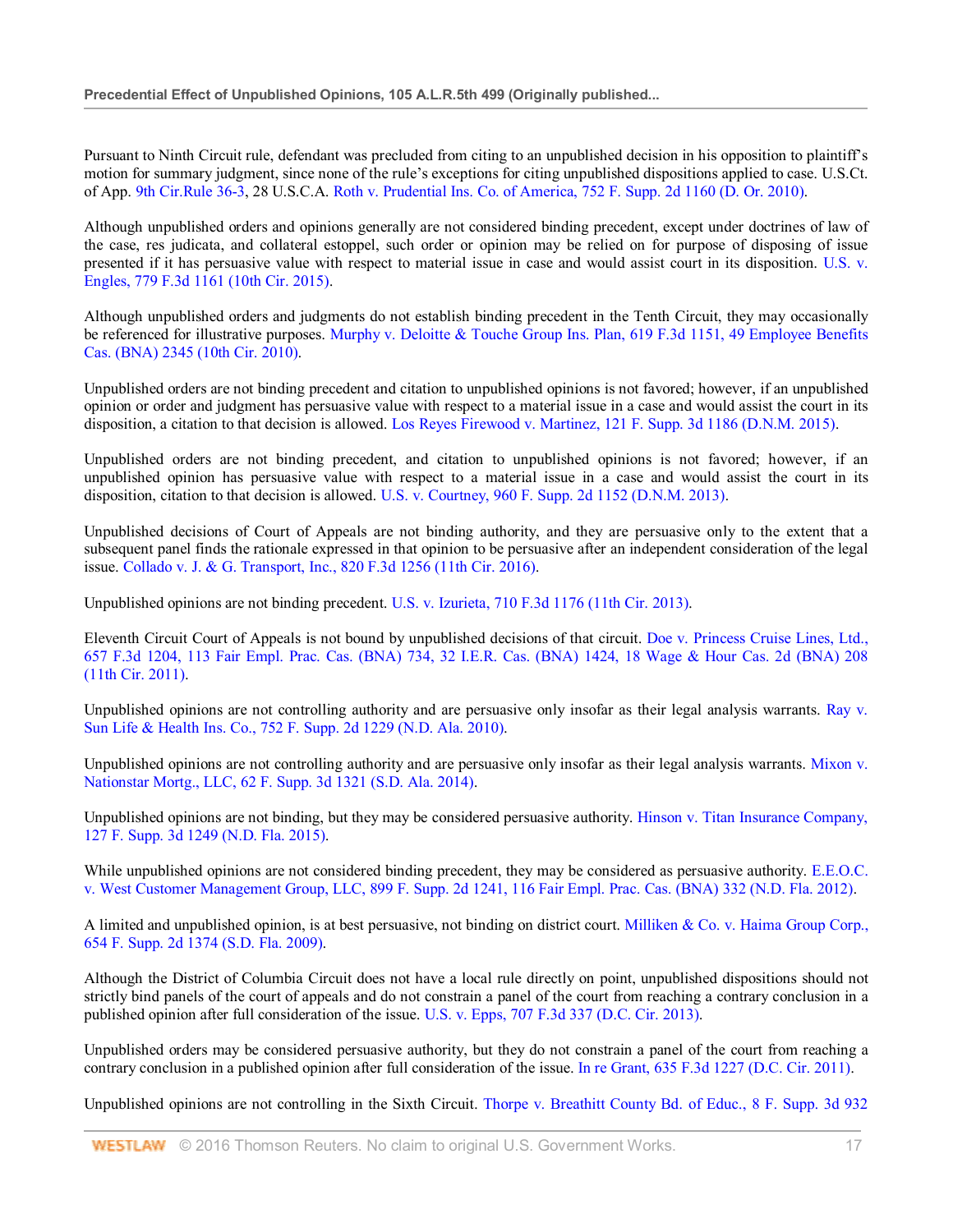# (E.D. Ky. 2014).

Citation to unpublished federal district court decision as authority on appeal is generally prohibited. McMurtry v. Weatherford Hotel, Inc., 293 P.3d 520 (Ariz. Ct. App. Div. 1 2013).

A motion to strike is a proper vehicle for attacking citation to unpublished authority. Calpine Const. Finance Co. v. Arizona Dept. of Revenue, 221 Ariz. 204, 211 P.3d 1228 (Ct. App. Div. 1 2009).

Under California Rules of Court generally prohibiting the citation of unpublished opinions of California state courts, the Court of Appeal would disregard unpublished superior court opinions cited and relied upon by customer appealing from trial court's order denying class certification in customer's putative class action against merchant. Cal. R. Ct. 8.1115(a). Aguirre v. Amscan Holdings, Inc., 2015 WL 1010804 (Cal. App. 3d Dist. 2015).

It is improper to cite or rely upon unpublished opinions except in limited circumstances. Cal. R. Ct. 8.1115(a, b). People v. Gray, 2014 WL 4251381 (Cal. App. 5th Dist. 2014).

While unpublished federal District Court opinions are citable, they do not constitute binding authority. Gong v. City of Rosemead, 2014 WL 2094271 (Cal. App. 2d Dist. 2014).

The court rule prohibiting citation of unpublished opinions does not prevent the citation of unpublished federal opinions. California Rules of Court, rule 8.1115. Coleman v. Medtronic, Inc., 223 Cal. App. 4th 413, 2014 WL 286096 (2d Dist. 2014).

Unpublished opinions of the Court of Appeal may be cited under the doctrines of law of the case and collateral estoppel. Cal. R. Ct. 8.1115(b) Hendleman v. Los Altos Apartments, L.P., 2013 WL 4446225 (Cal. App. 2d Dist. 2013).

Nonpublished California opinions have no precedential value. Cal. R. Ct. 8.1115(a). Farmers Insurance Exchange v. Superior Court, 218 Cal. App. 4th 96, 2013 WL 3818502 (2d Dist. 2013).

An opinion is no longer considered published if the Supreme Court grants review, and may not be relied on or cited. Cal.Rules of Court, Rules 8.1105(e)(1), 8.1115(a). People v. Kennedy, 2012 WL 4040700 (Cal. App. 6th Dist. 2012).

Prior unpublished Court of Appeal opinion which vacated disabilities imposed upon a Lanterman–Petris–Short (LPS) Act conservatee was citable to explain the factual background of the present case and not as legal authority, in other conservatees' appeal from the denial of their petition for declaratory and writ relief challenging county public guardian's alleged practice of obtaining court orders that deprived conservatees of the right to consent to or refuse treatment in nonemergency situations without a judicial determination of incapacity. West's Ann.Cal.Welf. & Inst.Code § 5357; Cal.Rules of Court, Rule 8.1115(a). K.G. v. Meredith, 2012 WL 745621 (Cal. App. 1st Dist. 2012).

Court of Appeal could appropriately cite an unpublished decision to explain the factual background of the current case and not as legal authority. Cal.Rules of Court, Rule 8.1115(b)(1). Pacific Gas and Elec. Co. v. City and County of San Francisco, 204 Cal. App. 4th 652, 2012 WL 988065 (1st Dist. 2012).

While not binding, a nonpublished federal district court case can be citable as persuasive authority. Balsam v. Trancos, Inc., 203 Cal. App. 4th 1083, 2012 WL 593703 (1st Dist. 2012), opinion modified on denial of reh'g, Balsam v. Trancos, Inc., 2012 WL 944517 (Cal. App. 1st Dist. 2012).

Court of Appeal may not rely on unpublished California cases. Gomes v. Countrywide Home Loans, Inc., 192 Cal. App. 4th 1149, 2011 WL 566737 (4th Dist. 2011).

Although not binding precedent on the Court of Appeal, the Court may consider relevant, unpublished federal district court opinions as persuasive. Futrell v. Payday California, Inc., 190 Cal. App. 4th 1420, 2010 WL 5117629 (2d Dist. 2010).

Although the Court of Appeal may not rely on unpublished state court cases, the rules of court do not prohibit citation to unpublished federal cases, which may properly be cited as persuasive, although not binding, authority. Cal.Rules of Court,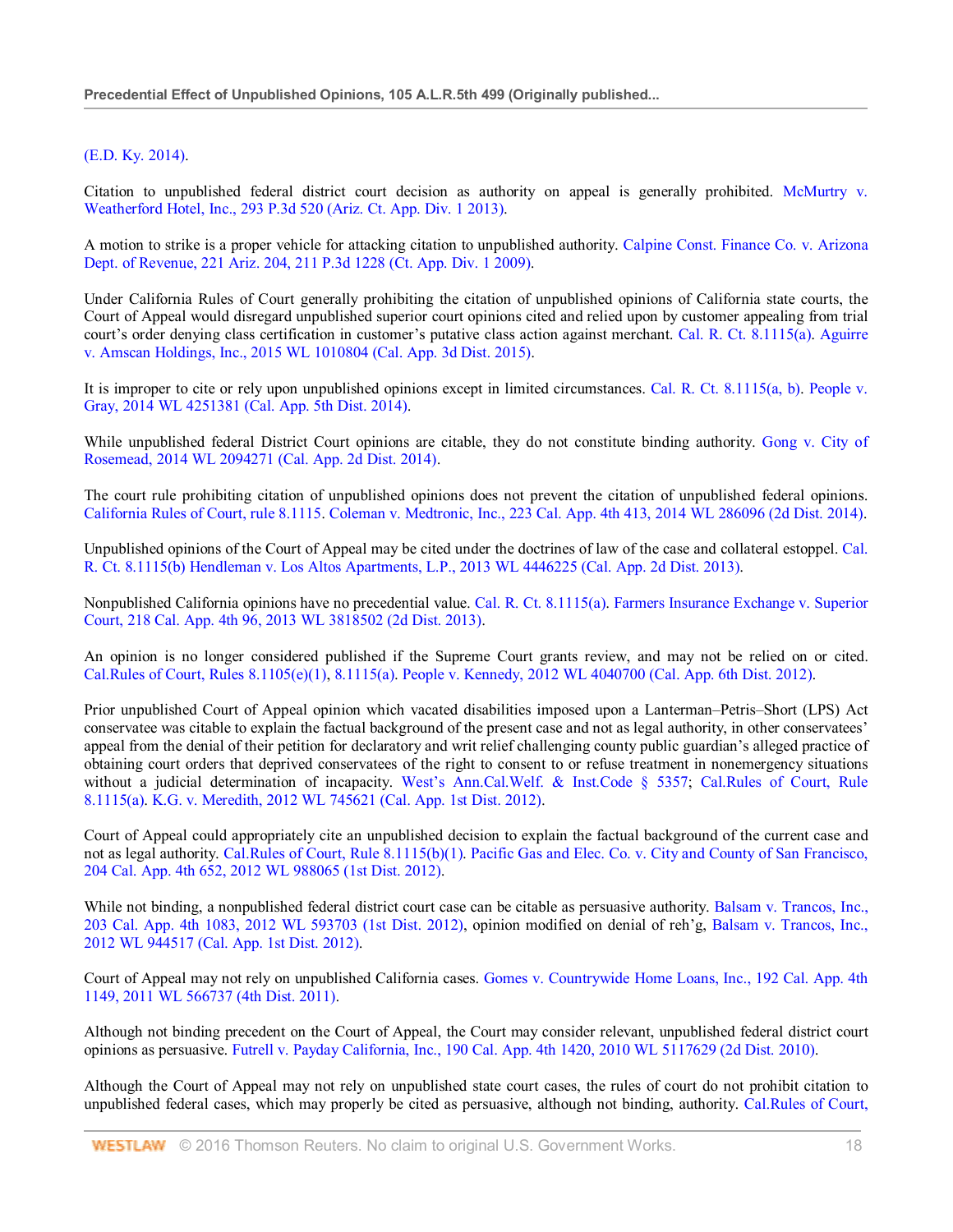## Rule 8.1115. Tichinin v. City of Morgan Hill, 2009 WL 2992567 (Cal. App. 6th Dist. 2009).

Ready availability of depublished and unpublished decisions thanks to the Internet and technologically savvy legal research programs does not excuse violations of rules of court prohibiting reference to such authority. Cal.Rules of Court, Rule 8.1115(a, b). People v. Williams, 2009 WL 2606239 (Cal. App. 3d Dist. 2009).

Although unpublished federal cases may be cited as persuasive, they are not precedent. DeJung v. Superior Court, 169 Cal. App. 4th 533, 87 Cal. Rptr. 3d 99, 105 Fair Empl. Prac. Cas. (BNA) 23 (1st Dist. 2008).

Although the Court of Appeals' published policy forbids the citation of unpublished cases, parties may cite cases decided between January 1, 1970 and November 1, 1975 that appear in the Pacific Second Reporter; however, trial courts are not required to follow those cases as precedent. Woods v. Delgar Ltd., 226 P.3d 1178 (Colo. App. 2009), cert. denied, 2010 WL 893820 (Colo. 2010).

Unpublished dispositions have no precedential value. Gawker Media, LLC v. Bollea, 170 So. 3d 125 (Fla. 2d DCA 2015).

Under procedural principles of Florida law, a per curiam affirmance with no written opinion has no precedential value and does not constitute an adjudication on the merits. Shelton v. Secretary, Dept. of Corrections, 802 F. Supp. 2d 1289 (M.D. Fla. 2011) (applying Florida law).

Unreported federal court decisions do not have precedential value. Citizens Property Ins. Corp. v. Ashe, 50 So. 3d 645 (Fla. Dist. Ct. App. 1st Dist. 2010).

Unpublished orders serve as neither binding nor physical precedent. Spurlock v. Department of Human Resources, 286 Ga. 512, 690 S.E.2d 378 (2010).

Unpublished federal decision is not binding or precedential in state courts, but state courts may follow the same reasoning if they find it persuasive. Morris v. Union Pacific R. Co., 396 Ill. Dec. 330, 39 N.E.3d 1156 (App. Ct. 5th Dist. 2015).

Unreported decisions have no precedential value, and this is even more true for decisions from foreign jurisdictions. Burnette v. Stroger, 329 Ill. Dec. 101, 905 N.E.2d 939 (App. Ct. 1st Dist. 2009).

Unpublished federal decisions are not binding or precedential in Illinois courts; however, nothing prevents Appellate Court from using the same reasoning and logic as that used in an unpublished federal decision, should it so choose. CitiMortgage, Inc. v. Parille, 2016 IL App (2d) 150286, 49 N.E.3d 869 (Ill. App. Ct. 2d Dist. 2016).

Unreported decisions have no precedential value, and this is even more true for decisions from foreign jurisdictions. State Farm Mut. Auto. Ins. Co. v. Progressive Northern Ins. Co., 2015 IL App (1st) 140447, 30 N.E.3d 440 (Ill. App. Ct. 1st Dist. 2015).

Unreported decisions have no precedential value, and this is even more true for decisions from foreign jurisdictions. American Family Mut. Ins. Co. v. Plunkett, 2014 IL App (1st) 131631, 14 N.E.3d 676 (Ill. App. Ct. 1st Dist. 2014).

Unpublished federal decisions are not binding or precedential in Illinois courts. King's Health Spa, Inc. v. Village of Downers Grove, 2014 IL App (2d) 130825, 11 N.E.3d 489 (Ill. App. Ct. 2d Dist. 2014).

Unpublished federal decisions are not binding or precedential in Illinois courts; however, nothing prevents the appellate court from using the same reasoning and logic as that used in an unpublished federal decision where it finds it to be persuasive. Solargenix Energy, LLC v. Acciona, S.A., 2014 IL App (1st) 123403, 17 N.E.3d 171 (Ill. App. Ct. 1st Dist. 2014).

Neither an appellant nor appellee can use an unpublished order to support any claim or argument in his or her brief. Sup.Ct.Rules, Rule 23(e). Voris v. Voris, 2011 IL App (1st) 103814, 961 N.E.2d 475 (Ill. App. Ct. 1st Dist. 2011).

Unpublished order in a federal district court case interpreting state law was not precedential and should not have been cited in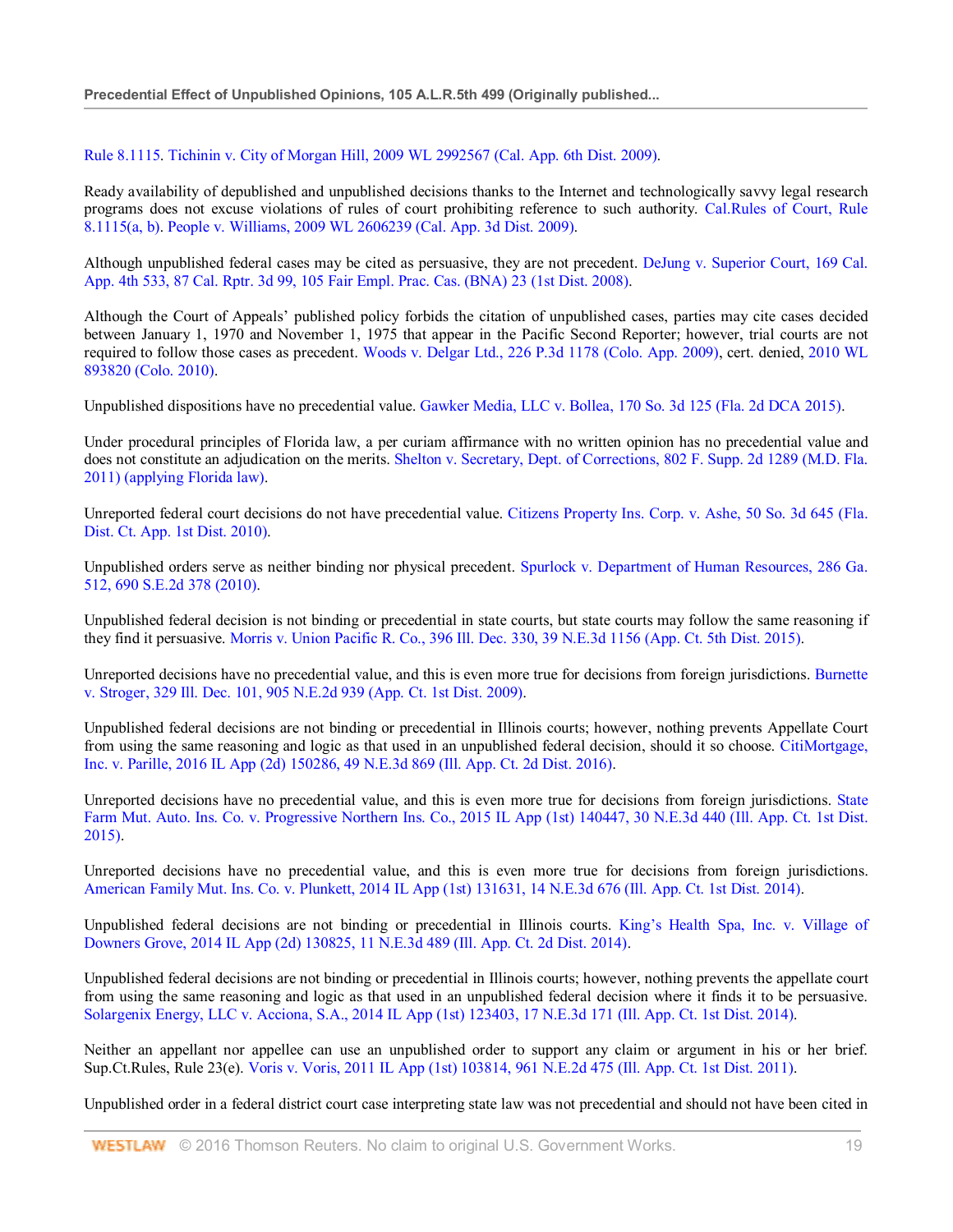briefs of parties in a different case, where unpublished case was not cited to support contentions of double jeopardy, res judicata, collateral estoppel, or law of the case. Sup.Ct.Rules, Rule 23(e). Napleton v. Great Lakes Bank, N.A., 945 N.E.2d 111 (Ill. App. Ct. 1st Dist. 2011).

An unpublished decision of a federal court is not binding on Illinois courts. Horwitz v. Sonnenschein Nath and Rosenthal LLP, 926 N.E.2d 934 (Ill. App. Ct. 1st Dist. 2010).

It is the policy of the Court of Special Appeals in its opinions not to cite for persuasive value any unreported federal or state court opinion. Margolis v. Sandy Spring Bank, 110 A.3d 784, 85 U.C.C. Rep. Serv. 2d 962 (Md. Ct. Spec. App. 2015).

It is the policy of the Court of Special Appeals in its opinions not to cite for persuasive value any unreported federal or state court opinion. Wagner v. State, 102 A.3d 900 (Md. Ct. Spec. App. 2014).

Although Michigan Court of Appeals panels are not bound by unpublished decisions of that same court, regardless of when they were issued, the federal court may consider unpublished state-court decisions, so long as they do not contradict published decisions of the Michigan Supreme Court or Michigan Court of Appeals. MCR 7.215(J)(1). Griffin v. Reznick, 609 F. Supp. 2d 695 (W.D. Mich. 2008) (applying Michigan law).

Although, under Michigan law, an unpublished opinion is not precedentially binding under the rule of stare decisis, such an opinion can be cited as persuasive authority. MCR 7.215(C)(1). In re Johnson, 439 B.R. 416 (Bankr. E.D. Mich. 2010) (applying Michigan law).

Although unpublished opinions of Court of Appeals are not binding precedent, they may be considered instructive or persuasive. MCR 7.215(C)(1). Adam v. Bell, 311 Mich. App. 528, 879 N.W.2d 879 (2015).

Unpublished court opinions are not binding, but may be persuasive. People v. Daniels, 311 Mich. App. 257, 874 N.W.2d 732 (2015).

Unpublished opinions may be of persuasive interest, but have no binding authority. Eddington v. Torrez, 311 Mich. App. 198, 874 N.W.2d 394 (2015), appeal denied, 498 Mich. 951, 872 N.W.2d 474 (2015).

Although unpublished opinions of the Court of Appeals are not binding precedent, they may be considered instructive or persuasive. Richards v. Richards, 310 Mich. App. 683, 874 N.W.2d 704 (2015).

Although unpublished opinions are not binding on the Court of Appeals, the Court may consider them for their persuasive value. Lech v. Huntmore Estates Condominium Ass'n, 310 Mich. App. 258, 2015 WL 1737651 (2015).

Although unpublished opinions of Court of Appeals are not binding precedent, they may be considered instructive or persuasive. In re S. Kanjia, 308 Mich. App. 660, 866 N.W.2d 862 (2014).

Unpublished decisions of the Court of Appeals are not binding on future panels of the Court. MCR 7.215( $C(1)$ . People v. Gonzalez-Raymundo, 308 Mich. App. 175, 862 N.W.2d 657 (2014), appeal denied, 861 N.W.2d 617 (Mich. 2015).

The Court of Appeals is not bound by decisions of lower federal courts or unpublished opinions of the Court of Appeals. Stephens v. Worden Ins. Agency, LLC, 307 Mich. App. 220, 859 N.W.2d 723 (2014).

Unpublished opinions of the Court of Appeals have no precedential effect, but may be considered persuasive. MCR 7.215(C)(1). Niederhouse v. Palmerton, 300 Mich. App. 625, 836 N.W.2d 176 (2013).

While an unpublished opinion is not precedentially binding under the rule of stare decisis, unpublished opinions can be instructive or persuasive. MCR 7.215(C)(1). Usitalo v. Landon, 299 Mich. App. 222, 829 N.W.2d 359 (2012).

Although not binding, the Court of Appeals may consider unpublished opinions to be persuasive. MCR 7.215(C)(1). Visser v. Visser, 299 Mich. App. 12, 829 N.W.2d 242 (2012).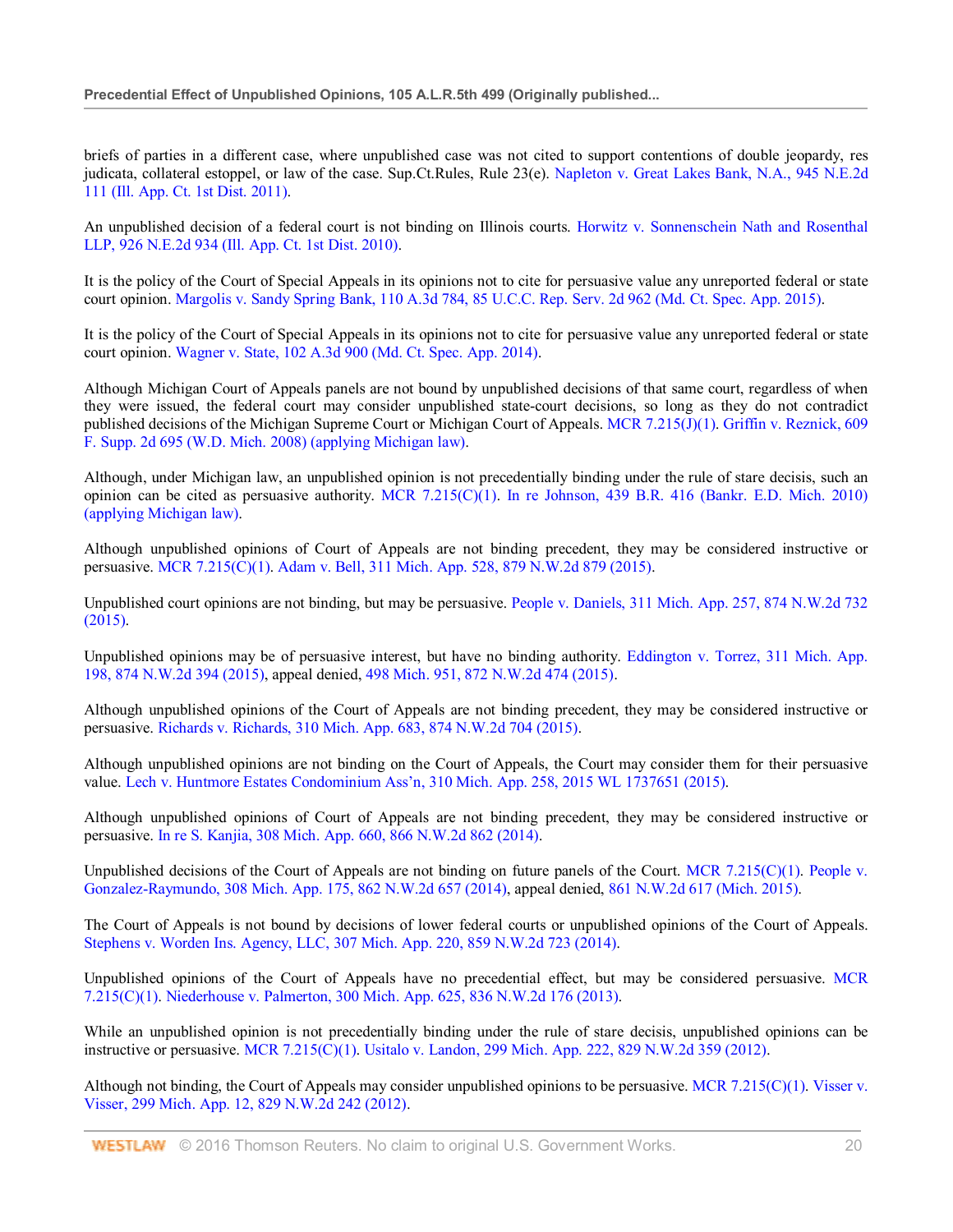Although an unpublished opinion has no precedential value, the Court of Appeals may follow the opinion if it finds the reasoning persuasive. MCR 7.215(C)(1). People v. Minch, 295 Mich. App. 92, 2011 WL 6375594 (2011).

Unpublished cases are not binding on the appellate court, but may be viewed as persuasive when there is limited caselaw on the issue. MCR 7.215(C)(1). Attorney General v. Merck Sharp & Dohme Corp., 292 Mich. App. 1, 807 N.W.2d 343 (2011), appeal denied, 490 Mich. 878, 803 N.W.2d 696 (2011).

Although unpublished opinions of the Court of Appeals are not binding precedent, they may be considered instructive or persuasive. MCR 7.215(C)(1). Paris Meadows, LLC v. City of Kentwood, 287 Mich. App. 136, 783 N.W.2d 133 (2010).

While an unpublished opinion has no precedential value, the Court of Appeals may follow an unpublished opinion if it finds the reasoning persuasive. MCR 7.215(C)(1). Zaremba Equipment, Inc. v. Harco Nat'l Ins. Co., 280 Mich. App. 16, 761 N.W.2d 151 (2008).

Under Minnesota law, while unpublished decisions are not precedential, they can be of persuasive value. M.S.A. § 480A.08. Grinnell Mut. Reinsurance Co. v. Schwieger, 685 F.3d 697 (8th Cir. 2012) (applying Minnesota law).

Unpublished opinions carry no precedential value. In re C.D.G.D., 800 N.W.2d 652 (Minn. Ct. App. 2011).

Unpublished cases are not binding authority, although they may have persuasive value. M.S.A. § 480A.08. City of Saint Paul v. Eldredge, 788 N.W.2d 522 (Minn. Ct. App. 2010).

Although unpublished opinions of the Court of Appeals are not precedential, the Court may consider them for their persuasive value. State v. Ferguson, 786 N.W.2d 640 (Minn. Ct. App. 2010).

Unpublished opinions are of persuasive value at best and not precedential. M.S.A. § 480A.03. Skyline Village Park Ass'n v. Skyline Village L.P., 786 N.W.2d 304 (Minn. Ct. App. 2010).

Unpublished opinions are not precedential. M.S.A. § 480A.08(3)(c). State v. Lopez, 764 N.W.2d 605 (Minn. Ct. App. 2009).

Unpublished decisions of the courts of other states are not persuasive authority in the Court of Appeals. Mackey v. Smith, 438 S.W.3d 465 (Mo. Ct. App. W.D. 2014).

Unpublished opinions from the Supreme Court are not to be cited as precedent. Arnold v. Sullivan, 2010 MT 30, 355 Mont. 177, 226 P.3d 594 (2010).

Unpublished orders and opinions from the Supreme Court are not to be cited as precedent. State v. Ferre, 2014 MT 96, 322 P.3d 1047 (Mont. 2014).

Unpublished decisions of the appellate court do not carry precedential weight. State v. Laflin, 23 Neb. App. 839, 875 N.W.2d 919 (2016).

Unpublished opinions do not constitute precedent and are not to be cited by any court. Committee to Recall Robert Menendez From the Office of U.S. Senator v. Wells, 204 N.J. 79, 7 A.3d 720 (2010).

Although citation to unpublished opinions is generally prohibited, appellate court would cite unpublished appellate court opinions for evidential and not precedential purposes. N.J. Ct. R. 1:36–3. State v. Robertson, 102 A.3d 381 (N.J. Super. Ct. App. Div. 2014).

Rule prohibiting courts from citing unpublished opinion applies even in so specialized a subject matter as proceedings against sex offenders under Megan's Law. N.J.S.A. 2C:7–1 et seq.; R. 1:36–3. In re P.B., 427 N.J. Super. 176, 47 A.3d 777 (App. Div. 2012).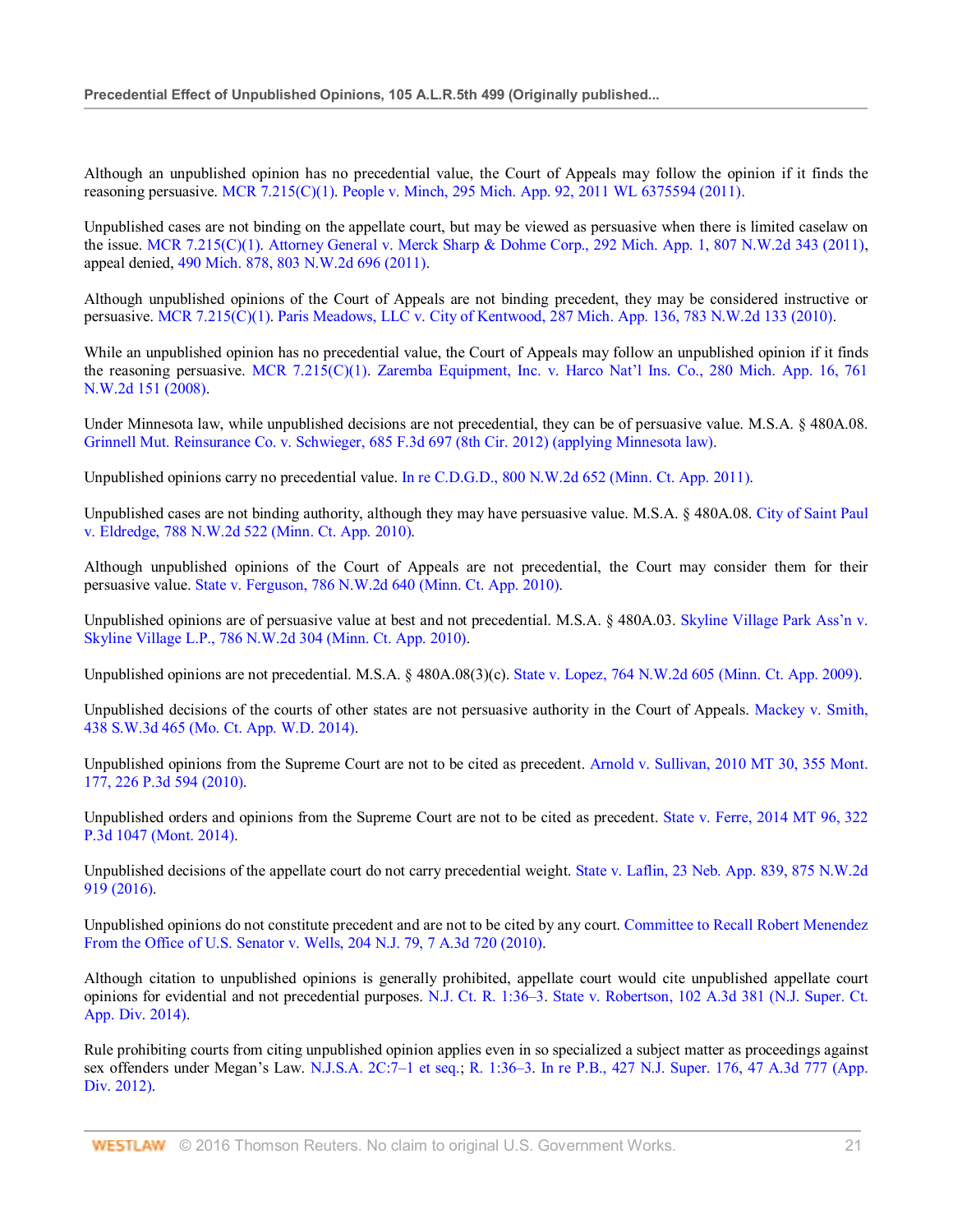A court may disregard arguments based on an unpublished opinion. Mesivta OHR Torah of Lakewood v. Township of Lakewood, 24 N.J.Tax 314.

Unpublished decisions are not controlling precedent. State v. Leaks, 771 S.E.2d 795 (N.C. Ct. App. 2015).

Unpublished decisions of the Court of Appeals do not constitute controlling legal authority. Rules App.Proc., Rule 30(e)(3). State v. McKnight, 767 S.E.2d 689 (N.C. Ct. App. 2015).

Citation to unpublished authority is expressly disfavored by the appellate rules but permitted if a party, in pertinent part, believes there is no published opinion that would serve as well as the unpublished opinion. Inland Harbor Homeowners Ass'n, Inc. v. St. Josephs Marina, LLC, 2012 WL 696227 (N.C. Ct. App. 2012).

Unpublished opinions are not controlling authority and cannot bind later panels of the Court of Appeals. State v. Mabry, 720 S.E.2d 697 (N.C. Ct. App. 2011).

Once an appellate court has ruled on a question, that decision becomes the "law of the case" and governs the question both in subsequent proceedings in a trial court and on subsequent appeal; even unpublished opinions, which are normally without precedential value, or an erroneous decision by the Court of Appeals, becomes the law of the case for that case only. Sullivan v. Pender County, 676 S.E.2d 69 (N.C. Ct. App. 2009).

An opinion of the Court of Civil Appeals not ordered for publication by the Supreme Court constitutes persuasive authority only. Sup.Ct.Rules, Rule 1.200(c)(2), 12 O.S.A. Ch. 15, App. 1. Porter v. Oklahoma Farm Bureau Mut. Ins. Co., 2014 OK 50, 330 P.3d 511 (Okla. 2014).

An unpublished Superior Court memorandum decision shall not be relied upon or cited by a Court or a party in any other action or proceeding, except that such a memorandum decision may be relied upon or cited (1) when it is relevant under the doctrine of law of the case, res judicata, or collateral estoppel, and (2) when the memorandum is relevant to a criminal action or proceeding because it recites issues raised and reasons for a decision affecting the same defendant in a prior action or proceeding. Coleman v. Wyeth Pharmaceuticals, Inc., 2010 PA Super 158, 6 A.3d 502, Prod. Liab. Rep. (CCH) P 18492 (2010).

While it is true that unpublished opinions are not controlling, rule specifically states that unpublished cases constitute persuasive authority. Sup.Ct.Rules, Rule 4(G). Edwards v. City of Memphis, 342 S.W.3d 12 (Tenn. Ct. App. 2010), appeal denied, (Apr. 13, 2011).

Although unpublished cases have no precedential value, the Court of Appeals may take guidance from them as an aid in developing reasoning that may be employed. Douglas v. State, 489 S.W.3d 613 (Tex. App. Texarkana 2016).

Unpublished Court of Appeals opinion from before January 1, 2003 had no precedential value. Tex. R. App. P. 47.7(b). Just Energy Texas I Corp. v. Texas Workforce Commission, 472 S.W.3d 437, Unempl. Ins. Rep. (CCH) P 8493 (Tex. App. Dallas 2015).

Although unpublished cases have no precedential value, courts may take guidance from them as an aid in developing reasoning that may be employed. Juarez v. State, 461 S.W.3d 283 (Tex. App. Texarkana 2015).

Although an unpublished case has no precedential value, Court of Appeals may take guidance from it as an aid in developing reasoning that may be employed. Barrios v. State, 389 S.W.3d 382 (Tex. App. Texarkana 2012).

Although unpublished cases have no precedential value, an appellate court may take guidance from them as an aid in developing reasoning that may be employed. Marsh v. State, 343 S.W.3d 475 (Tex. App. Texarkana 2011).

While unpublished opinions from the Supreme Court may be cited for their persuasive value, they are not binding on the Supreme Court. Rules App.Proc., Rule 30(f). Essentail Botanical Farms, LC v. Kay, 2011 UT 71, 270 P.3d 430 (Utah 2011).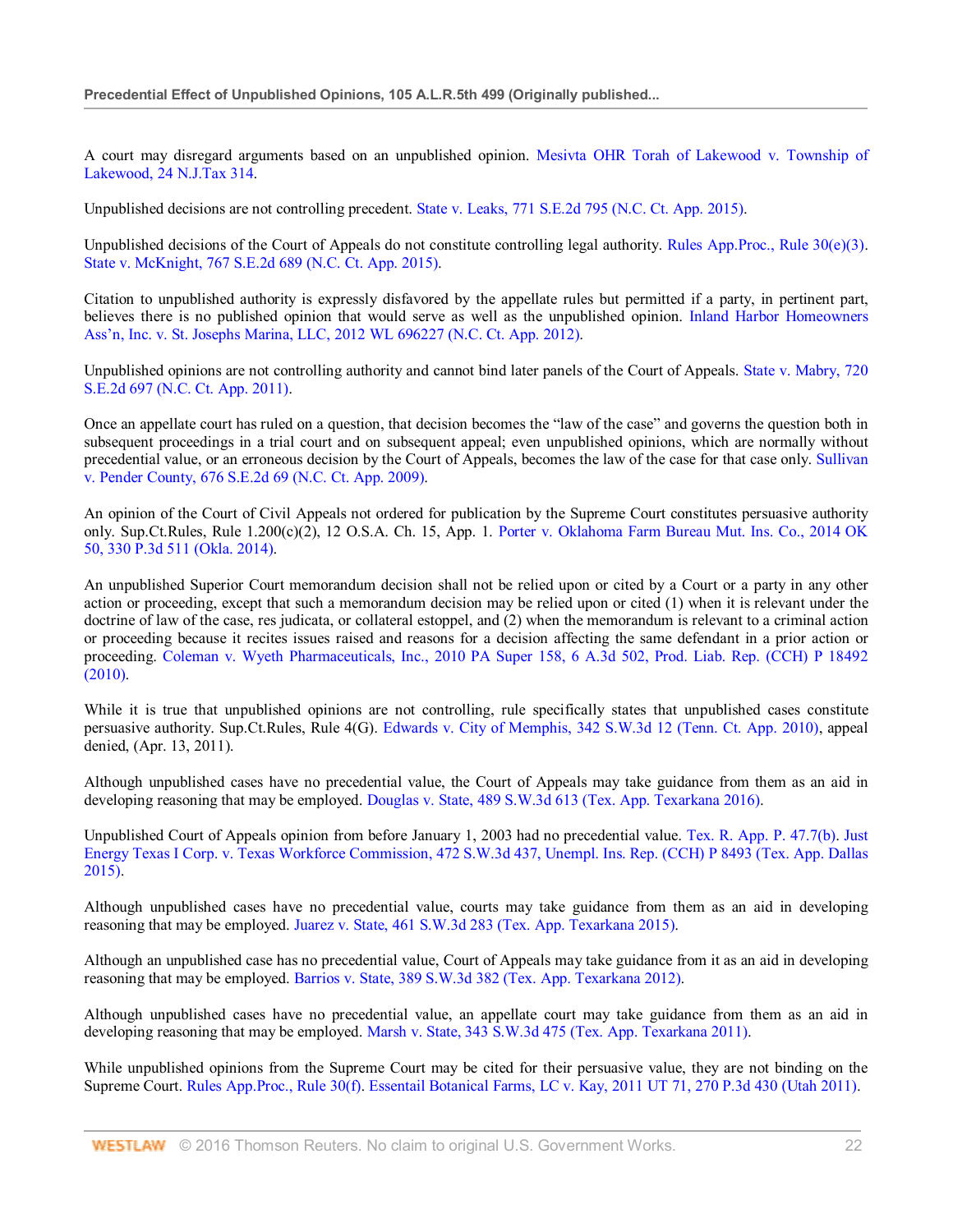Unpublished opinions of the Court of Appeals, while having no precedential value, are nevertheless persuasive authority. Samartino v. Fairfax County Fire and Rescue, 64 Va. App. 499, 769 S.E.2d 692 (2015).

Although an unpublished opinion of the Court of Appeals has no precedential value, a court does not err by considering the rationale and adopting it to the extent it is persuasive. Stokes v. Com., 61 Va. App. 388, 736 S.E.2d 330 (2013).

Unpublished opinions are merely persuasive authority and not binding precedent. Christian v. Com., 59 Va. App. 603, 721 S.E.2d 809 (2012).

While an unpublished case has no precedential value, courts do not err by considering the rationale and adopting it to the extent it is persuasive. Sup.Ct.Rules, Rule 5A:1(f). Portsmouth (City of) School Bd. v. Harris, 58 Va. App. 556, 712 S.E.2d 23 (2011).

Unpublished opinions have no precedential value. Brandau v. Brandau, 52 Va. App. 632, 666 S.E.2d 532 (2008).

No matter how well reasoned, unpublished opinions of the Court of Appeals lack precedential value, in part because they merely restate well established principles. West's RCWA 2.06.040; GR 14.1(a). State v. Nysta, 275 P.3d 1162 (Wash. Ct. App. Div. 1 2012).

Unpublished per curiam opinions of the Court of Appeals may not be cited as precedent or authority in any court of the state, except to support claims of issue preclusion, claim preclusion, or law of the case. W.S.A. 809.23(3)(a, b). State v. Obriecht, 2014 WI App 42, 353 Wis. 2d 542, 846 N.W.2d 479 (Ct. App. 2014).

Statute that limits use of unpublished opinions does not prohibit Supreme Court's discussion of unpublished decisions when such discussion relies on the opinion solely to demonstrate that courts have used particular language from other cases, and does not rely on the decision for authoritative or persuasive value. W.S.A. 809.23(3). Showers Appraisals, LLC v. Musson Bros., 2013 WI 79, 835 N.W.2d 226 (Wis. 2013).

Statute providing that an unpublished opinion may not be cited in any Wisconsin court as precedent or authority except to support certain claims does not prohibit the Court of Appeals from citing unpublished opinions from other jurisdictions. W.S.A. 809.23(3). State v. Swope, 2008 WI App 175, 762 N.W.2d 725 (Wis. Ct. App. 2008).

**[Top of Section]**

# **[END OF SUPPLEMENT]**

**§ 3. Precedential effect found**

**[Cumulative Supplement]**

The following authority held or recognized that unpublished opinions have binding precedential effect.

**US**

U.S. v. Don B. Hart Equity Pure Trust, 818 F.2d 1246 (5th Cir. 1987) (unpublished opinions issued before January 1, 1996, are binding precedent in the Fifth Circuit under 5th Cir. R. 47.5.3)

U.S. v. Andrews, 918 F.2d 1156 (5th Cir. 1990) (overruled on other grounds by, U.S. v. Bachynsky, 934 F.2d 1349 (5th Cir. 1991)) (unpublished opinions issued before January 1, 1996, are binding precedent in the Fifth Circuit under 5th Cir. R.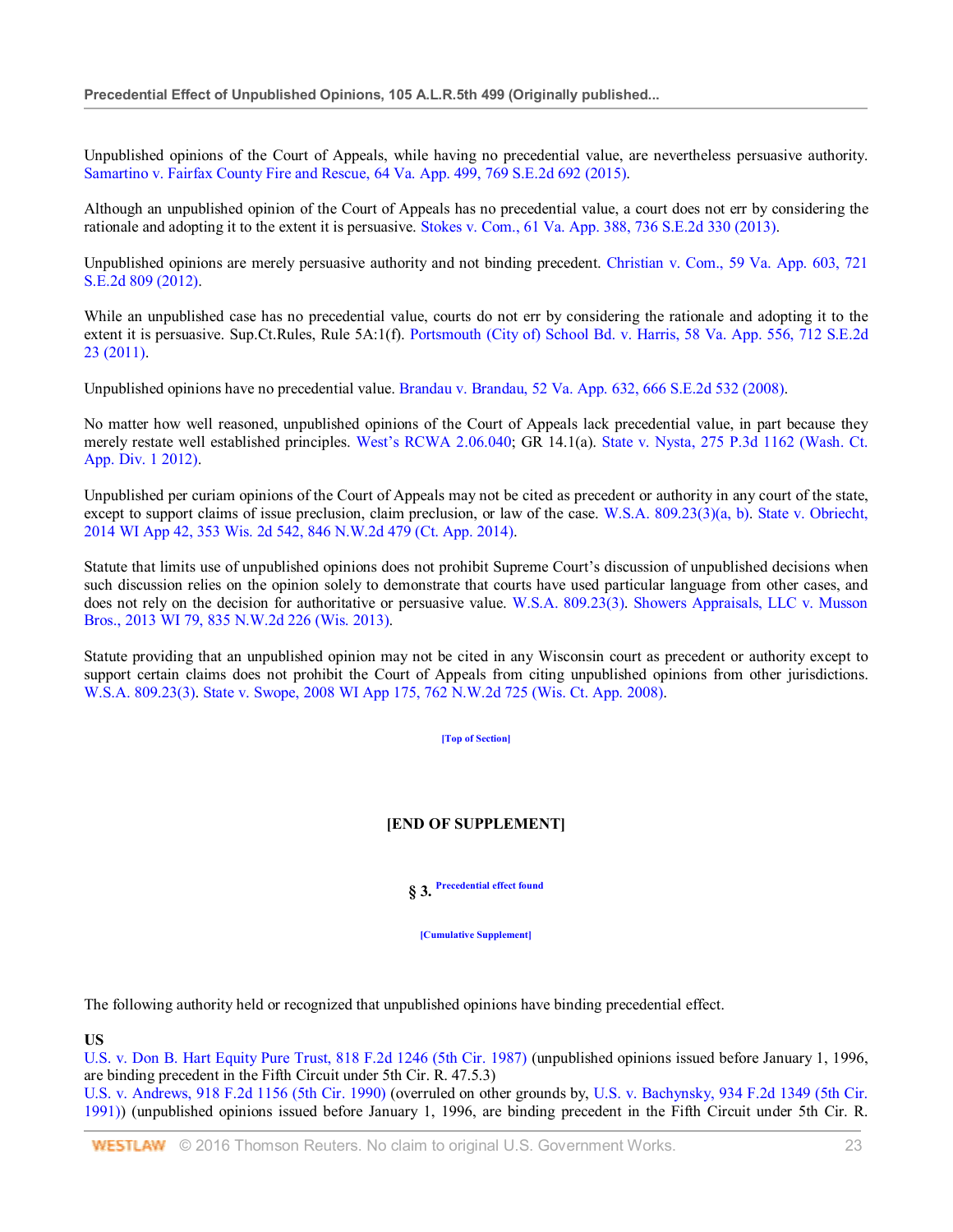47.5.3)

Macktal v. U.S. Dept. of Labor, 171 F.3d 323, 14 I.E.R. Cas. (BNA) 1825 (5th Cir. 1999) (unpublished opinions issued before January 1, 1996, are binding precedent in the Fifth Circuit under 5th Cir. R. 47.5.3)

Anastasoff v. U.S., 223 F.3d 898, 56 U.S.P.Q.2d (BNA) 1621, 2000-2 U.S. Tax Cas. (CCH) ¶50705, 86 A.F.T.R.2d 2000- 5724 (8th Cir. 2000)

U.S. v. Goldman, 228 F.3d 942 (8th Cir. 2000)

Gordon ex rel. Gordon v. Ottumwa Community School Dist., 115 F. Supp. 2d 1077 (S.D. Iowa 2000)

Snell v. Allianz Life Ins. Co. of North America, 2000 WL 1336640 (D. Minn. 2000)

Harris v. U.S., 769 F.2d 718 (11th Cir. 1985) (unpublished opinions are binding precedent)<sup>8</sup>

In re Arzt, 252 B.R. 138, 36 Bankr. Ct. Dec. (CRR) 174, 44 Collier Bankr. Cas. 2d (MB) 1552 (B.A.P. 8th Cir. 2000)

#### **Del**

Oglesby v. Penn Mut. Life Ins. Co., 877 F. Supp. 872 (D. Del. 1994), as supplemented on denial of reargument, (Feb. 16, 1995) (applying Delaware law)

#### **Guam**

People of Territory of Guam v. Yang, 800 F.2d 945 (9th Cir. 1986), reh'g granted, 833 F.2d 1379 (9th Cir. 1987) and on reh'g, 850 F.2d 507 (9th Cir. 1988) (applying Guam law) (court of appeals was required to defer to Guam court's treatment of its unpublished decisions as authoritative)

#### **NM**

State ex rel. Anaya v. Jaramillo, 92 N.M. 617, 593 P.2d 58 (1979)

The court in Anastasoff v. U.S., 223 F.3d 898, 56 U.S.P.Q.2d (BNA) 1621, 2000-2 U.S. Tax Cas. (CCH) ¶50705, 86 A.F.T.R.2d 2000-5724 (8th Cir. 2000), opinion vacated as moot on reh'g en banc, 235 F.3d 1054, 2001-1 U.S. Tax Cas. (CCH) ¶50136, 86 A.F.T.R.2d 2000-7275, 86 A.F.T.R.2d 2000-7277 (8th Cir. 2000), held that unpublished opinions have precedential effect. The court held that the portion of Eighth Cir. R.  $28A(i)$ <sup>o</sup> that declares that unpublished opinions are not precedent is unconstitutional under Article III of the United States Constitution, because it purports to confer on the federal courts a power that goes beyond the "judicial." The court, citing Marbury v. Madison, 5 U.S. 137, 2 L. Ed. 60 (1803), noted that inherent in every judicial decision is a declaration and interpretation of a general principle or rule of law. The court further noted that this declaration of law is authoritative to the extent necessary for the decision and must be applied in subsequent cases to similarly situated parties. The court, noting that these principles, which form the doctrine of precedent, were well established and well regarded at the time this nation was founded, and that the framers of the Constitution considered these principles to derive from the nature of judicial power and intended that they would limit the judicial power delegated to the courts by Article III of the Constitution, concluded that Eighth Circuit Rule 28A(i), insofar as it would allow the court to avoid the precedential effect of its prior decisions, purports to expand the judicial power beyond the bounds of Article III and is therefore unconstitutional. Since Rule 28A(i) expands the judicial power beyond the limits set by Article III by allowing the court complete discretion to determine which judicial decisions will bind and which will not, insofar as the rule limits the precedential effect of the court's prior decisions the rule is unconstitutional.

#### **Comment**

The court in Anastasoff v. U.S., 223 F.3d 898, 56 U.S.P.Q.2d (BNA) 1621, 2000-2 U.S. Tax Cas. (CCH) ¶50705, 86 A.F.T.R.2d 2000-5724 (8th Cir. 2000), opinion vacated as moot on reh'g en banc, 235 F.3d 1054, 2001-1 U.S. Tax Cas. (CCH) ¶50136, 86 A.F.T.R.2d 2000-7275, 86 A.F.T.R.2d 2000-7277 (8th Cir. 2000), further noted that the case was not about whether opinions should be published, whether that means printed in a book or available in some other accessible form to the public in general. While courts may decide, for one reason or another, that some of their cases are not important enough to take up pages in a printed report, and such decisions may be eminently practical and defensible, in the court's view they have nothing to do with the authoritative effect of any court decision, as the question presented was not whether opinions ought to be published, but whether they ought to have precedential effect, whether published or not. The court also found fault with the rationale that the volume of appeals is so high that it is simply unrealistic to ascribe precedential value to every decision, as the remedy, instead, is to create enough judgeships to handle the volume, or, if that is not practical, for each judge to take enough time to do a competent job with each case.

#### **Caution**

On rehearing en banc, the Eigth Circuit in Anastasoff v. U.S., 235 F.3d 1054, 2001-1 U.S. Tax Cas. (CCH) ¶50136, 86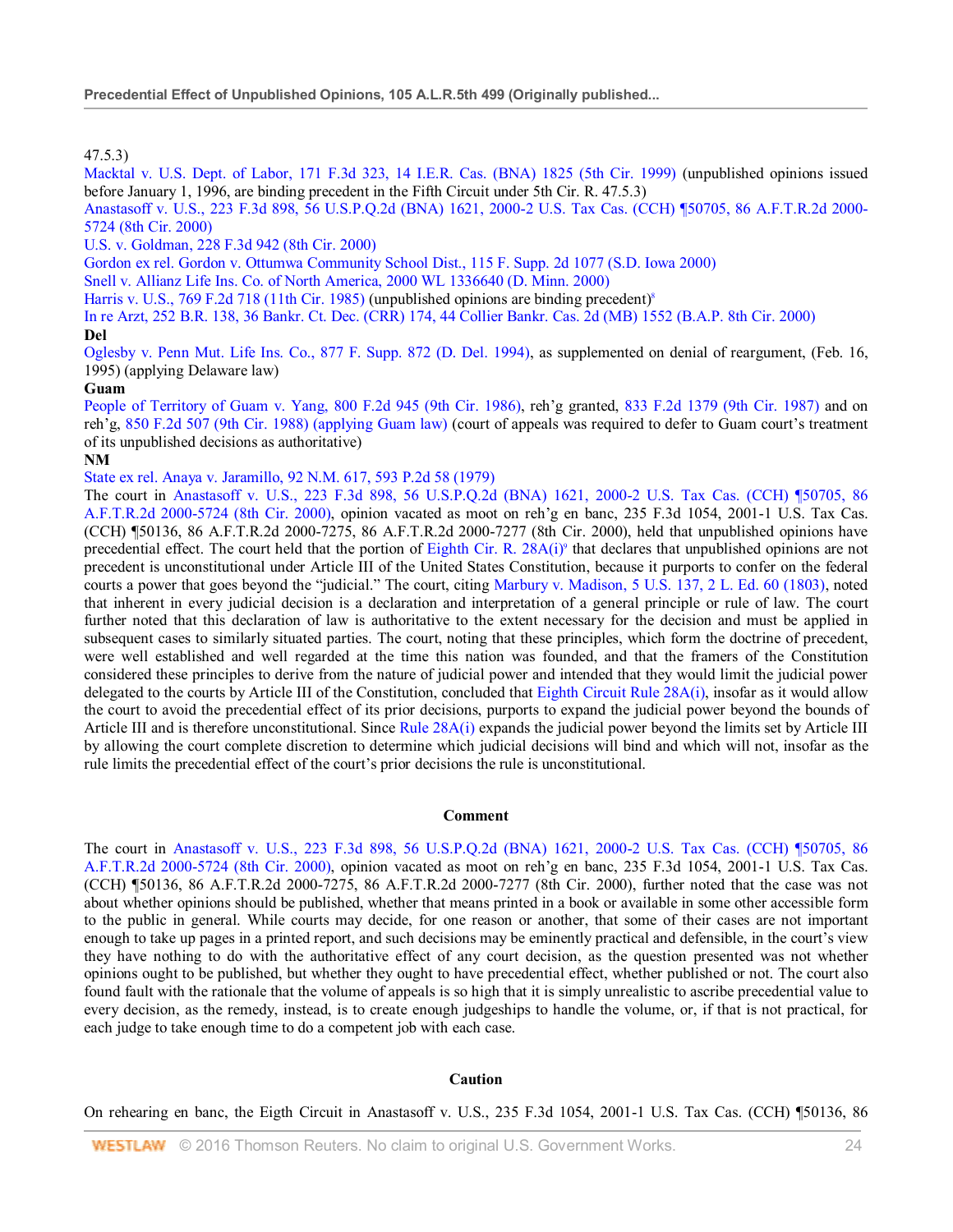A.F.T.R.2d 2000-7275, 86 A.F.T.R.2d 2000-7277 (8th Cir. 2000), held that the tax dispute on which there was conflicting precedent, and on which a rehearing en banc was sought, became moot when the government paid the taxpayer's refund claim and announced its acquiescence in the rule of caselaw favoring the taxpayer's position; the continuing dispute regarding the circuit court panel's procedural determination was no longer relevant to the resolution of case and its determination would, in any case, be vacated due to the case's mootness. The en banc court thus noted that the constitutionality of that portion of Rule  $28A(i)$  which says that unpublished opinions have no precedential effect remains an open question in the Eigth Circuit.

#### **Comment**

The court in Encore Video, Inc. v. City of San Antonio, 2000 WL 33348240 (W.D. Tex. 2000), as dicta, respectfully requested, in light of Anastasoff v. U.S., 223 F.3d 898, 56 U.S.P.Q.2d (BNA) 1621, 2000-2 U.S. Tax Cas. (CCH) ¶50705, 86 A.F.T.R.2d 2000-5724 (8th Cir. 2000), opinion vacated as moot on reh'g en banc, 235 F.3d 1054, 2000-1 U.S. Tax Cas. (CCH) ¶50136, 86 A.F.T.R.2d 2000-7275, 86 A.F.T.R.2d 2000-7277 (8th Cir. 2000), that the Fifth Circuit consider the validity of 5th Cir. R. 47.5.4, which provides that unpublished opinions issued on or after January 1, 1996, are not precedent, except under the doctrine of res judicata, collateral estoppel or law of the case (or similarly to show double jeopardy, abuse of the writ, notice, sanctionable conduct, entitlement to attorney's fees, or the like). Given the similarities in the rules of the Fifth and Eighth Circuits, the district court noted the beginning of a possible trend and found the discussion of the issue worth consideration by the circuit.

The court in U.S. v. Goldman, 228 F.3d 942 (8th Cir. 2000), held that even an unpublished opinion of a panel of the Eighth Circuit Court of Appeals was binding precedent on another panel, which had to follow until the time, if ever, that the decision was overturned by the Eighth Circuit en banc.

The court in Oglesby v. Penn Mut. Life Ins. Co., 877 F. Supp. 872 (D. Del. 1994), as supplemented on denial of reargument, (Feb. 16, 1995) (applying Delaware law), noted that unpublished orders of the Delaware Supreme Court have precedential effect in Delaware.

The court in State ex rel. Anaya v. Jaramillo, 92 N.M. 617, 593 P.2d 58 (1979), held that, since there was no rule as to the precedential effect of unpublished opinions of the New Mexico Supreme Court in effect at the time the case, involving a transfer of a liquor license, was on appeal, the unpublished opinion of the New Mexico Supreme Court involving the same issue, which was legally correct and in which the court had set forth the ultimate facts, had precedential value.

#### **Caution**

See Winrock Inn Co. v. Prudential Ins. Co. of America, 122 N.M. 562, 1996 -NMCA- 113, 928 P.2d 947 (Ct. App. 1996), <sup>§ 4</sup>, in which the court, citing NMRA 1996, 12–405(c), held that unpublished decisions are not meant to be used as precedent, as they are written solely for the benefit of the parties.

#### **CUMULATIVE SUPPLEMENT**

#### **Cases:**

Delaware permits the citation of unpublished decisions as precedent. First Marblehead Corp. v. House, 473 F.3d 1, 25 I.E.R. Cas. (BNA) 823 (1st Cir. 2006).

The Court of Appeals does not prohibit citation to unpublished, nonprecedential opinions, but the Court regards them for what they are worth, the opinions of three members of the court in a particular case. In re Grand Jury Investigation, 445 F.3d 266 (3d Cir. 2006).

Unpublished case that was the only Fourth Circuit case specifically addressing applicable statute of limitations for Title IX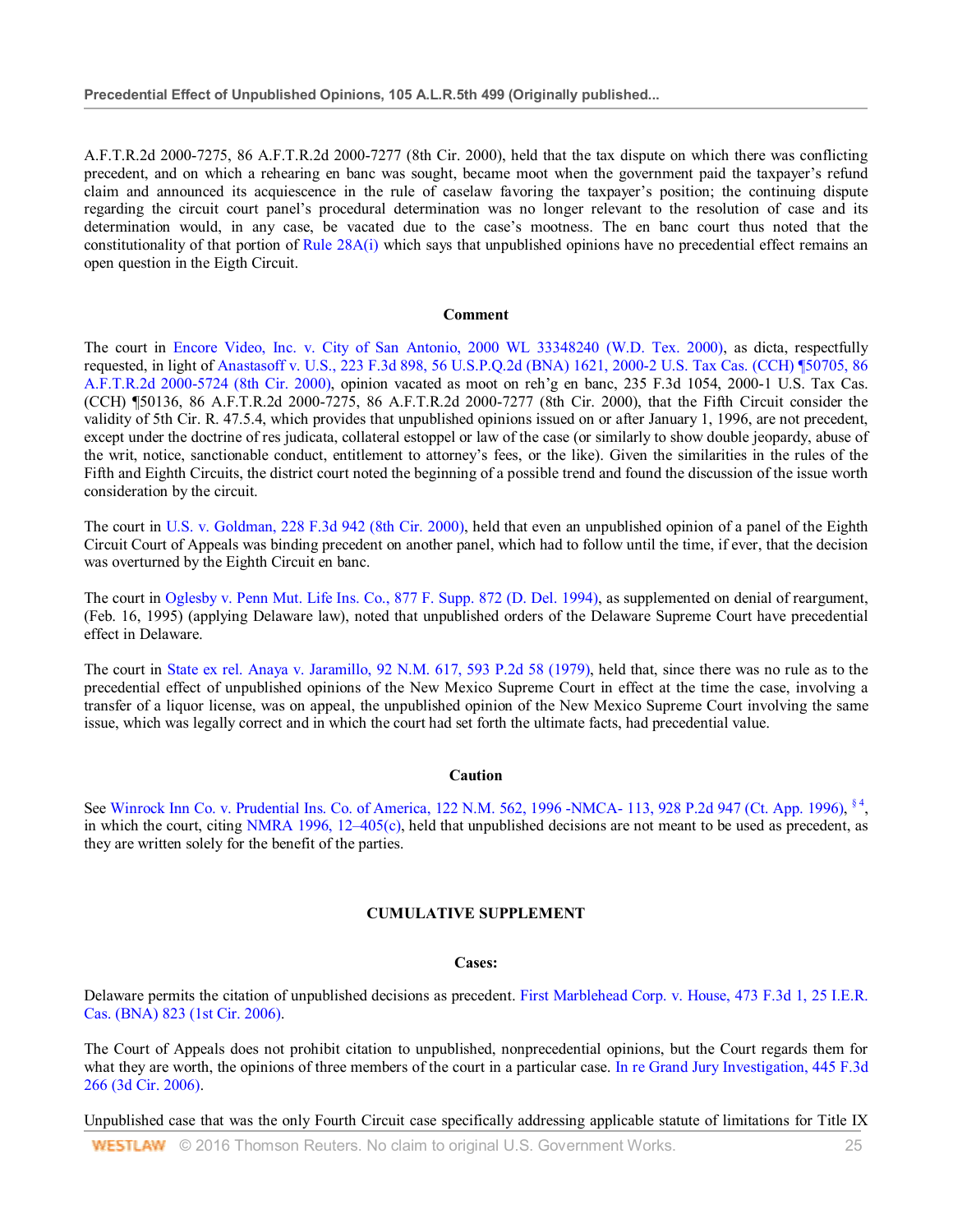employment discrimination claims arising in South Carolina had high precedential value in addressing issue of which statute of limitations applied to Title IX employment discrimination claims arising in South Carolina. Education Amendments of 1972, § 901 et seq., 20 U.S.C.A. § 1681 et seq. Martin v. Clemson University, 654 F. Supp. 2d 410 (D.S.C. 2009).

Citation of unpublished opinion was warranted where there was no published opinion on point. U.S.Ct. of App. 4th Cir.Rule 36(c), 28 U.S.C.A. Allen v. Greenville Hotel Partners, Inc., 409 F. Supp. 2d 672 (D.S.C. 2006).

Vacated opinions may be cited for precedential effect when they have been validated by the Court of Appeals. RLI Ins. Co. v. Conseco, Inc., 477 F. Supp. 2d 741 (E.D. Va. 2007).

The court in Weaver v. Ingalls Shipbuilding, Inc., 282 F.3d 357 (5th Cir. 2002), held that the fact a prior Fifth Circuit decision was unpublished did not alter its precedential status, where it was decided before January 1, 1996, based upon U.S. Ct. of App. 5th Cir. Rule 47.5.3, 28 U.S.C.A. The court noted that although Rule 47.5.3 is framed to limit citations to unpublished opinions ("normally … cited only when the doctrine of res judicata, collateral estoppel or law of the case is applicable"), it has been interpreted to render unpublished decisions before January 1, 1996, precedential. The court noted that of all the cases citing this rule, only one interprets the "normally" clause of the rule to limit citations of pre-January 1, 1996, unpublished opinions as precedent to the specifically enumerated exceptions to the rule, and all other references treat the rule as making unpublished decisions before the effective date precedential.

When the facts of an unpublished decision are similar to the case at hand and the reasoning is sound and persuasive, citation to and reliance on the unpublished opinion is appropriate. Lindstrom v. AC Products Liability Trust, 264 F. Supp. 2d 583 (N.D. Ohio 2003).

District court may cite unpublished California appellate decisions as persuasive authority. Washington v. California City Correction Center, 871 F. Supp. 2d 1010 (E.D. Cal. 2012).

Unpublished opinions could be cited for factual purpose of showing notice, i.e., what defendant prison officials reasonably might have believed the law to require at time they were making their decisions, on claim to qualified immunity in civil rights case under Eighth Amendment. U.S.C.A. Const.Amend. 8; U.S.Ct. of App. 9th Cir.Rules App. D, Rule 34–3(c)(ii), 28 U.S.C.A.; 42 U.S.C.A. § 1983. Walker v. Woodford, 593 F. Supp. 2d 1140 (S.D. Cal. 2008).

In absence of any rule, practice, or order to contrary, any district court opinion, published or unpublished, may be cited for persuasive purposes. Arakaki v. Cayetano, 299 F. Supp. 2d 1090 (D. Haw. 2002).

District court can rely on an unpublished opinion of the Court of Appeals to the extent its reasoned analysis is persuasive in the case before it. U.S. v. Barela, 102 F. Supp. 3d 1212 (D.N.M. 2015).

The District Court can rely on an unpublished opinion to the extent its reasoned analysis is persuasive in the case before it. S.E.C. v. Goldstone, 301 F.R.D. 593 (D.N.M. 2014).

District Court can rely on an unpublished opinion to extent its reasoned analysis is persuasive in the case before it. U.S. v. Rodella, 59 F. Supp. 3d 1331 (D.N.M. 2014).

Under Delaware law, unpublished opinions of Delaware courts have precedential value. Scrushy v. Tucker, 70 So. 3d 289 (Ala. 2011).

Unpublished federal district court cases are citable as persuasive authority. Kan v. Guild Mortgage Company, 2014 WL 5192710 (Cal. App. 2d Dist. 2014), as modified, (Oct. 15, 2014).

Unpublished federal district court decisions may be persuasive authority. Khani v. Ford Motor Company, 215 Cal. App. 4th 916, 155 Cal. Rptr. 3d 532 (2d Dist. 2013).

Although not binding, unpublished federal district court cases are citable as persuasive authority. Aleman v. AirTouch Cellular, 2011 WL 6382127 (Cal. App. 2d Dist. 2011).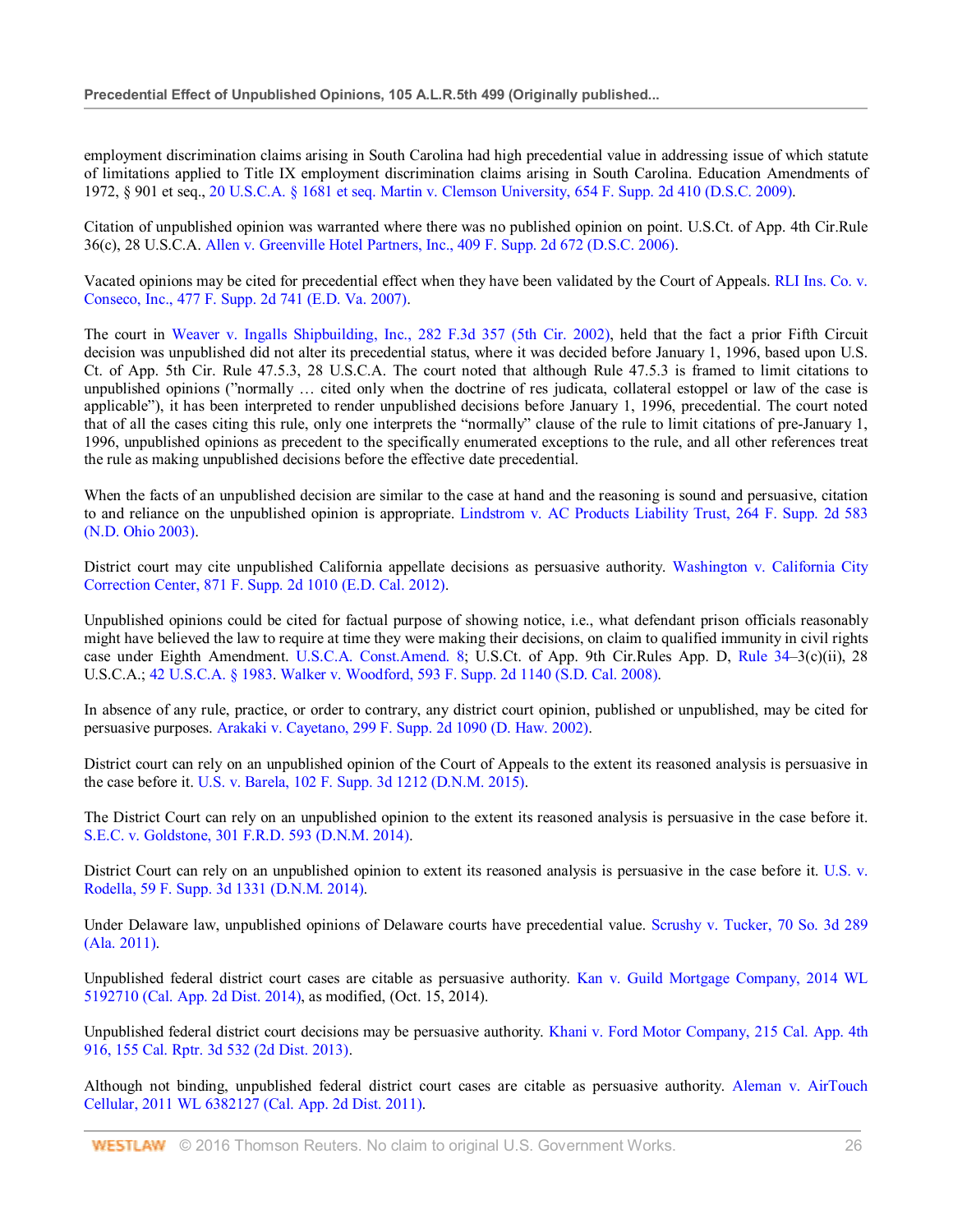Unpublished opinions may have some weight; sound opinions are the heart of the common law tradition and deserve respect. Silvaco Data Systems v. Intel Corp., 184 Cal. App. 4th 210, 2010 WL 1713241 (6th Dist. 2010), opinion modified on denial of reh'g, Silvaco Data Systems v. Intel Corp., 2010 WL 2114962 (Cal. App. 6th Dist. 2010).

Court of Appeal may consider the opinions of federal courts when construing federal statutes, and even unpublished federal opinions have persuasive value, as they are not subject to state court rule that bars citation of unpublished California opinions. Cal.Rules of Court, Rule 977. Harris v. Investor's Business Daily, Inc., 138 Cal. App. 4th 28, 41 Cal. Rptr. 3d 108 (2d Dist. 2006).

Rule that unpublished opinion may not be cited or relied upon applies only to opinions originating in California; opinions from other jurisdictions can be cited without regard to their publication status. Cal. Rules of Court, Rule 977. Lebrilla v. Farmers Group, Inc., 119 Cal. App. 4th 1070, 16 Cal. Rptr. 3d 25 (4th Dist. 2004), as modified on other grounds on denial of reh'g, (July 19, 2004) and review filed, (Aug. 3, 2004).

On appeal of judgment entered after trial court sustained a demurrer, Court of Appeal could rely on unpublished opinion involving same parties and same claims, notwithstanding court rule prohibiting citation to unpublished opinions; unpublished opinion was relevant under doctrine of res judicata and was therefore excepted from general rule. Cal. Rules of Court, Rule 977(a), (b)(1). Pollock v. University of Southern California, 112 Cal. App. 4th 1416, 6 Cal. Rptr. 3d 122 (2d Dist. 2003).

Decision of Supreme Court of Territory of Hawai'i published in a section of the Hawai'i Reports titled "Decisions Announced without Opinions During the Period Covered by this Volume" was binding precedent notwithstanding rule of appellate procedure providing that a memorandum opinion or unpublished dispositional order filed before July 1, 2008 shall not be cited except in certain limited circumstances. Rules App.Proc., Rule 35. Hall v. Laroya, 238 P.3d 714 (Haw. Ct. App. 2010).

Denial of the State's motion to cite additional authority, which sought to cite an unpublished order that involved an appeal from a trial court order finding patient subject to continued involuntary admission six months prior to the order at issue here, was warranted; unpublished authority could only be cited to support claims of double jeopardy, res judicata, collateral estoppel, or law of the case, and patient's arguments were not barred by res judicata or collateral estoppel because the evidence adduced and the factual determinations made were not the same. U.S.C.A. Const.Amend. 5. In re Michael H., 392 Ill. App. 3d 965, 332 Ill. Dec. 216, 912 N.E.2d 703 (5th Dist. 2009).

Unpublished memorandum opinions may be cited if they have persuasive value with respect to a material issue not addressed in a published opinion of a Kansas appellate court and if they would assist the court in its disposition. Sup.Ct.Rules, Rule 7.04(f)(2). Casco v. Armour Swift-Eckrich, 34 Kan. App. 2d 670, 128 P.3d 401 (2005), as modified, (Dec. 19, 2005) and review granted, (May 9, 2006) and aff'd on other grounds, 2007 WL 858848 (Kan. 2007).

Citing unpublished appellate court opinion in appellate brief did not violate Court of Appeal's rule prohibiting citing of opinions and dispositions marked "Not Designated for Publication" and thus would not give rise to imposition of sanctions in action involving buyers' claim to rescind purchase of business and sellers' reconventional demand for breach of contract; cited opinion was released for publication, although subject to revision when it was cited, and had since been published. Uniform Rules, Courts of Appeal, Rule 2–16.3, 8 LSA–R.S. Hill v. Lopez, 929 So. 2d 80 (La. Ct. App. 1st Cir. 2006).

In determining an issue of Michigan law, a federal district court sitting in diversity may consider and follow unpublished state-court decisions, so long as they do not contradict published decisions of the Michigan Supreme Court or Michigan Court of Appeals. MCR 7.215(C)(2),  $(J)(1)$ . Mid-Century Ins. Co. v. Fish, 749 F. Supp. 2d 657 (W.D. Mich. 2010) (applying Michigan law).

Dissenting opinion by Court of Appeals judge in case involving affirmative defenses in a medical malpractice action constituted binding precedent despite originally having been unpublished, where Supreme Court reversed decision of Court of Appeals for the reasons stated in that judge's dissenting opinion. MCR 7.215(C)(1). Tyra v. Organ Procurement Agency Of Michigan, 302 Mich. App. 208, 840 N.W.2d 730 (2013).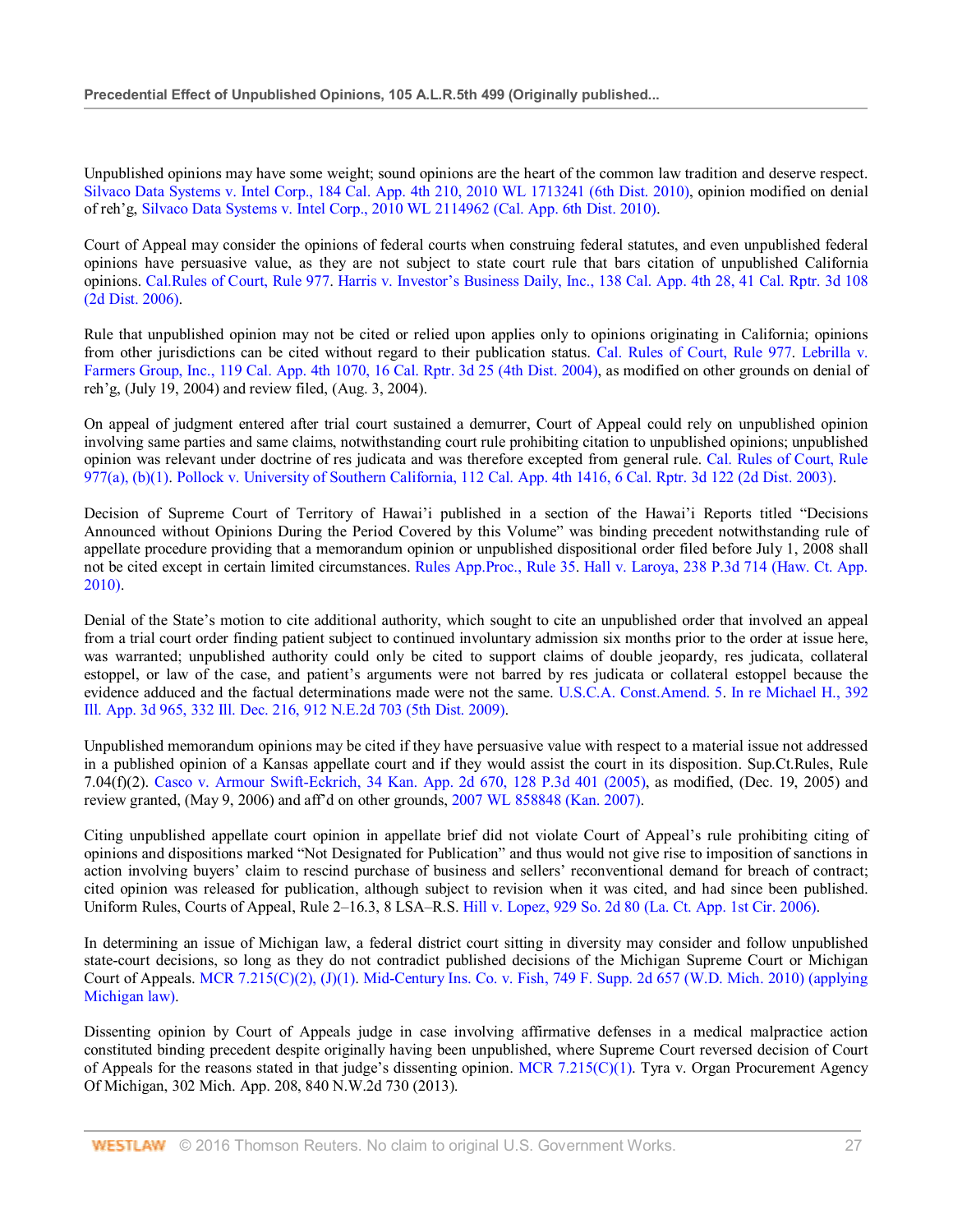When a party chooses to cite an unpublished opinion, the Court of Appeals may follow that decision if it finds the reasoning persuasive. Department of Environmental Quality v. Waterous Co., 279 Mich. App. 346, 760 N.W.2d 856 (2008), appeal denied, 759 N.W.2d 888 (Mich. 2009).

In resolving appeal of dispute between insureds and their workers' compensation insurance carrier involving California law, New York appellate court would afford persuasive weight to unreported California appellate court decision that was directly on point, even though the California Rules of Court would not have allowed citation to the unpublished opinion; New York court was not bound by the California Rules of Court, the New York Rules of Court did not contain any prohibition against citing to unpublished opinions, New York state courts routinely cited unreported cases of other jurisdictions, and the courts of other jurisdictions had also considered unpublished California Court of Appeal cases. Cal.Rules of Court, Rule 8.1115; 22 NYCRR 600.10. Monarch Consulting, Inc. v. National Union Fire Ins. Co. of Pittsburgh, 993 N.Y.S.2d 275 (App. Div. 1st Dep't 2014).

An unpublished opinion may be used as persuasive authority at the appellate level if the case is properly submitted and discussed and there is no published case on point. Zurosky v. Shaffer, 763 S.E.2d 755 (N.C. Ct. App. 2014).

Although it is generally inappropriate to cite unpublished cases as authority, discussion of unpublished case in opinion was necessary where defendant relied on case in his brief. Schultz v. State, 2006 UT App 105, 132 P.3d 701 (Utah Ct. App. 2006).

The appellate court may rely on unpublished opinions as evidence of the facts established in earlier proceedings in the same case or in a different case involving the same parties; it may also consider unpublished opinions in examining issues such as the law of the case, collateral estoppel, and res judicata. Martin v. Wilbert, 253 P.3d 108 (Wash. Ct. App. Div. 1 2011).

Trial court did not abuse its discretion by permitting attorney representing defendant in civil action to submit six federal court decisions, four of which were not published, in support of motion for summary judgment; applicable rule of appellate procedure provided that parties could not cite as authority unpublished opinion of the Court of Appeals, and defendant's attorney did not cite unpublished appellate court decisions as authority. Oltman v. Holland America Line USA, Inc., 148 P.3d 1050 (Wash. Ct. App. Div. 1 2006).

**[Top of Section]**

# **[END OF SUPPLEMENT]**

**§ 3.5. Precedential effect permitted to extent rules of rendering court allow**

**[Cumulative Supplement]**

The following authority expressed the view that unpublished opinions may be cited as legal authority to the extent permitted by the rules of the rendering court.

## **CUMULATIVE SUPPLEMENT**

## **Cases:**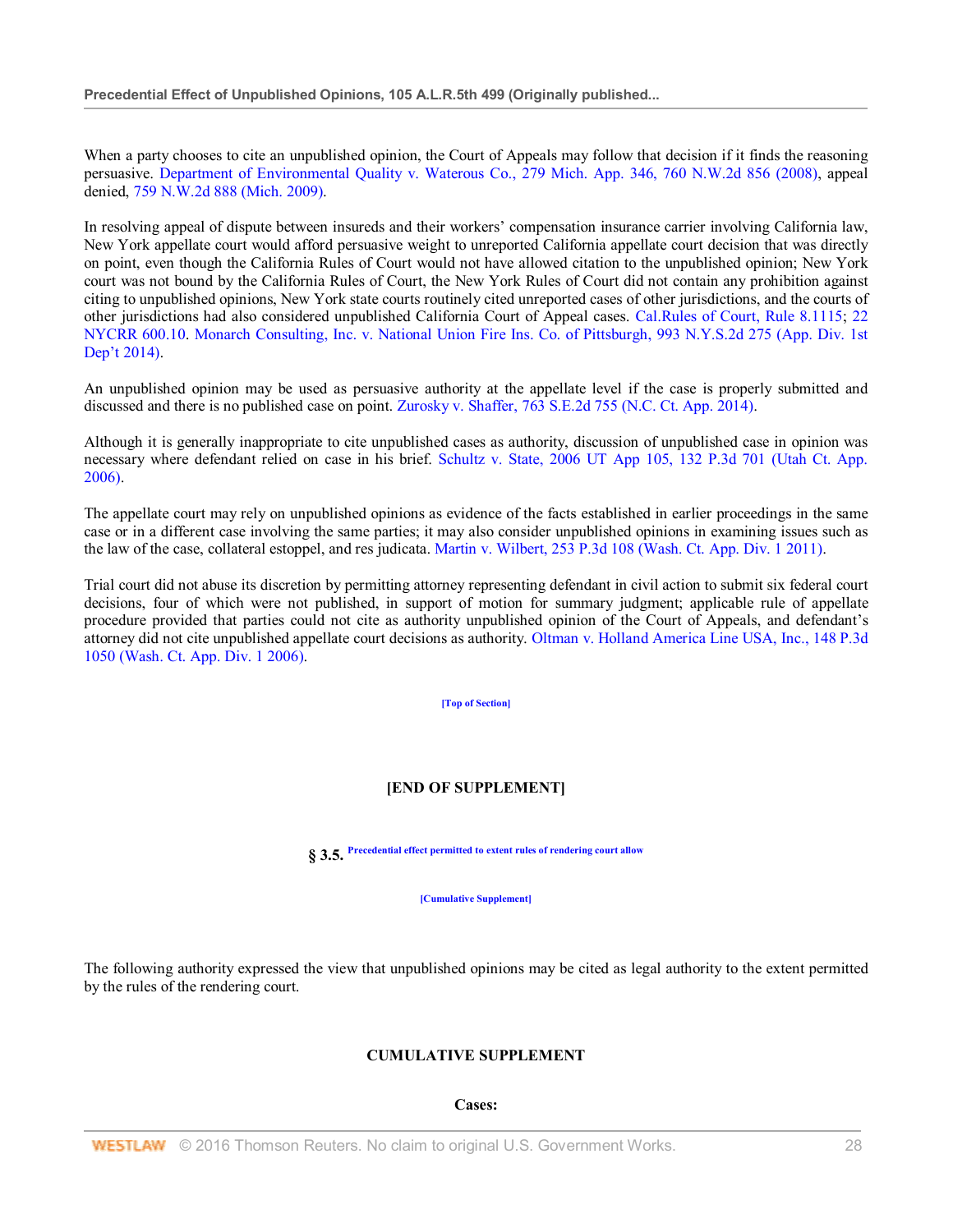Federal court may rely on unpublished opinions of California Court of Appeal to "lend support" to contention that particular published case accurately represents California law, although they are not precedent under California Rule of Court. Beeman v. Anthem Prescription Management, LLC, 689 F.3d 1002 (9th Cir. 2012).

District Court can rely on an unpublished opinion to extent its reasoned analysis is persuasive in the case before the Court. U.S. v. Ornelas-Yanez, 77 F. Supp. 3d 1083 (D.N.M. 2014).

Court can rely on unpublished opinion to extent its reasoned analysis is persuasive in case before it. Griffin v. Bryant, 30 F. Supp. 3d 1139 (D.N.M. 2014).

District Court can rely on an unpublished opinion to extent its reasoned analysis is persuasive in the case before it. U.S. v. Harry, 927 F. Supp. 2d 1185 (D.N.M. 2013).

Unpublished decisions of the federal Court of Appeals have persuasive value, aside from any precedential value or lack thereof. United States v. Bikundi, 73 F. Supp. 3d 51 (D.D.C. 2014).

Unpublished federal district court decisions are citable and may be persuasive authority. Akopyan v. Wells Fargo Home Mortgage, Inc., 215 Cal. App. 4th 120, 2013 WL 1352018 (2d Dist. 2013).

Court of Appeal could appropriately cite an unpublished decision to explain the factual background of the current case and not as legal authority. Cal.Rules of Court, Rule 8.1115(b)(1). Pacific Gas and Elec. Co. v. City & County of San Francisco, 2012 WL 1949369 (Cal. App. 1st Dist. 2012).

California Rules of Court do not prohibit citation to unpublished federal cases, which may be properly cited as persuasive authority. Nungaray v. Litton Loan Servicing, LP, 200 Cal. App. 4th 1499, 2011 WL 5843092 (2d Dist. 2011), as modified, (Dec. 1, 2011).

Unpublished federal opinions have persuasive value when construing federal statutes, and they are not subject to the state court rule that bars citation of unpublished California opinions. Rose v. Bank of America, N.A., 200 Cal. App. 4th 1441, 2011 WL 5831324 (2d Dist. 2011).

In California courts, unpublished federal cases are not binding authority but they may be cited as persuasive. Kight v. CashCall, Inc., 200 Cal. App. 4th 1377, 2011 WL 5829678 (4th Dist. 2011).

Court of Appeal's summary denial of a petition for judicial review of a decision of the Workers' Compensation Appeals Board (WCAB) was not subject to rule of court generally prohibiting citation of unpublished Court of Appeal opinions. Cal.Rules of Court, Rule 8.1115. Esquivel v. Workers' Comp. Appeals Bd., 2009 WL 3285360 (Cal. App. 4th Dist. 2009).

Unpublished decisions of other courts may be cited as legal authority to the extent the rules of the rendering court allow. Greater Missoula Area Federation of Early Childhood Educators v. Child Start, Inc., 2009 MT 362, 353 Mont. 201, 219 P.3d 881 (2009).

Unpublished decisions of other courts may be cited as legal authority to the extent the rules of the rendering court allow. McDonald v. Department of Environmental Quality, 2009 MT 209, 351 Mont. 243, 214 P.3d 749, 21 A.D. Cas. (BNA) 1848 (2009).

The Supreme Court could consider unpublished cases, to the extent that such opinions contain sufficient information that they are meaningful for purposes of comparative proportionality review, when conducting comparative proportionality review of a death penalty sentence. N.H. Rev. Stat. Ann. § 630:5, XI(c). State v. Addison, 116 A.3d 551 (N.H. 2015).

Unpublished decisions from other jurisdictions have value if they are persuasive. State v. Birchfield, 2015 ND 6, 858 N.W.2d 302 (N.D. 2015).

An unpublished memorandum decision of the Superior Court may be relied upon or cited only under extremely limited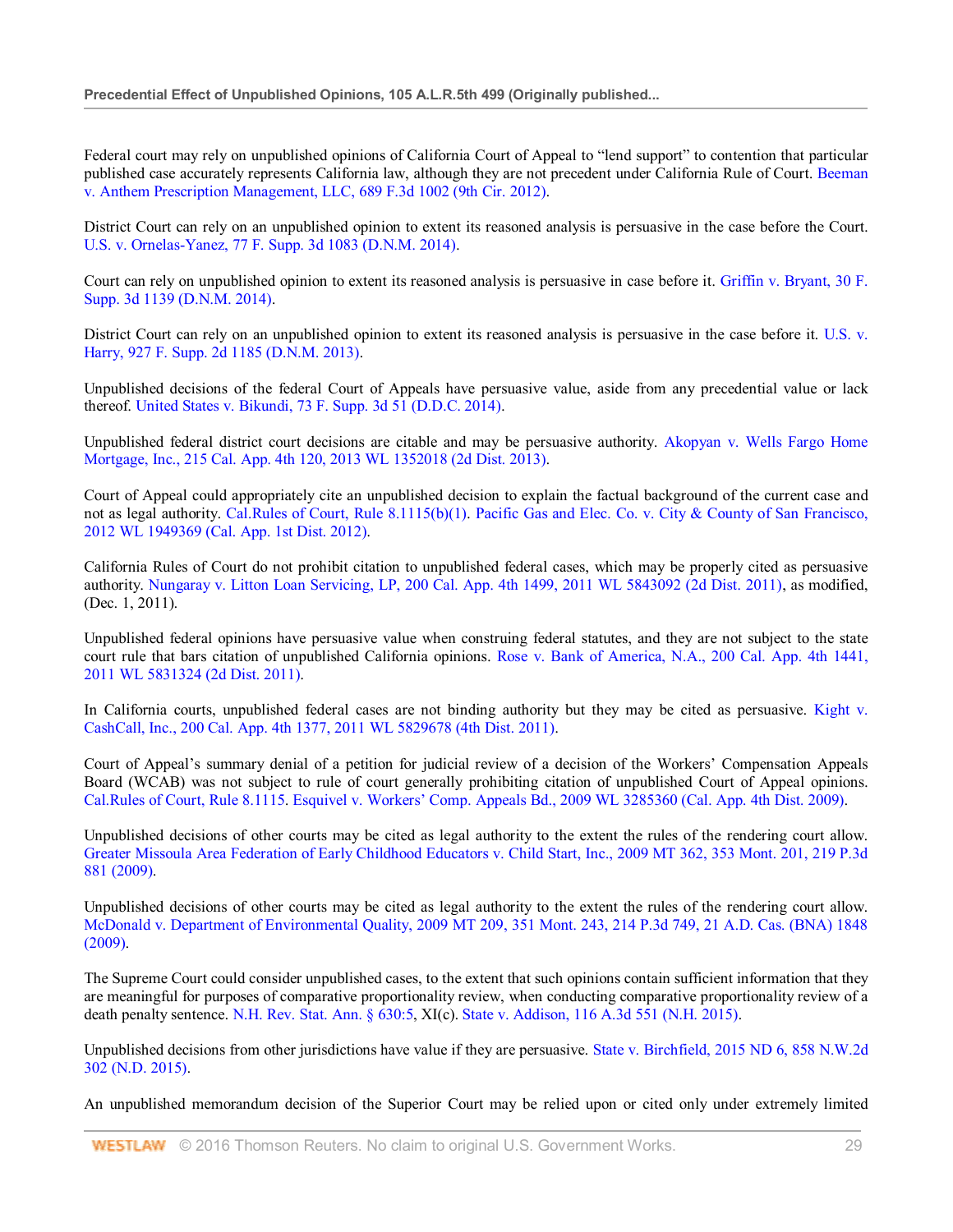circumstances. Pa.Super.Ct.R. 65.37. In re Keyes, 2013 PA Super 326, 83 A.3d 1016 (2013).

**[Top of Section]**

# **[END OF SUPPLEMENT]**

# **§ 4. Precedential effect not found**

**[Cumulative Supplement]**

The following authority held or recognized that unpublished opinions have no binding precedential value.

#### **US** Merrill Lynch, Pierce, Fenner & Smith, Inc. v. Bishop, 839 F. Supp. 68 (D. Me. 1993)

Maine v. Shalala, 81 F. Supp. 2d 91 (D. Me. 1999) Sacramona v. Bridgestone/Firestone, Inc., 152 F.R.D. 428, 27 Fed. R. Serv. 3d 929 (D. Mass. 1993) U.S. v. Goldberg, 67 F.3d 1092 (3d Cir. 1995) Drinker by Drinker v. Colonial School Dist., 78 F.3d 859, 15 A.D.D. 182, 107 Ed. Law Rep. 530 (3d Cir. 1996) Fallon Elec. Co., Inc. v. Cincinnati Ins. Co., 121 F.3d 125 (3d Cir. 1997) Wade v. U.S., 865 F. Supp. 216, 73 A.F.T.R.2d 94-1400 (D. N.J. 1994) Smith v. School Dist. of Philadelphia, 158 F. Supp. 2d 599 (E.D. Pa. 2001) (unpublished opinions have no precedential value) Prudential Property and Cas. Ins. Co. v. Jefferson, 185 F. Supp. 2d 495 (W.D. Pa. 2002) (an "unreported–not precedential" opinion of the Court of Appeals is not binding authority, but may be cited as persuasive authority) In re Mays, 256 B.R. 555, 37 Bankr. Ct. Dec. (CRR) 30, Bankr L. Rep. (CCH) ¶78325 (Bankr. D. N.J. 2000) In re Clayton, 198 B.R. 878 (Bankr. E.D. Pa. 1996) Hupman v. Cook, 640 F.2d 497 (4th Cir. 1981) Hogan v. Carter, 85 F.3d 1113 (4th Cir. 1996), cert. denied, 519 U.S. 974, 117 S. Ct. 408, 136 L. Ed. 2d 321 (1996) Mueller v. Angelone, 181 F.3d 557 (4th Cir. 1999), cert. denied, 527 U.S. 1065, 120 S. Ct. 37, 144 L. Ed. 2d 839 (1999) U.S. v. Ruhe, 191 F.3d 376 (4th Cir. 1999) Lane v. Wal-Mart Stores East, Inc., 69 F. Supp. 2d 749, 10 A.D. Cas. (BNA) 471 (D. Md. 1999) In re Adams, 254 B.R. 857 (D. Md. 2000), summarily aff'd, 4 Fed. Appx. 209 (4th Cir. 2001) Hicks v. Heckler, 586 F. Supp. 853, 5 Soc. Sec. Rep. Serv. 837, Unempl. Ins. Rep. (CCH) ¶15781 (W.D. Va. 1984) and judgment rev'd on other grounds, 756 F.2d 1022, 9 Soc. Sec. Rep. Serv. 94, Unempl. Ins. Rep. (CCH) ¶15918 (4th Cir. 1985) Martin Oil Co. v. Philadelphia Life Ins. Co., 827 F. Supp. 1236 (N.D. W. Va. 1993) U.S. v. Torain, 77 F. Supp. 2d 749 (S.D. W. Va. 1999) In re Bast, 212 B.R. 499, 31 Bankr. Ct. Dec. (CRR) 458, Bankr. L. Rep. (CCH) ¶77547 (Bankr. D. Md. 1997), appeal decided, 178 F.3d 1282 (4th Cir. 1999) In re TechDyn Systems Corp., 235 B.R. 857, 34 Bankr. Ct. Dec. (CRR) 825 (Bankr. E.D. Va. 1999) Lebron v. U.S., 279 F.3d 321, 51 Fed. R. Serv. 3d 1345 (5th Cir. 2002) (unreported decisions generally lack precedential value) Dardeau v. West Orange-Grove Consolidated Independent School Dist., 43 F. Supp. 2d 722 (E.D. Tex. 1999)<sup>10</sup> U.S. v. Ables, 167 F.3d 1021, 1999 FED App. 52P (6th Cir. 1999), cert. denied, 527 U.S. 1027, 119 S. Ct. 2378, 144 L. Ed. 2d 781 (1999) Key v. Grayson, 179 F.3d 996, 9 A.D. Cas. (BNA) 822, 1999 FED App. 210P (6th Cir. 1999), reh'g and suggestion for reh'g en banc denied, (July 30, 1999) and cert. denied, 120 S. Ct. 944, 145 L. Ed. 2d 821 (U.S. 2000) U.S. v. Webber, 208 F.3d 545, 2000 FED App. 114P (6th Cir. 2000), cert. denied, 121 S. Ct. 197 (U.S. 2000)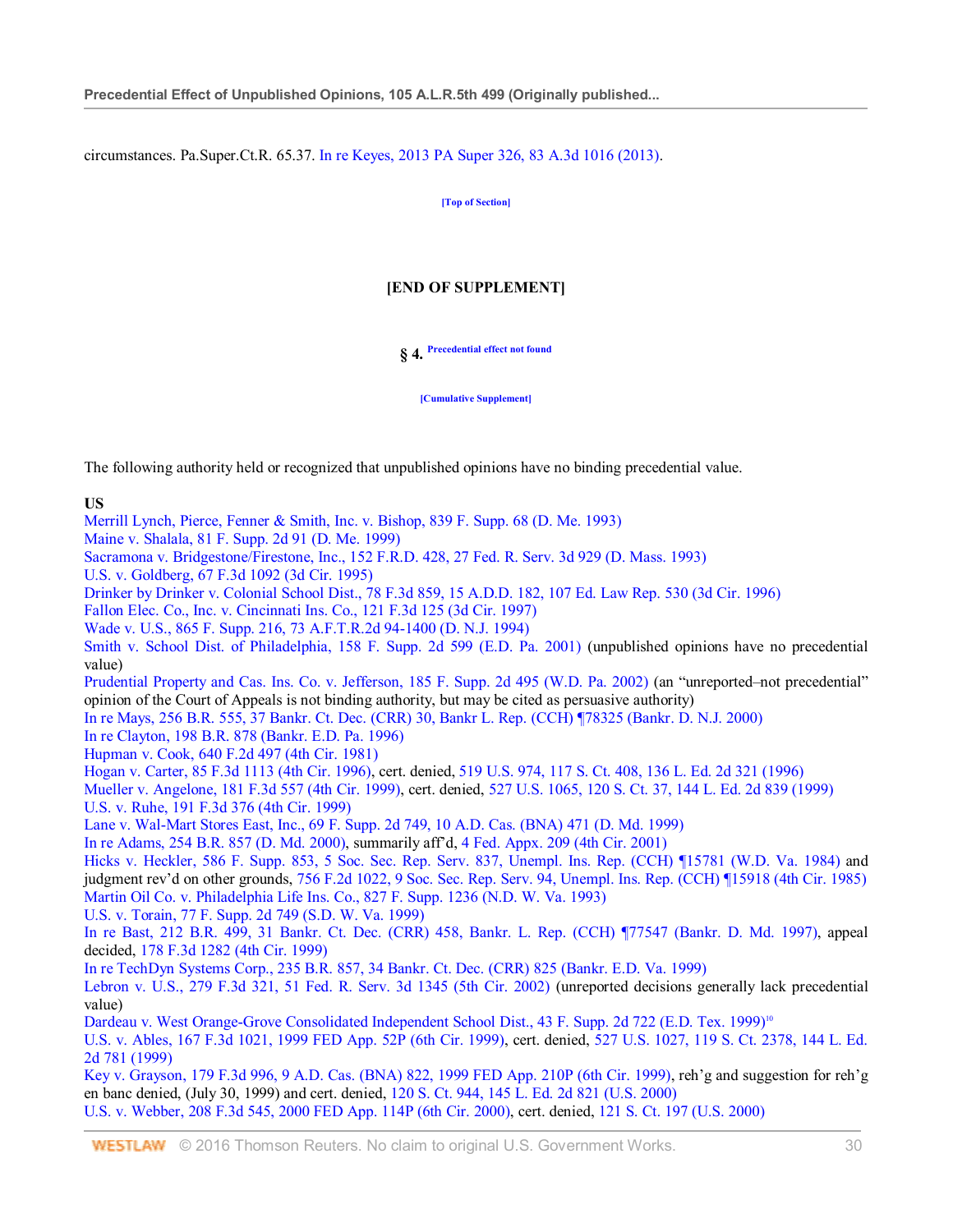Salamalekis v. Commissioner of Social Sec., 221 F.3d 828, 71 Soc. Sec. Rep. Serv. 29, Unempl. Ins. Rep. (CCH) ¶16405B, 2000 FED App. 238P (6th Cir. 2000)

McMeans v. Brigano, 228 F.3d 674, 2000 FED App. 353P (6th Cir. 2000)

Fonseca v. Consolidated Rail Corp., 246 F.3d 585 (6th Cir. 2001) (unpublished opinions are never controlling authority)

E.E.O.C. v. Harbert-Yeargin, Inc., 266 F.3d 498, 86 Fair Empl. Prac. Cas. (BNA) 1387 (6th Cir. 2001) (unpublished Sixth Circuit decision was only of persuasive value at most)

Kaufman v. Carter, 952 F. Supp. 520, 20 A.D.D. 1187 (W.D. Mich. 1996)

In re Slygh, 244 B.R. 410 (Bankr. N.D. Ohio 2000)

In re Hammermeister, 270 B.R. 863 (Bankr. S.D. Ohio 2001) (although unpublished decisions of the Sixth Circuit are not binding precedent, they can be cited if persuasive, especially where there are no published decisions that will serve as well) Bankers Trust Co. v. Old Republic Ins. Co., 7 F.3d 93 (7th Cir. 1993)

In re Leimer, 724 F.2d 744, 11 Bankr. Ct. Dec. (CRR) 618, 10 Collier Bankr. Cas. 2d (MB) 97, Bankr. L. Rep. (CCH)  $\P(69598 (8th Cir. 1984)$  (unpublished opinions are not intended to create binding precedent)<sup>11</sup>

Federal Deposit Ins. Corp. v. Newhart, 892 F.2d 47, 10 U.C.C. Rep. Serv. 2d 257 (8th Cir. 1989) (precedential weight is not given to unpublished opinions) $\frac{12}{2}$ 

In re Jones, 112 B.R. 975 (Bankr. W.D. Mo. 1989) (unpublished opinions of United States Court of Appeals for the Eighth Circuit are not intended to create binding precedent)<sup>13</sup>

People of Territory of Guam v. Yang, 850 F.2d 507 (9th Cir. 1988) (overruled on other grounds by, U.S. v. Keys, 133 F.3d 1282 (9th Cir. 1998))

Reynolds Metals Co. v. Ellis, 202 F.3d 1246, 24 Employee Benefits Cas. (BNA) 1471 (9th Cir. 2000), petition for cert. filed, 68 U.S.L.W. 3713 (U.S. May 10, 2000)

Sorchini v. City of Covina, 250 F.3d 706 (9th Cir. 2001) (unpublished dispositions are neither persuasive nor controlling authority, and limited exceptions to the noncitation principle contained in provision of Ninth Circuit Rule which permits the citation of unpublished dispositions for factual purposes is not intended to change that)

Hart v. Massanari, 266 F.3d 1155, Unempl. Ins. Rep. (CCH) ¶16685B, 105 A.L.R.5th 747 (9th Cir. 2001)

State of Cal. ex rel. Mueller v. Walgreen Corp., 175 F.R.D. 631 (N.D. Cal. 1997)

GTE Wireless, Inc. v. Qualcomm, Inc., 192 F.R.D. 284 (S.D. Cal. 2000)

In re Mortgage & Realty Trust, 123 B.R. 626, 21 Bankr. Ct. Dec. (CRR) 470, Bankr. L. Rep. (CCH) ¶73821 (Bankr. C.D. Cal. 1991)

Elephant Butte Irrigation Dist. of New Mexico v. U.S. Dept. of Interior, 269 F.3d 1158 (10th Cir. 2001) (an unpublished opinion has no precedential value except as it relates to the doctrines of the law of the case, collateral estoppel, and res judicata)

Stephens v. City of Topeka, Kan., 33 F. Supp. 2d 947, 77 Empl. Prac. Dec. (CCH) ¶46272 (D. Kan. 1999), aff'd on other grounds, 189 F.3d 478 (10th Cir. 1999)

Maggard v. Gammon, 197 F. Supp. 2d 1321 (D. Kan. 2002) (unpublished circuit opinions are not binding on the district court)

U.S. v. Futrell, 209 F.3d 1286 (11th Cir. 2000)

U.S. Steel, LLC, v. Tieco, Inc., 261 F.3d 1275, 57 Fed. R. Evid. Serv. 1350 (11th Cir. 2001), reh'g and reh'g en banc denied, 277 F.3d 1381 (11th Cir. 2001) (an affirmance by an unpublished opinion pursuant to Circuit Rule has no precedential value, U.S. Ct. of App. 11th Cir. Rule 36-1, 28 U.S.C.A.)

Slinger Drainage, Inc. v. E.P.A., 244 F.3d 967 (D.C. Cir. 2001)

In re Hess, 209 B.R. 79, Bankr. L. Rep. (CCH) ¶77432 (Bankr. 6th Cir. 1997)

In re Dolph, 215 B.R. 832, Bankr. L. Rep. (CCH) ¶77607 (B.A.P. 6th Cir. 1998)

In re Gibson, 219 B.R. 195, Bankr. L. Rep. (CCH) ¶77681 (B.A.P. 6th Cir. 1998)

In re Booth, 260 B.R. 281, 37 Bankr. Ct. Dec. (CRR) 165, 25 Employee Benefits Cas. (BNA) 2289, 2001 FED App. 1P (B.A.P. 6th Cir. 2001)

In re Miller, 262 B.R. 499, 37 Bankr. Ct. Dec. (CRR) 284, 46 Collier Bankr. Cas. 2d (MB) 762 (B.A.P. 9th Cir. 2001) (unpublished dispositions and orders of Bankruptcy Appellate Panel (BAP) are not binding precedent, except when relevant under doctrines of law of the case, res judicata, and collateral estoppel)

**Cal**

Barber v. Superior Court, 234 Cal. App. 3d 1076, 285 Cal. Rptr. 668 (3d Dist. 1991)

People v. McDaniels, 21 Cal. App. 4th 1560, 27 Cal. Rptr. 2d 245 (1st Dist. 1994), review denied, (Apr. 21, 1994) Santa Ana Hospital Medical Center v. Belshe, 56 Cal. App. 4th 819, 65 Cal. Rptr. 2d 754 (3d Dist. 1997) In re Antablian, 140 B.R. 534 (Bankr. C.D. Cal. 1992) (applying California law)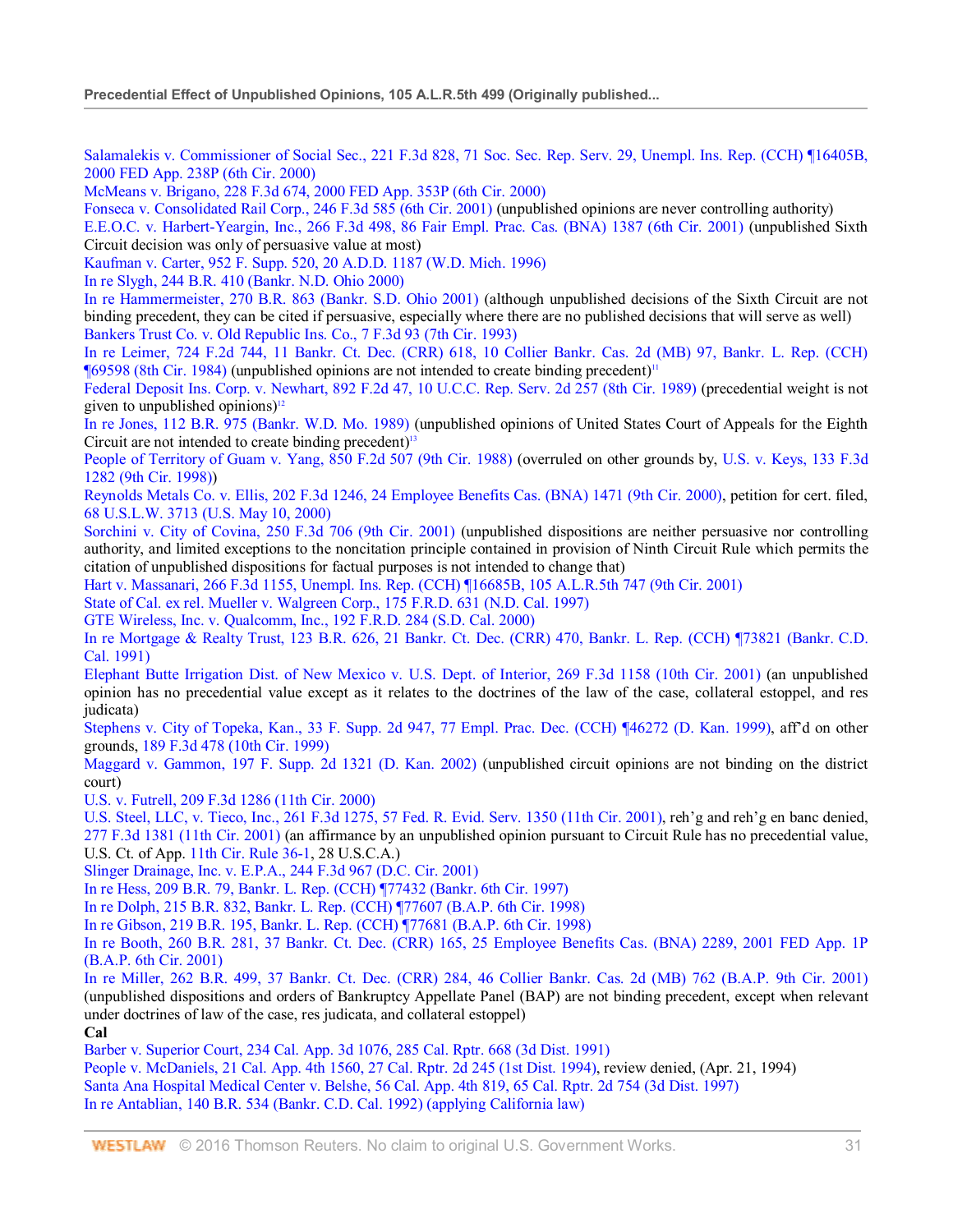**Ga**

Southern Guar. Ins. Co. v. Cotton States Mut. Ins. Co., 176 Ga. App. 140, 335 S.E.2d 598 (1985), cert. denied, (Oct. 30, 1985)

# **Hawaii**

Chun v. Board of Trustees of Employees' Retirement System of State of Hawaii, 92 Haw. 432, 992 P.2d 127 (Haw. 2000) (unpublished decisions of trial courts have no precedential value)

# **Ill**

Lonigro v. Lockett, 253 Ill. App. 3d 308, 192 Ill. Dec. 305, 625 N.E.2d 265 (1st Dist. 1993), appeal allowed, 153 Ill. 2d 560, 191 Ill. Dec. 620, 624 N.E.2d 808 (1993)

Norton v. City of Chicago, 293 Ill. App. 3d 620, 228 Ill. Dec. 810, 690 N.E.2d 119 (1st Dist. 1997), appeal denied, 177 Ill. 2d 572, 232 Ill. Dec. 453, 698 N.E.2d 544 (1998)

People v. Schambow, 305 Ill. App. 3d 763, 239 Ill. Dec. 525, 714 N.E.2d 83 (2d Dist. 1999)

People v. Petty, 311 Ill. App. 3d 301, 244 Ill. Dec. 171, 724 N.E.2d 1059 (2d Dist. 2000)

# **Ind**

Horn v. A.O. Smith Corp., 50 F.3d 1365 (7th Cir. 1995) (applying Indiana law)

Allstate Ins. Co. v. Dana Corp., 737 N.E.2d 1177 (Ind. Ct. App. 2000), transfer granted, opinion vacated, IN RAP 58(A), (May 4, 2001) and aff'd in part, vacated in part on other grounds, 759 N.E.2d 1049 (Ind. 2001)

Indiana High School Athletic Ass'n, Inc. v. Durham, 748 N.E.2d 404, 154 Ed. Law Rep. 279 (Ind. Ct. App. 2001) (unpublished trial court decisions do not serve as precedent and may only be considered for their persuasive value)

# **Kan**

Taco Bell v. City of Mission, 234 Kan. 879, 678 P.2d 133 (1984)

# **La**

Roberts v. Sewerage and Water Bd. of New Orleans, 634 So. 2d 341 (La. 1994)

**Mass**

Langton v. Commissioner of Correction, 34 Mass. App. Ct. 564, 614 N.E.2d 1002 (1993), review denied, 416 Mass. 1101, 618 N.E.2d 71 (1993)

Horner v. Boston Edison Co., 45 Mass. App. Ct. 139, 695 N.E.2d 1093 (1998), review denied, 428 Mass. 1104, 705 N.E.2d 276 (1998)

# **Mich**

Ray Industries, Inc. v. Liberty Mut. Ins. Co., 728 F. Supp. 1310 (E.D. Mich. 1989) and judgment aff'd in part, rev'd in part on other grounds, 974 F.2d 754, 23 Envtl. L. Rep. 20145 (6th Cir. 1992), reh'g denied, (Sept. 10, 1992) (applying Michigan law)

Stine v. Continental Cas. Co., 419 Mich. 89, 349 N.W.2d 127 (1984)

W.E. Westfall, Inc. v. Michigan Bell Telephone Co., 129 Mich. App. 301, 341 N.W.2d 514 (1983)

Forgach v. George Koch & Sons Co., 167 Mich. App. 50, 421 N.W.2d 568 (1988)

Cardinal Mooney High School v. Michigan High School Athletic Ass'n, 179 Mich. App. 267, 445 N.W.2d 483, 55 Ed. Law Rep. 1129 (1989), appeal granted, (July 13, 1990) and judgment rev'd on other grounds, 437 Mich. 75, 467 N.W.2d 21, 66 Ed. Law Rep. 771 (1991)

Makowski v. Towles, 195 Mich. App. 106, 489 N.W.2d 133 (1992)

People v. Vincent, 215 Mich. App. 458, 546 N.W.2d 662 (1996), appeal granted in part, 453 Mich. 952, 557 N.W.2d 309 (1996) and judgment rev'd on other grounds, 455 Mich. 110, 565 N.W.2d 629 (1997), reh'g denied, 456 Mich. 1201, 568 N.W.2d 670 (1997) and cert. denied, 522 U.S. 972, 118 S. Ct. 424, 139 L. Ed. 2d 325 (1997)

People v. Reid, 233 Mich. App. 457, 592 N.W.2d 767 (1999), appeal denied, 603 N.W.2d 781 (Mich. 1999)

# **Minn**

Acton Const. Co. v. Commissioner of Revenue, 391 N.W.2d 828 (Minn. 1986)

Dynamic Air, Inc. v. Bloch, 502 N.W.2d 796, 8 I.E.R. Cas. (BNA) 1051 (Minn. Ct. App. 1993)

Gergen v. Commissioner of Public Safety, 548 N.W.2d 307 (Minn. Ct. App. 1996), review denied, (Aug. 6, 1996)

Landico, Inc. v. American Family Mut. Ins. Co., 559 N.W.2d 438 (Minn. Ct. App. 1997), review denied, (Apr. 27, 1997)

Becker v. State Farm Mut. Auto. Ins. Co., 596 N.W.2d 697 (Minn. Ct. App. 1999), review granted, (Sept. 28, 1999) and rev'd on other grounds, 611 N.W.2d 7 (Minn. 2000)

Nathe Bros., Inc. v. American Nat. Fire Ins. Co., 597 N.W.2d 587 (Minn. Ct. App. 1999), review granted, (Oct. 21, 1999) and rev'd on other grounds, 615 N.W.2d 341 (Minn. 2000)

Geske v. Marcolina, 624 N.W.2d 813 (Minn. Ct. App. 2001)

Andrew L. Youngquist, Inc. v. Cincinnati Ins. Co., 625 N.W.2d 178 (Minn. Ct. App. 2001)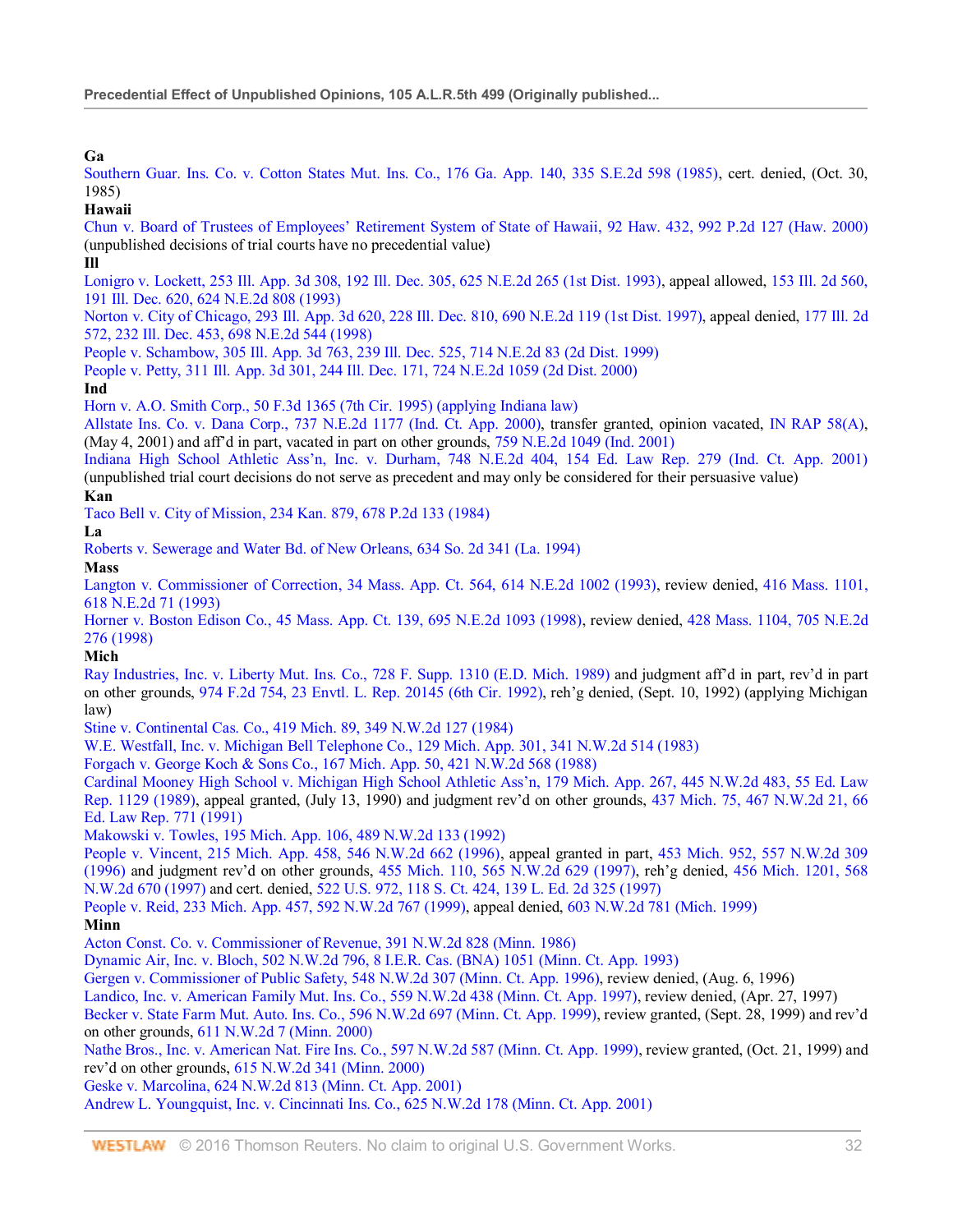Teffeteller v. University of Minnesota, 626 N.W.2d 201 (Minn. Ct. App. 2001), review granted, (July 24, 2001) and rev'd on other grounds, 645 N.W.2d 420 (Minn. 2002)

State ex rel. Hatch v. Employers Ins. of Wausau, 644 N.W.2d 820 (Minn. Ct. App. 2002) (unpublished court of appeals opinions are at best of persuasive value and are not controlling)

**Miss**

Westbrook v. City of Jackson, 665 So. 2d 833 (Miss. 1995), reh'g denied, (Dec. 21, 1995)

**Mont**

Worts v. Hardy Const. Co., 249 Mont. 477, 817 P.2d 231 (1991)

**Neb**

State v. James, 6 Neb. App. 444, 573 N.W.2d 816 (1998), review overruled, (Mar. 25, 1998) and (disapproved of on other grounds by, State v. Carlson, 260 Neb. 815, 619 N.W.2d 832 (2000))

**NJ**

Morris v. Siemens Components, Inc., 938 F. Supp. 277 (D. N.J. 1996) (applying New Jersey law) (unpublished state court opinions have no precedential value in federal district court and are not controlling or binding in any way in the New Jersey State Courts as well under New Jersey Rules of Court 1:36–3)

Charatan v. Board of Review, 200 N.J. Super. 74, 490 A.2d 352, 24 Ed. Law Rep. 300 (App. Div. 1985)

Raymond v. New Jersey State Parole Bd., 221 N.J. Super. 381, 534 A.2d 741 (App. Div. 1987)

Kingwood Tp. Volunteer Fire Co. No. One v. Board of Adjustment of Tp. of Kingwood, 272 N.J. Super. 498, 640 A.2d 356 (Law Div. 1993)

State v. Cruz Const. Co., Inc., 279 N.J. Super. 241, 652 A.2d 741 (App. Div. 1995)

Higgins v. Swiecicki, 315 N.J. Super. 488, 719 A.2d 166 (App. Div. 1998)

Newark Ins. Co. v. Acupac Packaging, Inc., 328 N.J. Super. 385, 746 A.2d 47 (App. Div. 2000)

**NM**

Winrock Inn Co. v. Prudential Ins. Co. of America, 122 N.M. 562, 1996 -NMCA- 113, 928 P.2d 947 (Ct. App. 1996) **NY**

Eaton v. Chahal, 146 Misc. 2d 977, 553 N.Y.S.2d 642 (Sup 1990)

**NC**

Long v. Harris, 528 S.E.2d 633 (N.C. Ct. App. 2000)

**Ohio**

New York Life Ins. Co. v. Wittman, 813 F. Supp. 1287 (N.D. Ohio 1993) (applying Ohio law)

State ex rel. Graves v. State, 9 Ohio App. 3d 260, 459 N.E.2d 913 (10th Dist. Franklin County 1983)

Miller v. Barry, 81 Ohio App. 3d 393, 611 N.E.2d 357 (10th Dist. Franklin County 1992), jurisdictional motion overruled, 65 Ohio St. 3d 1457, 602 N.E.2d 253 (1992)

Beder v. Cleveland Browns, Inc., 129 Ohio App. 3d 188, 717 N.E.2d 716 (8th Dist. Cuyahoga County 1998), appeal not allowed, 84 Ohio St. 3d 1438, 702 N.E.2d 1215 (1998)

State v. Parker, 66 Ohio Misc. 2d 1, 642 N.E.2d 66 (Mun. Ct. 1994)

**Okla**

Howard v. State, 1987 OK CR 116, 738 P.2d 543 (Okla. Crim. App. 1987)

**Pa**

Com. v. Mathis, 317 Pa. Super. 226, 463 A.2d 1167 (1983)

Com. v. Sperry, 395 Pa. Super. 400, 577 A.2d 603 (1990)

Com. v. Dennis, 421 Pa. Super. 600, 618 A.2d 972 (1992), appeal denied, 535 Pa. 654, 634 A.2d 218 (1993)

Com. v. Swinson, 426 Pa. Super. 167, 626 A.2d 627 (1993)

Boring v. Erie Ins. Group, 434 Pa. Super. 40, 641 A.2d 1189 (1994)

Vetter v. Fun Footwear Co., 447 Pa. Super. 84, 668 A.2d 529 (1995), appeal denied, 544 Pa. 658, 676 A.2d 1199 (1996)

In re Estate of Glover, 447 Pa. Super. 509, 669 A.2d 1011 (1996), appeal denied, 547 Pa. 728, 689 A.2d 233 (1997)

Com. v. Booth, 1999 PA Super 71, 729 A.2d 1187 (Pa. Super. Ct. 1999), appeal granted, 561 Pa. 651, 747 A.2d 897 (1999) and order rev'd on other grounds, 564 Pa. 228, 766 A.2d 843 (2001)

Ridley ex rel. Ridley v. State Farm Mut. Auto. Ins. Co., 745 A.2d 7 (Pa. Super. Ct. 1999), reargument denied, (Feb. 17, 2000) Com. v. Phinn, 761 A.2d 176 (Pa. Super. Ct. 2000), appeal denied, 567 Pa. 712, 785 A.2d 89 (2001) **SC**

Lanham v. Blue Cross and Blue Shield of South Carolina, Inc., 338 S.C. 343, 526 S.E.2d 253 (Ct. App. 2000), reh'g denied, (Apr. 1, 2000) and cert. granted, (Jan. 11, 2001) and aff'd as modified on other grounds, 349 S.C. 356, 563 S.E.2d 331 (2002) Olson v. Faculty House of Carolina, Inc., 344 S.C. 194, 544 S.E.2d 38 (Ct. App. 2001), reh'g denied, (Mar. 26, 2001)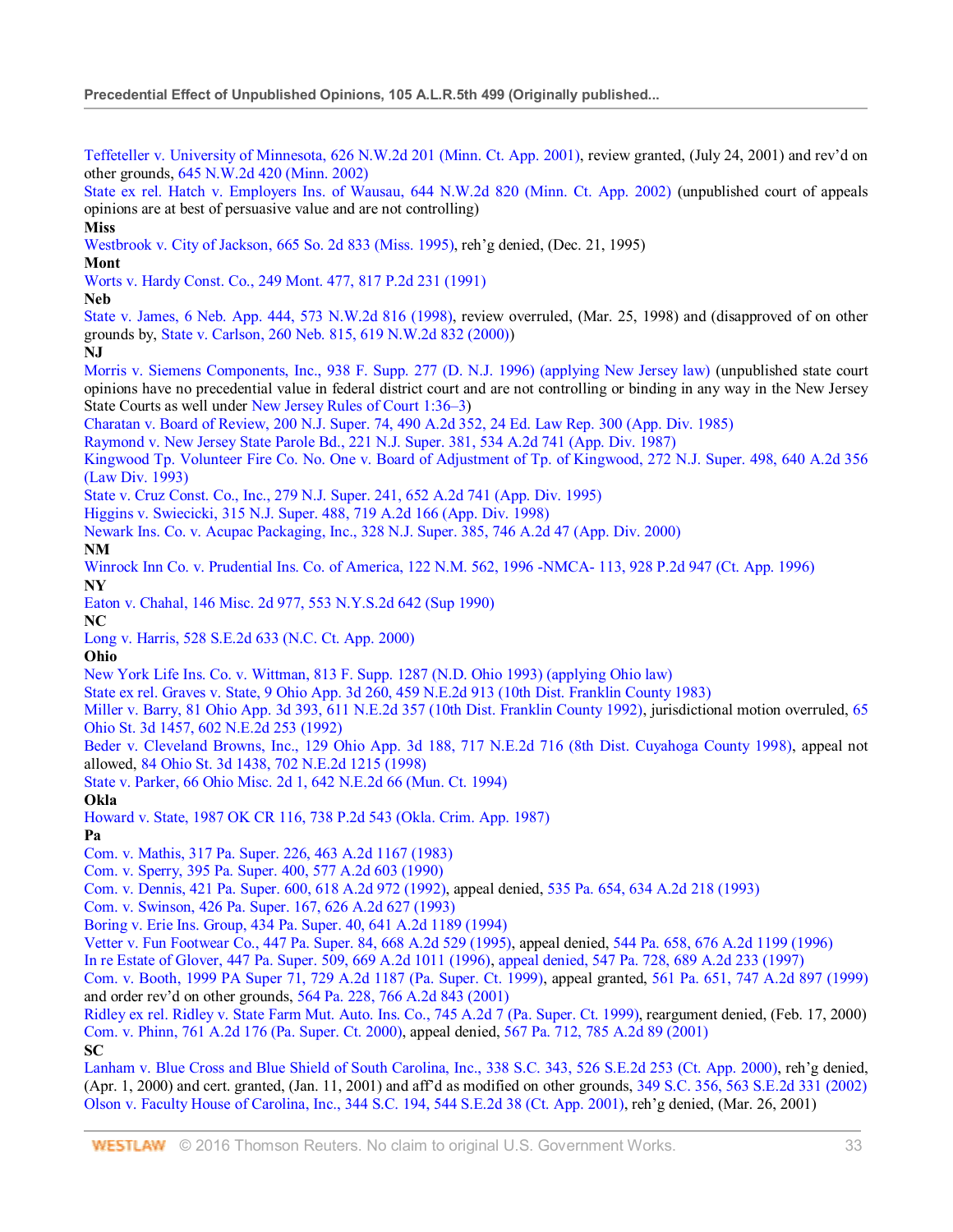# **Tenn**

Southern Ry. Co. v. Foote Mineral Co., 384 F.2d 224 (6th Cir. 1967) (applying Tennessee law) Board of Com'rs of Union City v. Obion County, 188 Tenn. 666, 222 S.W.2d 7 (1949)

McConnell v. State, 12 S.W.3d 795 (Tenn. 2000)

Cook v. State, 506 S.W.2d 955 (Tenn. Crim. App. 1973)

State v. Franklin, 919 S.W.2d 362 (Tenn. Crim. App. 1995), appeal denied, (Mar. 4, 1996)

# **Tex**

Gonzales v. State, 672 S.W.2d 618 (Tex. App. Amarillo 1984)

Wheeler v. Aldama-Luebbert, 707 S.W.2d 213 (Tex. App. Houston 1st Dist. 1986) (unpublished opinion of any court has no authoritative value)

Hare v. State, 713 S.W.2d 396 (Tex. App. El Paso 1986), petition for discretionary review refused, (Nov. 12, 1987)

Frizzell v. Cook, 790 S.W.2d 41 (Tex. App. San Antonio 1990), writ denied, (Oct. 24, 1990) and reh'g of writ of error overruled, (Jan. 9, 1991) (unpublished opinion of an appellate court is of no precedential value)

# **Utah**

Kingsford v. Salt Lake City School Dist., 247 F.3d 1123, 153 Ed. Law Rep. 68 (10th Cir. 2001) (under Utah law, unpublished district court order has no precedential value)

State v. Gambrell, 814 P.2d 1136 (Utah Ct. App. 1991) (unpublished decisions have no precedential value and cannot be cited or used except for purposes of applying the doctrines of law of the case, res judicata, or collateral estoppel)

## **Va**

Robdau v. Com., 35 Va. App. 128, 543 S.E.2d 602 (2001)

Johnson v. Paul Johnson Plastering and National Surety Corporation, 37 Va. App. 716, 561 S.E.2d 40 (2002) (An unpublished opinion of the Court of Appeals is not to be cited or relied upon as precedent except for the purpose of establishing res judicata, estoppel, or the law of the case)

Kidder v. Virginia Birth-Related Neurological Injury Compensation Program, 37 Va. App. 764, 560 S.E.2d 907 (2002) (The Court of Appeals is not bound by its prior unpublished decisions)

# **Wash**

Matter of Marriage of Schweitzer, 132 Wash. 2d 318, 937 P.2d 1062 (1997)

Kitsap County v. Allstate Ins. Co., 136 Wash. 2d 567, 964 P.2d 1173 (1998)

State v. Fitzpatrick, 5 Wash. App. 661, 491 P.2d 262 (Div. 2 1971), review denied, 80 Wash. 2d 1003, 1972 WL 39865 (1972)

State v. Sanchez, 74 Wash. App. 763, 875 P.2d 712 (Div. 3 1994), as amended on denial of reconsideration, (Aug. 19, 1994) and review denied, 125 Wash. 2d 1022, 890 P.2d 463 (1995)

State v. Bays, 90 Wash. App. 731, 954 P.2d 301 (Div. 2 1998)

In re Davis, 95 Wash. App. 917, 977 P.2d 630 (Div. 1 1999), review granted, (Sept. 28, 1999) and aff'd on other grounds, 142 Wash. 2d 165, 12 P.3d 603 (2000)

State v. Acrey, 97 Wash. App. 784, 988 P.2d 17 (Div. 1 1999)

State v. Nolan, 98 Wash. App. 75, 988 P.2d 473 (Div. 1 1999), decision aff'd on other grounds, 141 Wash. 2d 620, 8 P.3d 300 (2000)

# **W Va**

Pugh v. Workers' Compensation Com'r, 188 W. Va. 414, 424 S.E.2d 759 (1992)

# **Wis**

Bankruptcy Estate of Lake Geneva Sugar Shack, Inc. v. General Star Indem. Co., 32 F. Supp. 2d 1059 (E.D. Wis. 1999), judgment rev'd on other grounds, 200 F.3d 479 (7th Cir. 2000) (applying Wisconsin law) (Wis. Stat. Ann. § 809.23(3) provides that an unpublished opinion is of no precedential value)

Horace Mann Ins. Co. v. Wauwatosa Bd. of Ed., 88 Wis. 2d 385, 276 N.W.2d 761 (1979)

Tamminen v. Aetna Cas. and Sur. Co., 109 Wis. 2d 536, 327 N.W.2d 55 (1982)

See C.I.R. v. McCoy, 484 U.S. 3, 108 S. Ct. 217, 98 L. Ed. 2d 2, 87-2 U.S. Tax Cas. (CCH) ¶13736, 60 A.F.T.R.2d 87-6150 (1987), reh'g denied, 484 U.S. 982, 108 S. Ct. 496, 98 L. Ed. 2d 495 (1987), in which the Supreme Court noted that the fact that the court of appeals order under challenge was unpublished carried no weight in its decision to review the case, as the court of appeals' grant of the taxpayer's request to forgive interest on a determined deficiency and to forgive the late payment penalty exceeded its jurisdiction regardless of nonpublication, and regardless of any assumed lack of precedential effect of the ruling that was unpublished.

The court in Wade v. U.S., 865 F. Supp. 216, 73 A.F.T.R.2d 94-1400 (D. N.J. 1994), noted that an unpublished decision has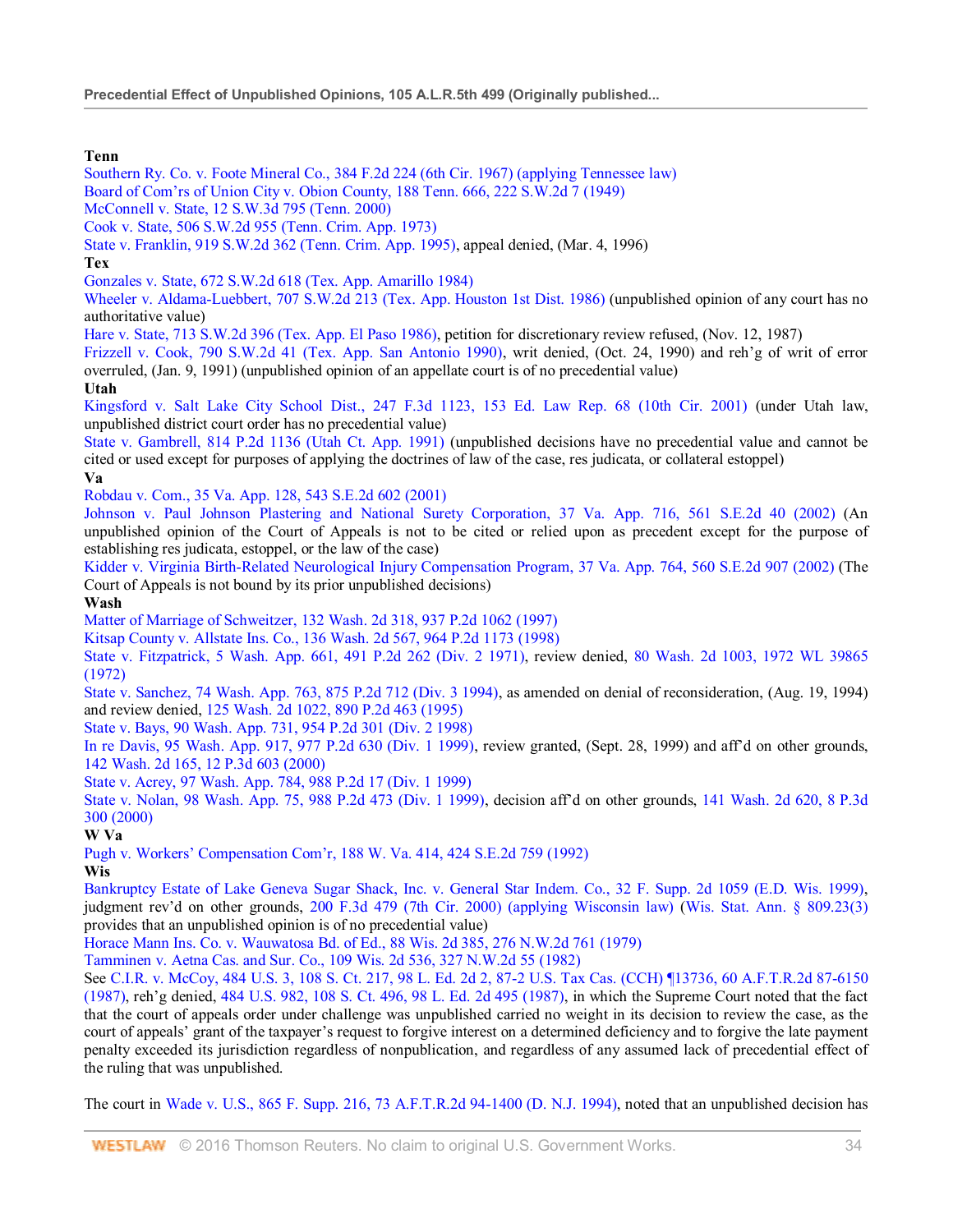no precedential effect.

The court in In re Mays, 256 B.R. 555, 37 Bankr. Ct. Dec. (CRR) 30, Bankr L. Rep. (CCH) ¶78325 (Bankr. D. N.J. 2000), noting that attorneys may rely on unpublished opinions, held that such opinions are not binding, but there is an underlying presumption that they have precedential effect. The debtor sought to avoid the involuntary preferential transfer of the debtor's wages during the 90-day period preceding the petition filing under 11 U.S.C.A. §§ 522(h) and 547(b). In response, the creditor relied on the unpublished decision in In re Gomez, No. 97-27459 (Bankr. D. N.J. Dec. 8, 1997). In *Gomez*, the court addressed the identical issue in this case and determined that the New Jersey statutory scheme for wage garnishment creates a continuing lien. The court noted that generally, courts treat the reliance on and the precedential value of unreported or unpublished cases somewhat differently than those cases which are published. For example, 3RD CIR. IOP 5.8 (2001) states, "[b]ecause the court historically has not regarded unreported opinions as precedents that bind the court, as such opinions do not circulate to the full court before filing, the court by tradition does not cite to its unreported opinions as authority." While the court noted that Third Circuit Rules do not apply to it, and although this rule does not appear to bar a party's reliance on unpublished decisions, it still left room for the court to consider these opinions in their decision-making process. The court noted that the local rules of the bankruptcy and district courts in New Jersey presently fail to address unpublished opinions, and in the absence of any local rules prohibiting otherwise, attorneys may rely on unpublished opinions. The court noted that there is at least one court that has taken a further step—that is, finding that not only may unpublished opinions be cited, but also that they are necessarily binding on other courts, as the United States Court of Appeals for the Eighth Circuit decided in Anastasoff v. U.S., 223 F.3d 898, 56 U.S.P.Q.2d (BNA) 1621, 2000-2 U.S. Tax Cas. (CCH) ¶50705, 86 A.F.T.R.2d 2000- 5724 (8th Cir. 2000), opinion vacated as moot on reh'g en banc, 235 F.3d 1054, 2000-1 U.S. Tax Cas. (CCH) ¶50136, 86 A.F.T.R.2d 2000-7275, 86 A.F.T.R.2d 2000-7277 (8th Cir. 2000), § 3, that unpublished opinions have binding precedential effect. The court noted that in the Third Circuit it is clear that a decision by a trial court judge is not binding on other judges within the same court. Although cases decided within its district are not binding on other judges within the district, the court noted that there remains an underlying presumption that precedent should be followed, as although the unpublished opinion in *Gomez* is not binding on the court, stare decisis might suggest that it should be followed. The court noted, however, that the United States Supreme Court in Payne v. Tennessee, 501 U.S. 808, 111 S. Ct. 2597, 115 L. Ed. 2d 720 (1991), has stated that stare decisis is a "principle of policy, and not an inexorable command." Thus, to the extent that an earlier unreported decision of a bankruptcy court in the Third Circuit addresses the identical issue in a case, the court held that the earlier opinion is precedent that may be persuasive but is not binding and need not be followed.

The court in In re Bast, 212 B.R. 499, 31 Bankr. Ct. Dec. (CRR) 458, Bankr. L. Rep. (CCH) ¶77547 (Bankr. D. Md. 1997), appeal decided, 178 F.3d 1282 (4th Cir. 1999), held that an unpublished opinion has no binding precedential effect in unrelated matters as to the legal principles applied, but is, nonetheless, a binding disposition of the disputes resolved.

The court in In re TechDyn Systems Corp., 235 B.R. 857, 34 Bankr. Ct. Dec. (CRR) 825 (Bankr. E.D. Va. 1999), held that an unpublished federal court of appeals opinion, while suggestive, was without precedential effect.

The court in McMeans v. Brigano, 228 F.3d 674, 2000 FED App. 353P (6th Cir. 2000), held that unpublished federal court of appeals cases have limited precedential force.

The Ninth Circuit in Hart v. Massanari, 266 F.3d 1155, Unempl. Ins. Rep. (CCH) ¶16685B, 105 A.L.R.5th 747 (9th Cir. 2001), held that 9th Cir. R. 36-3, providing that unpublished dispositions and orders of the Ninth Circuit are not binding precedent, is constitutional, and disagreed with the holding of Anastasoff v. U.S., 223 F.3d 898, 56 U.S.P.Q.2d (BNA) 1621, 2000-2 U.S. Tax Cas. (CCH) ¶50705, 86 A.F.T.R.2d 2000-5724 (8th Cir. 2000), opinion vacated as moot on reh'g en banc, 235 F.3d 1054, 2001-1 U.S. Tax Cas. (CCH) ¶50136, 86 A.F.T.R.2d 2000-7275, 86 A.F.T.R.2d 2000-7277 (8th Cir. 2000), § 3 . The appellant had cited an unpublished disposition as precedent based upon the authority of *Anastassoff*. The court noted that *Anastasoff*, while vacated, continues to have persuasive force. The court noted that *Anastasoff* held that Eighth Circuit Rule 28A(i), which provides that unpublished dispositions are not precedential-and hence not binding on future panels of that court, violates Article III of the Constitution. According to *Anastasoff*, exercise of the "judicial Power" precludes federal courts from making rulings that are not binding in future cases. Or, to put it differently, federal judges are not merely required to follow the law, they are also required to make law in every case. To do otherwise, *Anastasoff* argued, would invite judicial tyranny by freeing courts from the doctrine of precedent. The Ninth Circuit stated that *Anastasoff* overstates the case. The court noted that rules that empower courts of appeals to issue nonprecedential decisions do not cut those courts free from all legal rules and precedents, but such rules have a much more limited effect of allowing panels of the courts of appeals to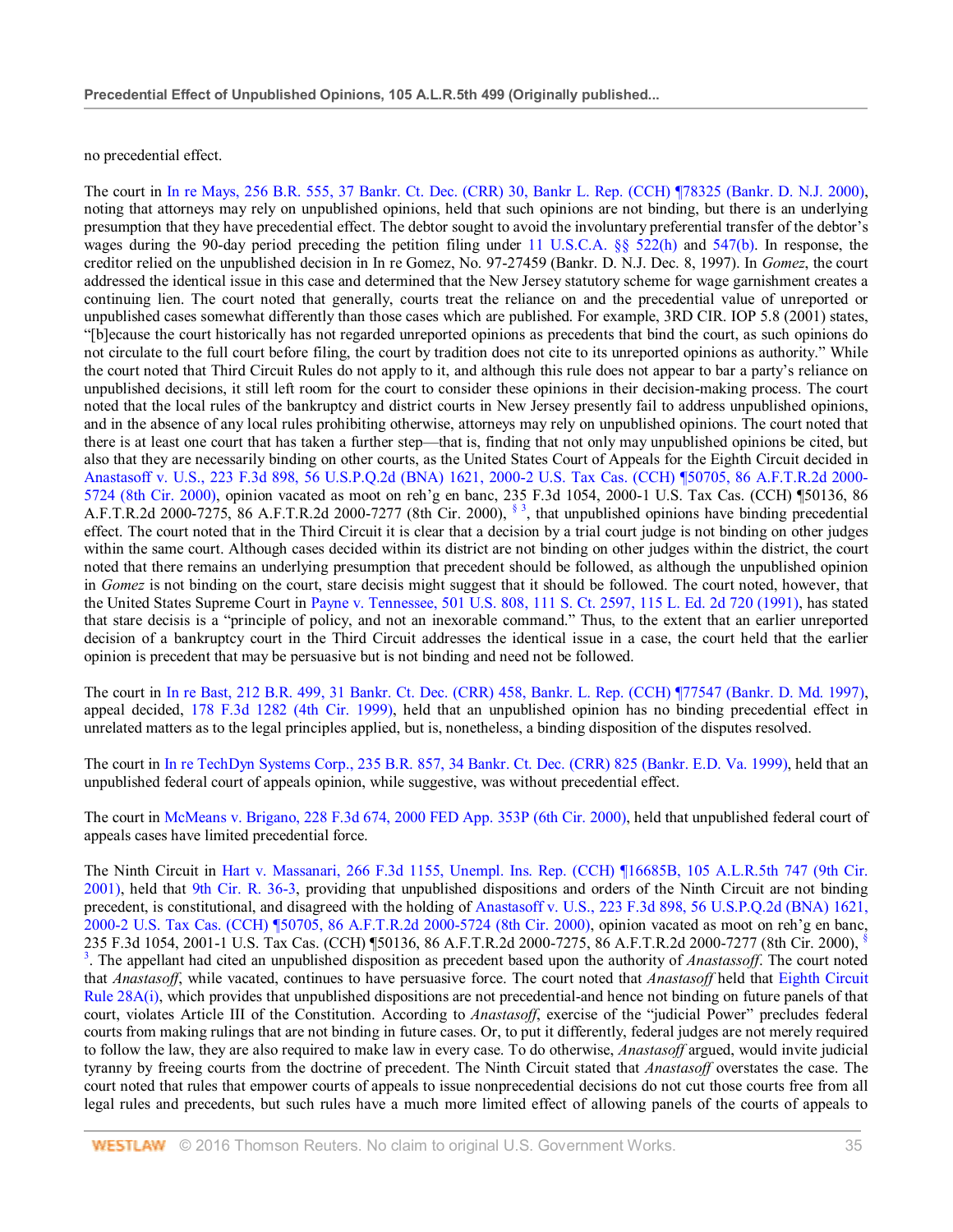determine whether future panels, as well as judges of the inferior courts of the circuit, will be bound by particular rulings. The court noted that this is hardly the same as turning its back on all precedents, or on the concept of precedent altogether, but rather, it is an effort to deal with precedent in the context of a modern legal system, which has evolved considerably since the early days of common law, and even since the time the Constitution was adopted. The court noted that the only constitutional provision on which *Anastasoff* relies is that portion of Article III that vests the "judicial Power" of the United States in the federal courts, U.S. Const. art. III, § 1, cl. 1. The court noted that *Anastasoff* may be the first case in the history of the Republic to hold that the phrase "judicial Power" encompasses a specific command that limits the power of the federal courts, and it stated that the judicial power clause has never before been thought to encompass a constitutional limitation on how courts conduct their business. Unlike the *Anastasoff* court, the Ninth Circuit court was unable to find within Article III of the Constitution a requirement that all case dispositions and orders issued by appellate courts be binding authority. On the contrary, the court stated that an inherent aspect of its function as Article III judges is managing precedent to develop a coherent body of circuit law to govern litigation in its court and the other courts of this circuit. The court also noted that the common law has long recognized that certain types of cases do not deserve to be authorities, and that one important aspect of the judicial function is separating the cases that should be precedent from those that should not, and that without clearer guidance than that offered in *Anastasoff*, it saw no constitutional basis for abdicating this important aspect of its judicial responsibility. The court thus concluded that Rule 36-3 is constitutional.

The court in Barber v. Superior Court, 234 Cal. App. 3d 1076, 285 Cal. Rptr. 668 (3d Dist. 1991), held that an unpublished appellate court decision was without any precedential value or binding force, and could not be relied upon, though the decision was twice printed in the advance pamphlet for tracking purposes.

See Schmier v. Supreme Court, 78 Cal. App. 4th 703, 93 Cal. Rptr. 2d 580 (1st Dist. 2000), reh'g denied, (Mar. 22, 2000) and review denied, (May 24, 2000) and cert. denied, 2000 WL 1279314 (U.S. 2000), in which the court noted that the broad constitutional and legislative authority that grants the California Supreme Court selective publication discretion for appellate opinions manifests the policy that the state's highest court, with its supervisory powers over lower courts, should oversee the orderly development of decisional law, giving due consideration to such factors as the expense, unfairness to many litigants, and chaos in precedent research if all California Court of Appeal opinions were published, and whether unpublished opinions would have the same precedential value as published opinions; the court thus held that the California rules of court that govern the publication of appellate opinions are consistent with the statutory scheme they were intended to represent, under which the California Supreme Court is given selective publication discretion to allow the court to oversee the orderly development of decisional law, and thus do not violate the provision of the California Constitution, Cal. Const. art. VI, § 14, giving the Judicial Council power to adopt rules for court administration, practice, and procedure.

#### **Comment**

Under Cal. Rules of Court, Rule 977, an opinion that is not certified for publication cannot subsequently be cited as legal authority or precedent, except as relevant to the doctrines of law of the case, res judicata, or collateral estoppel, or as relevant to a criminal or disciplinary action because the opinion states reasons for a decision that affects the same defendant or respondent in another action.

The court in Pannone v. City of Brisbane, 2002 WL 86908 (Cal. App. 1st Dist. 2002), nonpublished/nonciteable, held that the court rule forbidding giving precedential effect to unpublished opinions in civil cases unless they fall within the doctrines of law of the case, res judicata or collateral estoppel, Cal. Rules of Court, Rule 977, was not unconstitutional as violating the judicial–powers clause of the federal constitution, U.S. Const. art. 3, § 1, cl. 1. The plaintiffs urged that the court adopt the maverick view of the federal Eighth Circuit panel holding, in Anastasoff v. U.S., 223 F.3d 898, 56 U.S.P.Q.2d (BNA) 1621, 2000-2 U.S. Tax Cas. (CCH) ¶50705, 86 A.F.T.R.2d 2000-5724 (8th Cir. 2000), opinion vacated as moot on reh'g en banc, 235 F.3d 1054, 2001-1 U.S. Tax Cas. (CCH) ¶50136, 86 A.F.T.R.2d 2000-7275, 86 A.F.T.R.2d 2000-7277 (8th Cir. 2000), §  $3$ , that a similar rule for that circuit was unconstitutional as violating the judicial–powers clause of article III, section 1, clause 1, of the federal Constitution. The court declined to take that view. The court noted that the Eighth Circuit, sitting en banc, has since ordered *Anastasoff* vacated as moot (Anastasoff v. U.S., 235 F.3d 1054, 2001-1 U.S. Tax Cas. (CCH) ¶50136, 86 A.F.T.R.2d 2000-7275, 86 A.F.T.R.2d 2000-7277 (8th Cir. 2000)); a Ninth Circuit panel has vigorously debunked *Anastasoff* (Hart v. Massanari, 266 F.3d 1155, Unempl. Ins. Rep. (CCH) ¶16685B, 105 A.L.R.5th 747 (9th Cir. 2001), § 4); and the California Supreme Court has not yet addressed *Anastasoff*, but has consistently adhered to the nonprecedent rule of this state.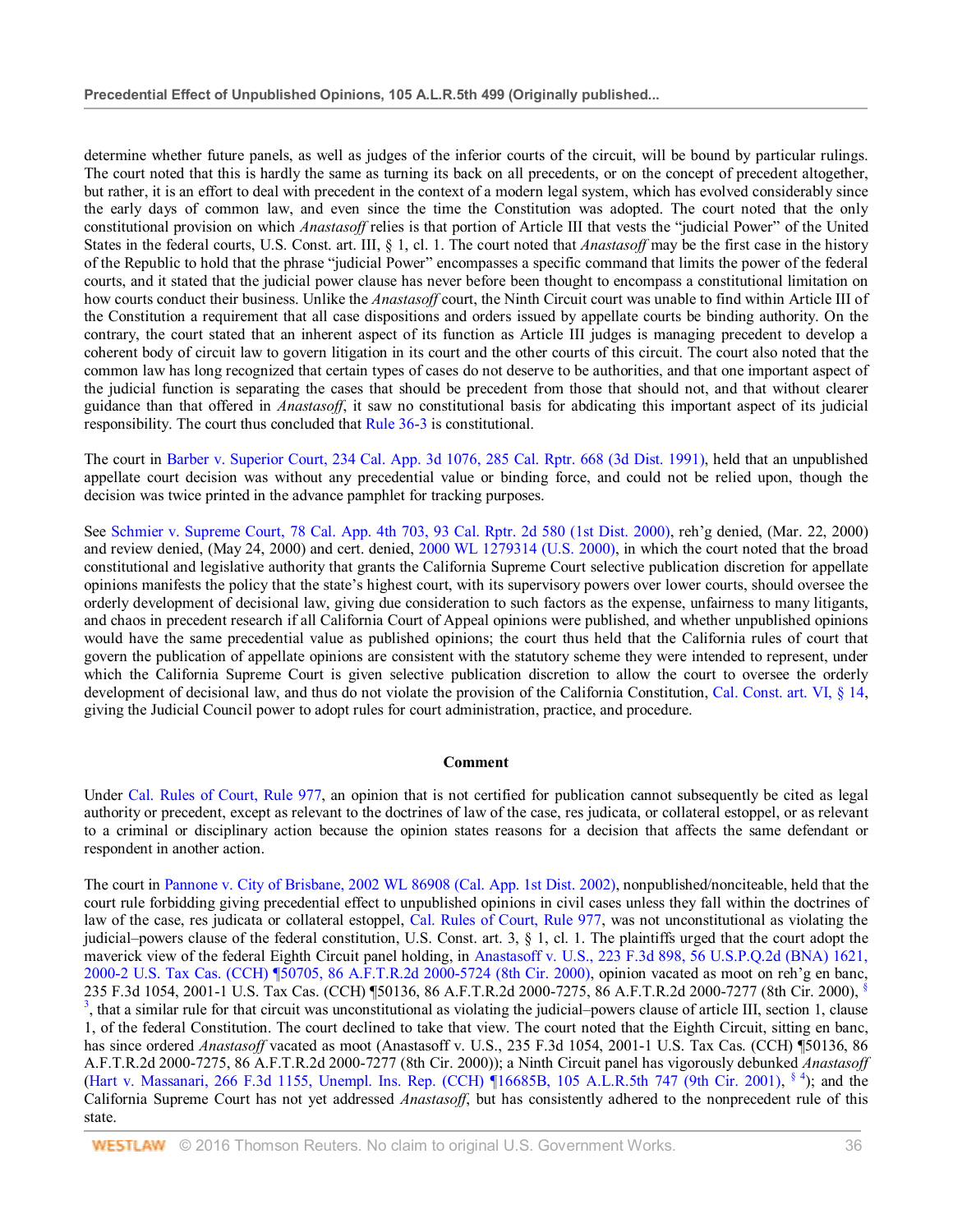#### **Comment**

The court in Pannone v. City of Brisbane, 2002 WL 86908 (Cal. App. 1st Dist. 2002), nonpublished/nonciteable, noted that a newly created website for the temporary posting of unpublished California Court of Appeal opinions [\(www.courtinfo.ca.gov/opinions/nonpub.htm\)](http://www.courtinfo.ca.gov/opinions/nonpub.htm)) begins, consistently, as follows: "Unpublished opinions of the California Courts of Appeal are posted here for 60 days solely as public information about actions taken by the Courts of Appeal."

#### **Caution**

Rule 977(a), California Rules of Court, prohibits courts and parties from citing or relying on any unpublished opinion in any action or proceeding, except in limited circumstances specified by Rule 977(b). Availability of unpublished opinions on this Web site does not constitute publication under California Rules of Court, Rules 976, 976.1, 977, or 978 ... "and that a similar caution about Rule 977 appears near the top of each posted opinion."

The court in Skidmore v. Gateway Western Ry. Co., 333 Ill. App. 3d 947, 267 Ill. Dec. 196, 776 N.E.2d 333 (5th Dist. 2002), held that supervisory orders of the Illinois Supreme Court are not precedential, because they are unpublished, recite no facts, and provide no rationale upon which the principles of stare decisis may attach.

The court in Allstate Ins. Co. v. Dana Corp., 737 N.E.2d 1177 (Ind. Ct. App. 2000), transfer granted, opinion vacated, IN RAP 58(A), (May 4, 2001) and aff'd in part, vacated in part on other grounds, 759 N.E.2d 1049 (Ind. 2001), held that unpublished judicial decisions have minimal persuasive authority.

The court in Cardinal Mooney High School v. Michigan High School Athletic Ass'n, 179 Mich. App. 267, 445 N.W.2d 483, 55 Ed. Law Rep. 1129 (1989), appeal granted, (July 13, 1990) and judgment rev'd on other grounds, 437 Mich. 75, 467 N.W.2d 21, 66 Ed. Law Rep. 771 (1991), noted that unpublished opinions of the state court of appeals have no precedential effect.

The court in Dynamic Air, Inc. v. Bloch, 502 N.W.2d 796, 8 I.E.R. Cas. (BNA) 1051 (Minn. Ct. App. 1993), held that, at best, unpublished opinions can be of persuasive value; for example, a party may cite an unpublished opinion affirming a trial court's exercise of discretion to persuade a trial court to exercise discretion in the same manner. The court held that it is, however, improper to rely on unpublished opinions as binding precedent. The court also noted that the use of such opinions has the potential to result in profound unfairness. Attorneys who have access to computerized research systems are able to find unpublished opinions with facts apparently similar to their case. Attorneys who cannot afford these services are at a disadvantage, as they are unable to find those unpublished opinions supporting their cases. Because the full fact situation is seldom set out in unpublished opinions, the danger of miscitation is great. Since the Minnesota Legislature has unequivocally provided that unpublished opinions are not precedential, Minn. Stat.  $\S$  480A.08 (3)(c) (1992), the court reminded the bench and bar firmly that neither the trial courts nor practitioners are to rely on unpublished opinions as binding precedent.

#### **CUMULATIVE SUPPLEMENT**

#### **Cases:**

Unpublished opinions of Court of Appeals have no precedential force. U.S.Ct. of App. 1st Cir.Rule 32.3(a)(2), 28 U.S.C.A. In re Merrimac Paper Co., Inc., 420 F.3d 53 (1st Cir. 2005).

If an unpublished opinion addresses a "material issue" on appeal that is not been addressed in any published opinions, then the court will consider the opinion persuasive, but not precedential. Hoilett v. Allen, 365 F. Supp. 2d 110 (D. Mass. 2005).

District court should treat holdings of unpublished opinions of Court of Appeals with great care and respect, even though Court of Appeals itself does not accord those opinions precedential weight. Coggon v. Barnhart, 354 F. Supp. 2d 40 (D.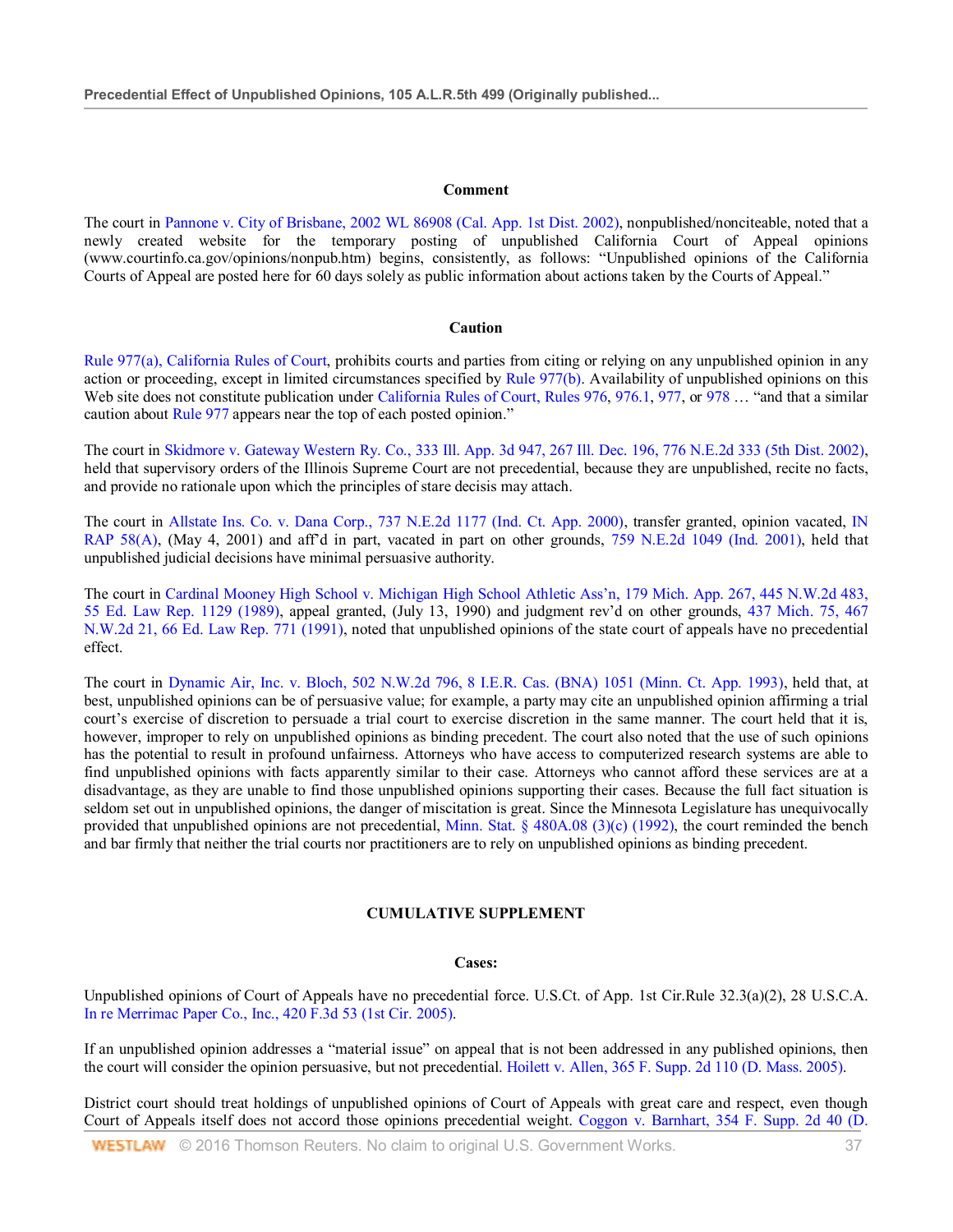## Mass. 2005).

Unpublished opinions carry no precedential weight and have no binding effect other than on parties in case. RGJ Associates, Inc v. Stainsafe, Inc., 300 F. Supp. 2d 250 (D. Mass. 2004).

Unpublished appellate opinions should not vitiate published case law that firmly supports a constitutional right. Aceto v. Kachajian, 240 F. Supp. 2d 121 (D. Mass. 2003).

Court of Appeals is not bound by a district court decision affirmed by unpublished summary order. Norex Petroleum Ltd. v. Access Industries, Inc., 416 F.3d 146 (2d Cir. 2005).

Unpublished memorandum decision, while not binding legal authority, may be persuasive, particularly where there are no existing published decisions which provide as much guidance. In re O'Brien, 299 B.R. 725 (Bankr. S.D. N.Y. 2003).

An unpublished opinion does not have any precedential weight. In re Naranjo, 768 F.3d 332 (4th Cir. 2014).

As a general matter, unpublished opinions should not be relied upon, but like any other writing on a point of law, an unpublished opinion was entitled to the weight it generated by the persuasiveness of its reasoning. U.S. v. Fentress, 241 F. Supp. 2d 526 (D. Md. 2003).

Unpublished Fourth Circuit cases were not binding precedent. U.S. v. Foreman, 269 F. Supp. 2d 683 (E.D. Va. 2003).

Unpublished opinions of the Court of Appeals are not binding precedent in the Fourth Circuit. In re Davis, 352 B.R. 758 (Bankr. D. S.C. 2006).

Unpublished opinions are not binding precedent in the Fourth Circuit. In re Sampath, 314 B.R. 73 (Bankr. E.D. Va. 2004).

Fifth Circuit Court of Appeals panel decision that was vacated had no precedential value. Lopez v. U.S. Immigration and Customs Enforcement, 455 Fed. Appx. 427 (5th Cir. 2011).

Unpublished opinion issued pursuant to Fifth Circuit rule after January 1, 1996 had no precedential value. U.S.Ct. of App. 5th Cir.Rule 47, 28 U.S.C.A. Cavalier ex rel. Cavalier v. Caddo Parish School Bd., 403 F.3d 246 (5th Cir. 2005), as amended on denial of reh'g and reh'g en banc, (Mar. 29, 2005).

Unpublished Court of Appeals opinion was not precedent that was basis for overturning published Court of Appeals decision which held that prohibiting a felon from possessing "any other dangerous weapon" during supervised release was a standard condition. U.S.Ct. of App. 5th Cir.Rule 47.5.4, 28 U.S.C.A. U.S. v. Santillana, 109 Fed. Appx. 665 (5th Cir. 2004).

Unpublished Court of Appeals opinion was not controlling law with respect to an issue before the bankruptcy court. In re Ruth, 505 B.R. 804 (Bankr. S.D. Tex. 2014).

An unpublished decision is not precedentially binding under the doctrine of stare decisis, but is considered for its persuasive value only. U.S. v. Sanford, 476 F.3d 391, 2007 FED App. 0055P (6th Cir. 2007).

Unpublished decisions of the Sixth Circuit are not binding under the doctrine of stare decisis and are considered for their persuasive value only. C.A. ex rel. G.A. v. Morgan County Board of Educ., 577 F. Supp. 2d 886 (E.D. Ky. 2008).

Unpublished decisions may be considered for their persuasive value. Peguese v. PNC Bank, N.A., 2015 WL 2125399 (E.D. Mich. 2015).

When there is a conflict between two published decisions of the Court of Appeals that were both issued after November 1, 1990, Michigan courts must follow the first opinion that addressed the matter at issue; by contrast, Michigan Court of Appeals panels are not bound by unpublished decisions of that same court, regardless of when they were issued. MCR 7.215(J)(1). Harshaw v. Bethany Christian Services, 714 F. Supp. 2d 751 (W.D. Mich. 2010).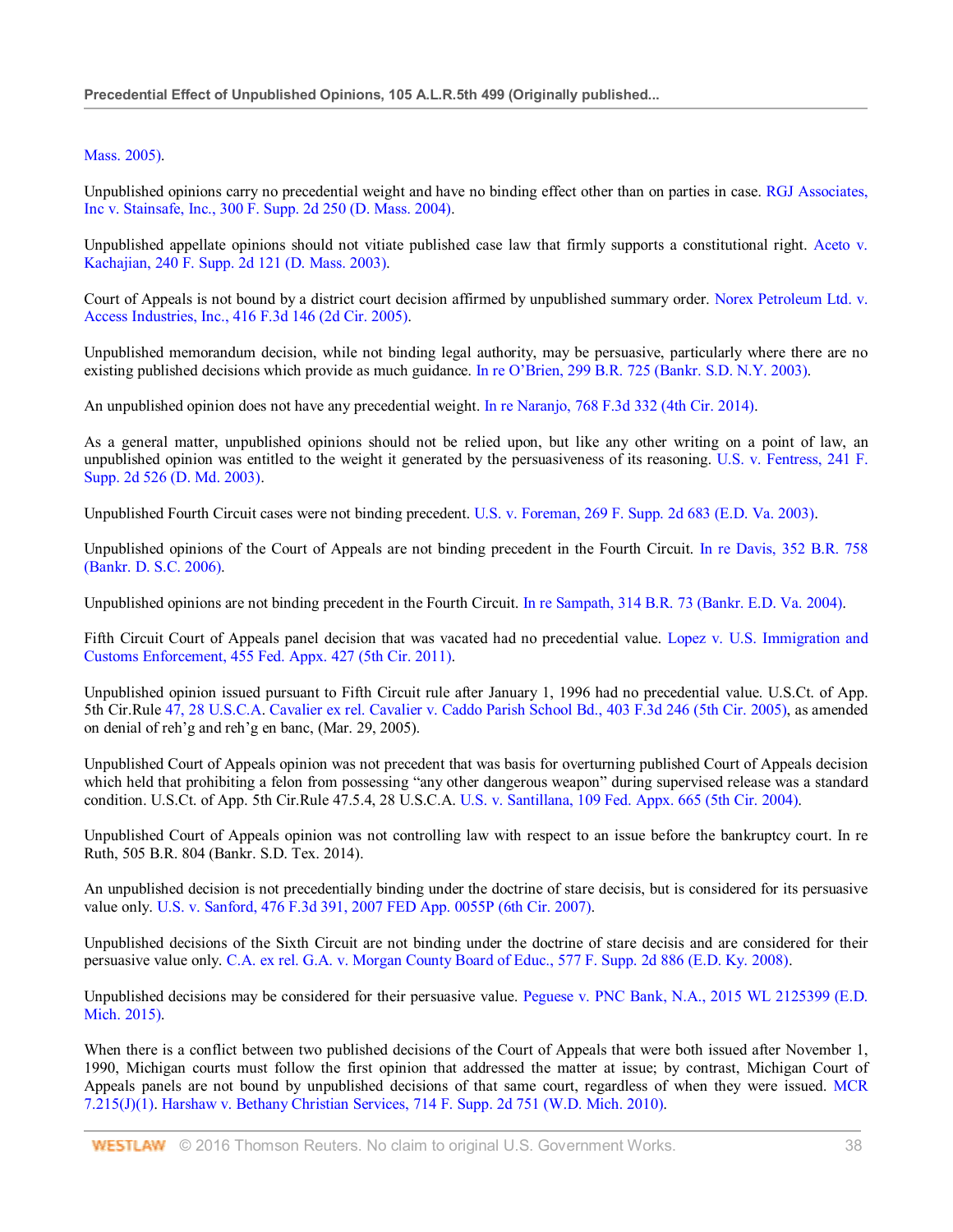Unpublished decisions of the United States Court of Appeals for the Sixth Circuit do not bind anyone except the parties to those particular cases, and the same is true of district court decisions, whether published in the Federal Supplement books or not. Smith v. Astrue, 639 F. Supp. 2d 836 (W.D. Mich. 2009).

Unpublished decision is not binding for stare decisis purposes, and thus does not create conflict with published, binding decision. Alexander v. Davis, 282 F. Supp. 2d 609 (W.D. Mich. 2003).

Unpublished opinions of the Court of Appeals are not binding authority, but can be persuasive. Hall v. ITT Automotive, 362 F. Supp. 2d 952 (N.D. Ohio 2005).

Court of Appeals' unreported decision does not constitute binding precedent. Waldron v. Jackson, 348 F. Supp. 2d 877 (N.D. Ohio 2004).

A court can look to the reasoning employed in an unpublished decision for guidance. Bradford Co. v. Afco Mfg., 560 F. Supp. 2d 612 (S.D. Ohio 2008).

Unpublished opinions of the Sixth Circuit are not binding authority. Collins v. U.S. Playing Card Co., 466 F. Supp. 2d 954, 153 Lab. Cas. (CCH) P 35218 (S.D. Ohio 2006).

Unpublished decisions of the Sixth Circuit do not constitute binding precedent. In re Storey, 392 B.R. 266 (B.A.P. 6th Cir. 2008).

Although unpublished decisions of the Sixth Circuit do not constitute binding precedent, they may constitute persuasive authority, especially where there are no published decisions which will serve as well. In re Storey, 392 B.R. 266 (B.A.P. 6th Cir. 2008).

Michigan Court of Appeals panels are not bound by unpublished decisions of that court, regardless of when they were issued. MCR 7.215(C)(2), (J)(1). Wolters v. Flagstar Bank FSB, 429 B.R. 587 (Bankr. W.D. Mich. 2010).

Generally, unpublished authority is without precedential value, except for purpose of establishing res judicata, estoppel or the law of the case. In re Diguilio, 303 B.R. 144 (Bankr. N.D. Ohio 2003).

Unpublished decisions of the court of appeals have no weight as precedent. Cimino v. Fleetwood Enterprises, Inc., 542 F. Supp. 2d 869 (N.D. Ind. 2008).

An unpublished case is not precedent. U.S. v. Kanatzar, 370 F.3d 810 (8th Cir. 2004).

Pursuant to Iowa Rule of Appellate Procedure providing that unpublished opinions or decisions were not controlling legal authority, and Eighth Circuit rule providing that unpublished opinions were not precedent, unpublished decisions of Iowa state courts were not binding in Eighth Circuit. U.S.Ct. of App. 8th Cir.Rule 32.1A, 28 U.S.C.A. ; I.C.A. Rule 6.904(2)(c). Brunk v. Graybar Elec. Co., Inc., 713 F. Supp. 2d 814 (S.D. Iowa 2010).

Unpublished opinions are not precedent. U.S.Ct. of App. 8th Cir.Rule 28A(i), 28 U.S.C.A. In re Baycol Products Litigation, 214 F.R.D. 542 (D. Minn. 2003).

Unpublished opinions from the Third Circuit are not binding on that court but may be cited as persuasive authority. U.S. v. Gonzalez, 739 F.3d 420 (9th Cir. 2013).

An unpublished decision is not precedent for a panel of the Court of Appeals. Pedroza v. BRB, 624 F.3d 926 (9th Cir. 2010).

District court's refusal to reconsider its grant of summary judgment to trademark infringement defendant following appellate reversal of case it had relied upon was not abuse of discretion; court's reasoning and legal conclusions had been supported by other case law, and unpublished appellate case was not binding precedent. Fed.Rules Civ.Proc.Rule 59(e), 28 U.S.C.A. M2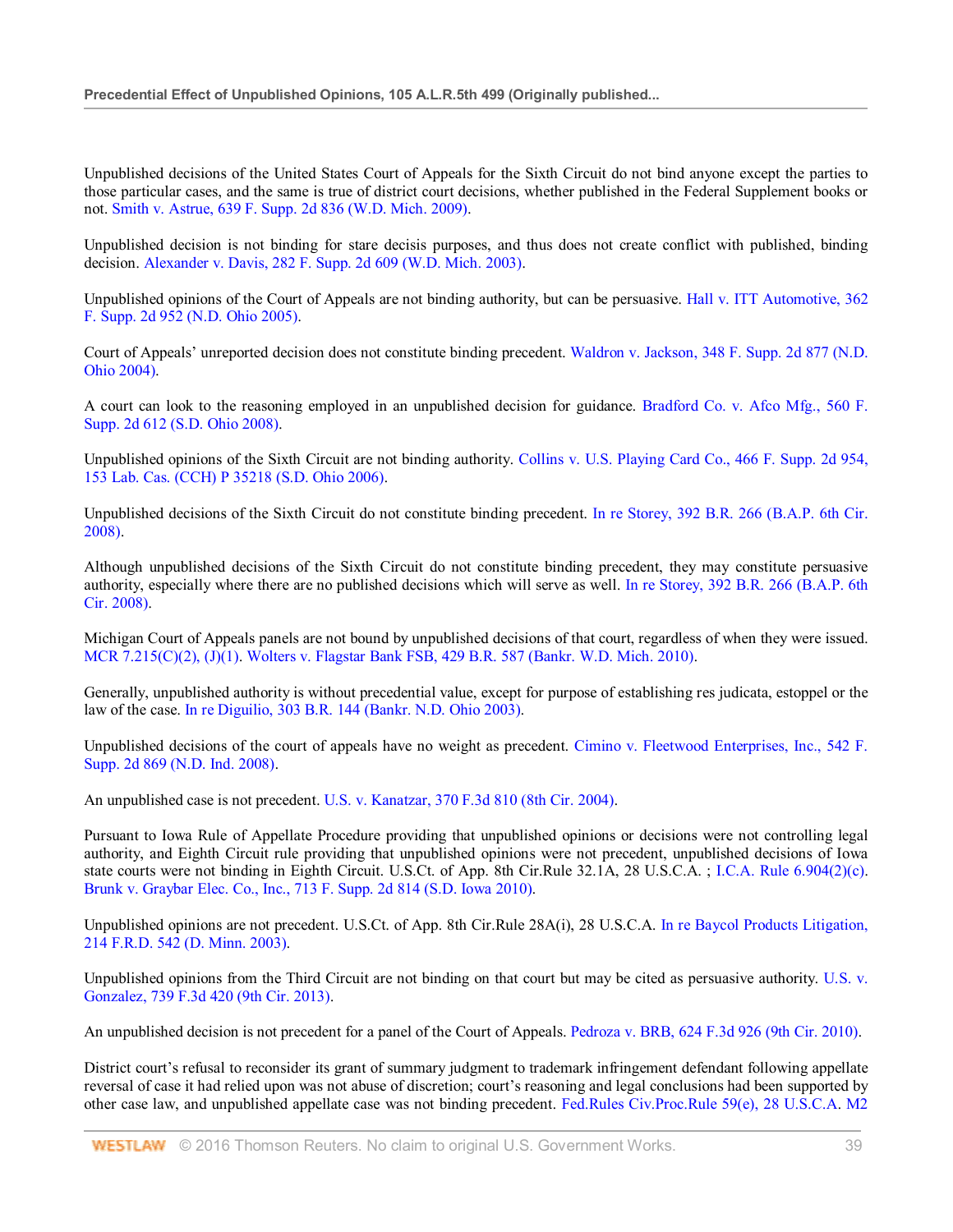Software, Inc., a Delaware corporation v. Madacy Entertainment, a corporation, 421 F.3d 1073, 76 U.S.P.Q.2d 1161 (9th Cir. 2005), cert. denied, 126 S. Ct. 1772 (U.S. 2006).

District court should not have relied on an unpublished decision in determining motion. U.S. v. Daychild, 357 F.3d 1082 (9th Cir. 2004).

See Schmier v. U.S. Court of Appeals for Ninth Circuit, 279 F 817 (9th Cir. 2002), in which the court held that an attorney alleging that circuit rules prohibiting citation to unpublished opinions violated his rights under Article III, the First Amendment, the Due Process and Equal Protection Clauses, and the separation-of-powers doctrine, failed to allege a legally cognizable injury, as required by the standing doctrine, where the attorney appeared to allege an injury on behalf of all lawyers practicing within the Ninth Circuit, and not that he personally had suffered sanctions or harm from the inability to rely on an unpublished opinion in a live litigation, nor could he establish standing based solely on his interest in seeing the federal courts "perform [their] duties."

Although district court is not bound by unpublished decisions of intermediate state courts, unpublished opinions that are supported by reasoned analysis may be treated as persuasive authority. Aboulhosn v. Merrill Lynch, Pierce, Fenner & Smith Inc., 940 F. Supp. 2d 1203 (C.D. Cal. 2013).

Habeas court may consider an unpublished opinion in determining whether the state consistently applies a procedural rule so as to render the petitioner sufficiently "apprised" of the rule's meaning. Bennett v. Mueller, 364 F. Supp. 2d 1160 (C.D. Cal. 2005).

The court in Ileto v. Glock, Inc., 194 F. Supp. 2d 1040 (C.D. Cal. 2002), held that a district court cannot rely on a summary conclusion in an unpublished opinion as precedent because it does not know what allegations were asserted in the plaintiffs' complaint, what arguments were made by the parties in their briefing, and what analysis was undertaken by the court.

Ninth Circuit rule governing citation of unpublished dispositions or orders did not bar district court from considering unpublished decisions of other federal district courts; however, such decisions were not binding, and at most were persuasive authority. U.S. Ct. of App. 9th Cir. Rule 36–3, 28 U.S.C.A. Herring v. Teradyne, Inc., 256 F. Supp. 2d 1118 (S.D. Cal. 2002).

Unpublished decision of Court of Appeals was not precedent and thus could not be relied upon by district court. McHenry v. PacificSource Health Plans, 643 F. Supp. 2d 1236, 46 Employee Benefits Cas. (BNA) 2472 (D. Or. 2009).

Unpublished opinion within circuit, though not binding precedent, was entitled to persuasive authority on same basis as opinion from another circuit because of its reasoned analysis. U.S. v. Lyons, 510 F.3d 1225 (10th Cir. 2007).

Unpublished decisions are not binding authority. Gamble v. Calbone, 375 F.3d 1021 (10th Cir. 2004).

In disability insurance benefits (DIB) and supplemental security income (SSI) case, ALJ's decision rejecting judge's holding, in remand order, that discrepancy existed between claimant's mental residual functional capacity (RFC) and level three reasoning requirement specified in Dictionary of Occupational Titles (DOT) was not based on substantial evidence or correct legal standards; ALJ provided no relevant case law or other authority supporting his conclusions, instead relying on unpublished case that had no precedential value and could not be followed to extent it disagreed with published Tenth Circuit case. Social Security Act, § 205(g), 42 U.S.C.A. § 405(g). Duran v. Astrue, 654 F. Supp. 2d 1298 (D. Colo. 2009).

Unpublished case is not binding precedent. Procter & Gamble Co. v. Haugen, 627 F. Supp. 2d 1287, 2008-2 Trade Cas. (CCH) ¶ 76274 (D. Utah 2008).

Unpublished opinions are not controlling authority and are persuasive only insofar as their legal analysis warrants. Bonilla y. Baker Concrete Const., Inc., 487 F.3d 1340, 12 Wage & Hour Cas. 2d (BNA) 1100 (11th Cir. 2007).

Reliance on unpublished opinions is not favored; although litigants may cite unpublished opinions to the Eleventh Circuit as persuasive authority provided that a copy of the opinion is attached to a brief, they are not considered binding precedent. U.S.Ct. of App. 11th Cir.Rule 36.2, 28 U.S.C.A. Association for Disabled Americans, Inc. v. Integra Resort Management,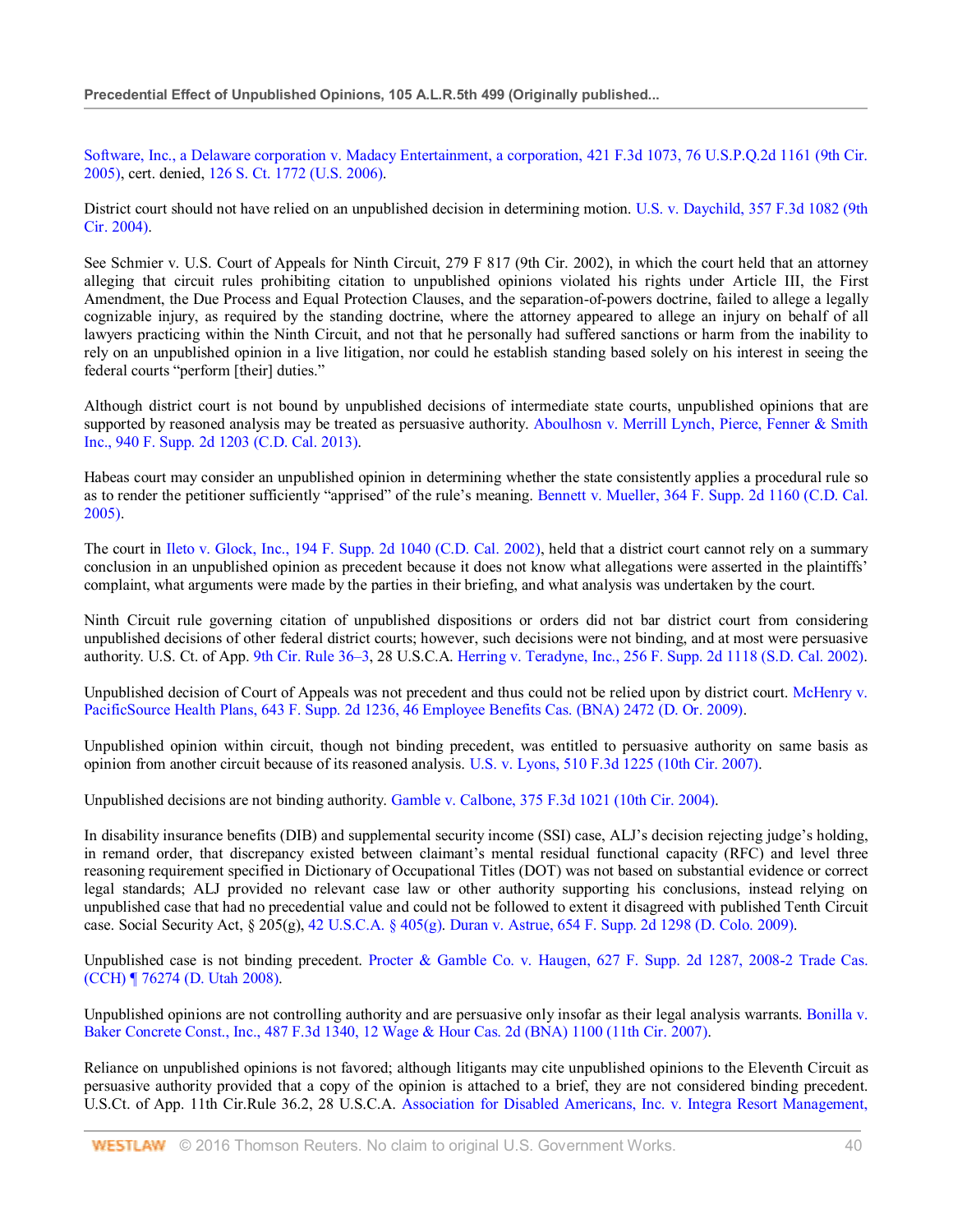## Inc., 385 F. Supp. 2d 1272 (M.D. Fla. 2005).

An unpublished decision is not controlling authority and is persuasive only insofar as its legal analysis warrants. Penzer v. Transportation Ins. Co., 509 F. Supp. 2d 1278 (S.D. Fla. 2007).

Court of Civil Appeals' decision was not precedential authority, where such decision affirmed trial court's judgment without an opinion. Rules App.Proc., Rule 53(d). State ex rel. Tyson v. Ted's Game Enterprises, 893 So. 2d 355 (Ala. Civ. App. 2002), reh'g denied, (Mar. 21, 2003) and judgment aff'd, 893 So. 2d 376 (Ala. 2004).

Unpublished opinions do not create precedent. Coffman v. State, 172 P.3d 804 (Alaska Ct. App. 2007).

Appellate Rule which provided that unpublished decisions were without precedential effect and could not be cited in the courts of the state did not strictly forbid attorneys or judges from mentioning unpublished opinions during argument in court. Rules App. Proc., Rule 214. McCoy v. State, 80 P.3d 757 (Alaska Ct. App. 2002), hearing denied, (Apr. 3, 2003).

It is improper to cite out-of-state, unpublished memorandum decisions. Hall v. Smith, 152 P.3d 1192 (Ariz. Ct. App. Div. 2 2007).

Unpublished decisions shall not be regarded as precedent nor cited in any court, and this prohibition extends to federal district court memorandum decisions. 17B A.R.S. Civil Appellate Proc.Rules, Rule 28(c). Hourani v. Benson Hosp., 122 P.3d 6 (Ariz. Ct. App. Div. 2 2005).

Unpublished opinions will not be considered as authority and should not be cited to the Supreme Court. Thomas v. State, 367 Ark. 478, 241 S.W.3d 247 (2006).

Application of rule prohibiting citation to unpublished court of appeals' opinions did not violate defendant's right to due process of law by depriving him of access to available law to support his arguments on appeal that evidence was insufficient to sustain his drug convictions; there were ample published opinions setting forth test for sufficiency of the evidence, as well as its application, and, even if defendant were allowed to cite to unpublished opinions, there was no requirement that the Supreme Court agree with his assessment that a particular case constituted persuasive authority. U.S. Const. Amend. XIV; Sup. Ct. Rules, Rule 5–2(d). Weatherford v. State, 101 S.W.3d 227 (Ark. 2003).

Unpublished federal opinions may be cited as persuasive, although not binding, authority. Cal. R. Ct. 8.1115. Aguirre v. Amscan Holdings, Inc., 2015 WL 1010804 (Cal. App. 3d Dist. 2015).

Court of Appeal's unpublished action in dismissing an appeal because the appellant was not an aggrieved party was not citable authority. Earl v. State Personnel Board, 2014 WL 5866894 (Cal. App. 3d Dist. 2014).

Unpublished opinion was not citable as precedent, where the opinion was not within the narrow set of circumstances in which the California Rules of Court authorized reference to unpublished opinions. Cal. R. Ct. 8.1115(b) Humane Society of the United States v. Superior Court of Yolo County, 214 Cal. App. 4th 1233, 2013 WL 1233270 (3d Dist. 2013).

Unpublished federal cases are not binding authority but they may be cited as persuasive. Hall v. Goodwill Industries of Southern California, 193 Cal. App. 4th 718, 111 Fair Empl. Prac. Cas. (BNA) 1502, 2011 WL 893222 (2d Dist. 2011).

The Court of Appeal would not consider an unpublished memorandum and order issued by a federal district court, in determining whether wage statements which listed the total number of regular hours and the total number of overtime hours worked by the employee satisfied the Labor Code requirement to show the "total hours worked," where the order was not published in the Federal Supplement nor was it available through Lexis or Westlaw. West's Ann.Cal.Labor Code § 226(a)(2). Morgan v. United Retail Inc., 186 Cal. App. 4th 1136, 16 Wage & Hour Cas. 2d (BNA) 637, 2010 WL 2510125 (2d Dist. 2010).

Although the Court of Appeal may not rely on unpublished California cases, the California Rules of Court do not prohibit citation to unpublished federal cases, which may properly be cited as persuasive, although not binding, authority. Cal.Rules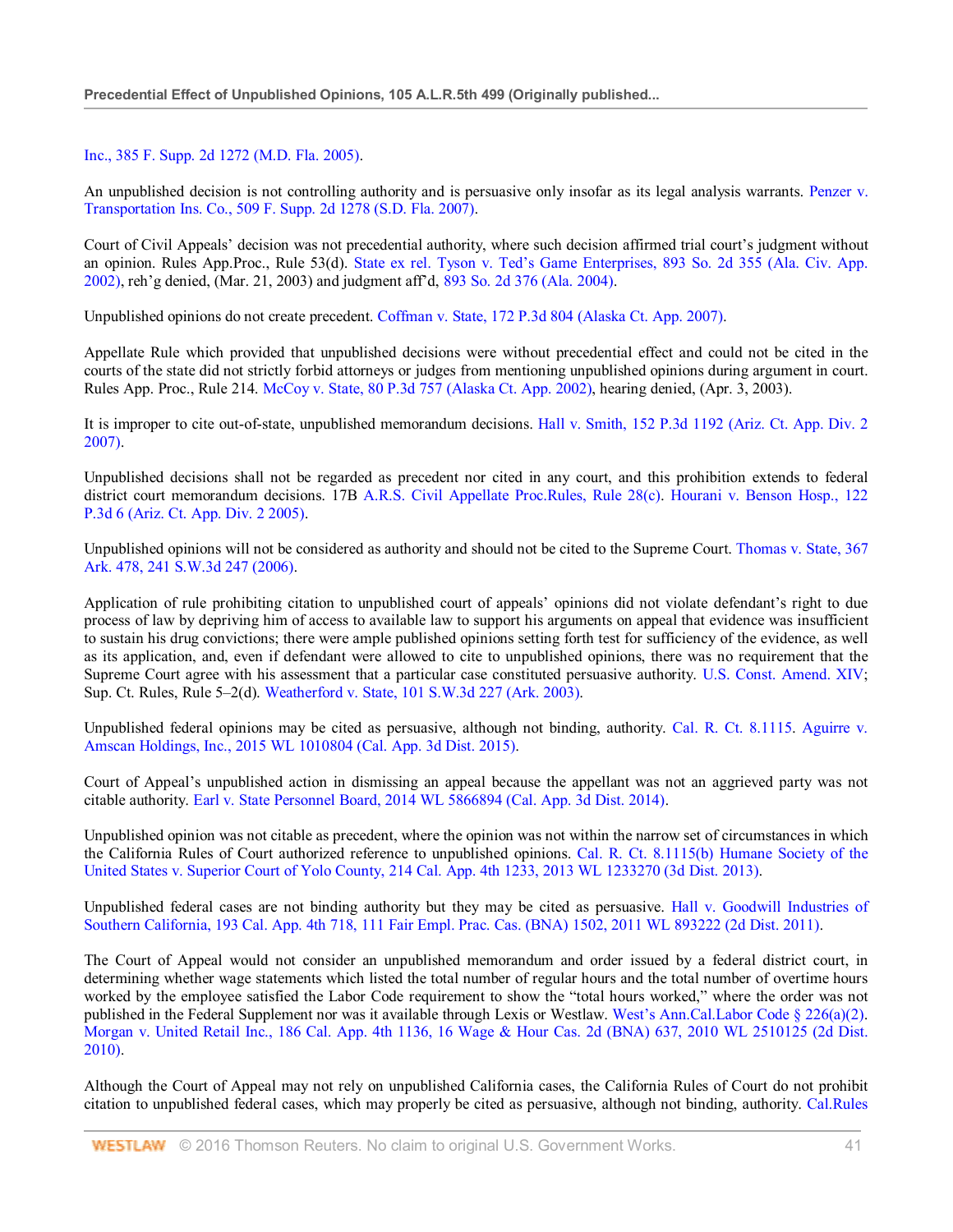of Court, Rule 8.1115. Landmark Screens, LLC v. Morgan, Lewis & Bockius, LLP, 183 Cal. App. 4th 238, 2010 WL 1176494 (6th Dist. 2010).

Defense counsel's citation of one nonpublished opinion and one depublished opinion, in arguing that defendant should not be subjected to mandatory sex offender registration, was not justified by collateral estoppel, and thus the citations violated rule of court generally prohibiting citation of unpublished opinions. Cal.Rules of Court, Rule 8.1115. People v. Manchel, 163 Cal. App. 4th 1108, 78 Cal. Rptr. 3d 194 (2d Dist. 2008).

While a party may cite unpublished federal opinions if they are available by computer, such authority is not binding or precedential. Ticconi v. Blue Shield of California Life & Health Ins. Co., 153 Cal. App. 4th 1123, 63 Cal. Rptr. 3d 698 (2d Dist. 2007).

Unpublished federal opinions are citable as persuasive, although not precedential, authority. Cal.Rules of Court, Rule 977. Pacific Shore Funding v. Lozo, 42 Cal. Rptr. 3d 283 (Cal. App. 2d Dist. 2006).

Although unpublished opinion may not be cited or relied upon, an unpublished opinion can be considered for the value and persuasiveness of its analysis or reasoning. Cal. Rules of Court, Rule 977(a). Modern Development Co. v. Navigators Ins. Co., 111 Cal. App. 4th 932, 4 Cal. Rptr. 3d 528 (2d Dist. 2003), as modified, (Aug. 29, 2003) and as modified, (Sept. 18, 2003).

California Rules of Court do not prohibit citation to unpublished federal cases; rather, state courts may properly cite those cases as persuasive, although not precedential, authority. Cal.Rules of Court, Rule 8.1115(c). Monarch Consulting, Inc. v. National Union Fire Ins. Co. of Pittsburgh, 993 N.Y.S.2d 275 (App. Div. 1st Dep't 2014) (applying California law).

Per curiam appellate affirmance without written opinion has no precedential value. TRW Automotive U.S. LLC v. Papandopoles, 949 So. 2d 297 (Fla. Dist. Ct. App. 4th Dist. 2007).

Per curiam affirmance without written opinion, even one with a written dissent, has no precedential value and should not be relied on for anything other than res judicata. St. Fort ex rel. St. Fort v. Post, Buckley, Schuh & Jernigan, 902 So. 2d 244 (Fla. Dist. Ct. App. 4th Dist. 2005).

Landlords and trial court, in lead poisoning case brought against landlords by guardian of estate of two minor children, violated Supreme Court Rule providing that an unpublished order of an Illinois appellate court could not be cited by any party except to support contentions of double jeopardy, res judicata, collateral estoppel or law of the case; landlords submitted unpublished order in hearing on their summary judgment motion for the stated purpose of showing the standard by which courts were allegedly judging liability on lead-based contamination cases, and, when guardian objected, trial court responded that considering the unpublished order was no different that considering treatise that guardian had submitted to the trial court. Sup.Ct.Rules, Rule 23. Price ex rel. Massey v. Hickory Point Bank & Trust, Trust No. 0192, 299 Ill. Dec. 352, 841 N.E.2d 1084 (App. Ct. 4th Dist. 2006).

The fact one court has used certain reasoning in an unpublished opinion does not bar courts in Illinois from using the same reasoning in their decisions; while parties are restricted from citing unpublished orders of Illinois Appellate Courts, that does not bar the parties from using the reasoning and logic that an Illinois Appellate Court used in its unpublished decision, but rather it bars parties from citing that unpublished decision as authority. Sup.Ct.Rules, Rule 23(e). Osman v. Ford Motor Co., 295 Ill. Dec. 805, 833 N.E.2d 1011 (App. Ct. 4th Dist. 2005).

Unpublished orders are not precedential and may not be cited by parties except to support contentions of double jeopardy, res judicata, collateral estoppel, or law of the case. Sup.Ct.Rules, Rule 23. People v. Wilder, 292 Ill. Dec. 640, 826 N.E.2d 1076 (App. Ct. 1st Dist. 2005), reh'g denied, (Apr. 29, 2005).

An unpublished federal decision is not precedential in federal courts, let alone state courts. U.S. Bank Nat. Ass'n v. Clark, 283 Ill. Dec. 268, 807 N.E.2d 1109 (App. Ct. 1st Dist. 2004).

It is error for a trial court to rely on an unpublished order of an appellate court other than in those cases involving double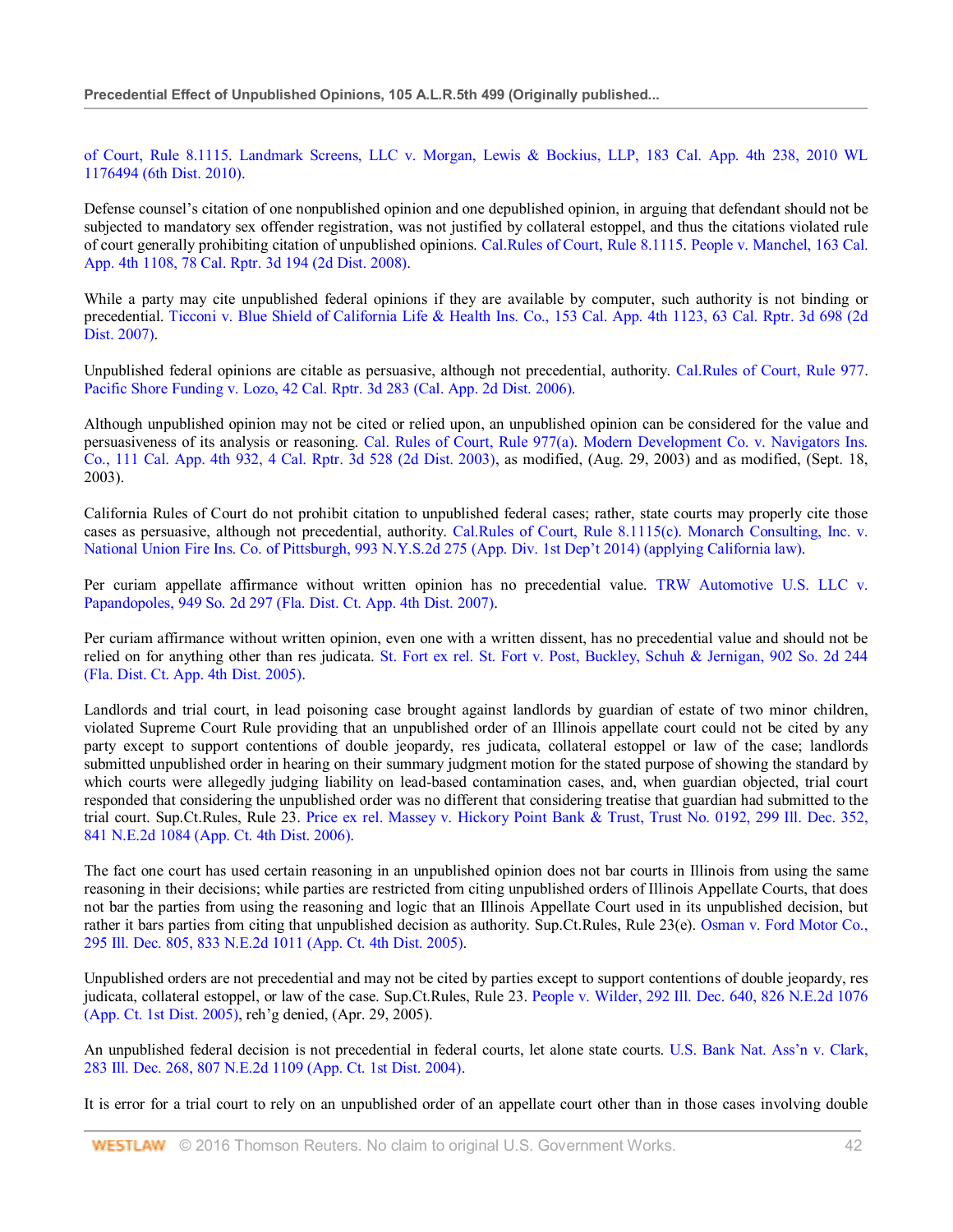jeopardy, res judicata, collateral estoppel, or law of the case. Sup. Ct. Rules, Rule 23(e). In re Donald R., 277 Ill. Dec. 584, 796 N.E.2d 670 (App. Ct. 3d Dist. 2003).

Portion of husband's reply brief in appeal of judgment of dissolution that cited an unpublished order had to be struck, where the order was not cited to support contentions of double jeopardy, res judicata, collateral estoppel, or law of the case. Sup.Ct.Rules, Rule 23(e). In re Marriage of Schmitt, 909 N.E.2d 221 (Ill. App. Ct. 2d Dist. 2009).

It was improper for defense counsel to cite, and for the trial court to consider, an unpublished order as precedential authority since rule stated that an unpublished order of the court was not precedential and could not be cited by any party except to support contentions of double jeopardy, res judicata, collateral estoppel or law of the case and defense counsel was not citing the unpublished order to support a contention of double jeopardy, res judicata, collateral estoppel, or law of the case. U.S.C.A. Const.Amend. 5; Sup.Ct.Rules, Rule 23(e). People v. Matous, 886 N.E.2d 1278 (Ill. App. Ct. 3d Dist. 2008).

Unpublished Court of Appeals decisions do not constitute controlling legal authority for the Supreme Court. State v. Murray, 796 N.W.2d 907 (Iowa 2011).

Unpublished opinions of the Court of Appeals are not binding precedents, except under the doctrines of law of the case, res judicata, and collateral estoppel. Sup.Ct.Rules, Rule 7.04(f)(2)(i). Riverside Drainage Dist. of Sedgwick County v. Hunt, 99 P.3d 1135 (Kan. Ct. App. 2004).

Supreme Court is not bound by the opinions of the Court of Appeals, particularly by unpublished opinions of the Court of Appeals. Ky. R. Civ. P. 76.28(4)(c). Beaumont v. Zeru, 460 S.W.3d 904 (Ky. 2015).

Appellant's citation to non-final unpublished Court of Appeals opinion that was not final, in that Supreme Court had accepted discretionary review, was improper, as while rule permitted citation of certain unpublished appellate opinions, the rule did not extent to opinions that were not final, in that there could be no precedential value to a holding that was still being considered. Rules Civ.Proc., Rule 76.28(4)(c). State Farm Ins. Co. v. Edwards, 339 S.W.3d 456 (Ky. 2011).

Unreported opinions do not constitute law, even in the jurisdictions whose courts issued them. Thompson v. UBS Financial Services, Inc., 443 Md. 47, 115 A.3d 125 (2015).

An unpublished opinion has no binding precedential effect in unrelated matters as to the legal principles applied. Zimmer-Rubert v. Board of Educ. of Baltimore County, 179 Md. App. 589, 947 A.2d 135, 103 Fair Empl. Prac. Cas. (BNA) 768 (2008).

A reported decision of the Court of Special Appeals constitutes binding precedent, and an unreported decision does not, except as to the parties involved. Archers Glen Partners, Inc. v. Garner, 933 A.2d 405 (Md. Ct. Spec. App. 2007).

Unpublished decisions of the Appeals Court are not accorded precedential weight. Regulation of Appellate Practice Rule 1:28. Com. v. Gray, 80 Mass. App. Ct. 98, 951 N.E.2d 931 (2011).

Unpublished opinions are not binding on Court of Appeals. Findley v. DaimlerChrysler Corp., 289 Mich. App. 483, 797 N.W.2d 175 (2010).

Unpublished cases are not precedential authority. Howell Ed. Ass'n, MEA/NEA v. Howell Bd. of Ed., 287 Mich. App. 228, 789 N.W.2d 495, 30 I.E.R. Cas. (BNA) 594, 188 L.R.R.M. (BNA) 2054 (2010).

Neither unpublished opinions of the Court of Appeals, nor decisions from foreign jurisdictions, are binding precedent. Minneapolis Grand, LLC v. Galt Funding LLC, 791 N.W.2d 549 (Minn. Ct. App. 2010).

Unpublished opinions of Court of Appeals are not precedential, and at best may be of persuasive value. M.S.A. § 480A.08, 3(c). State v. Timberlake, 726 N.W.2d 509 (Minn. Ct. App. 2007).

Unpublished opinions are of limited value in deciding an appeal. M.S.A. § 480A.08, subd 3(c). Dyrdal v. Golden Nuggets,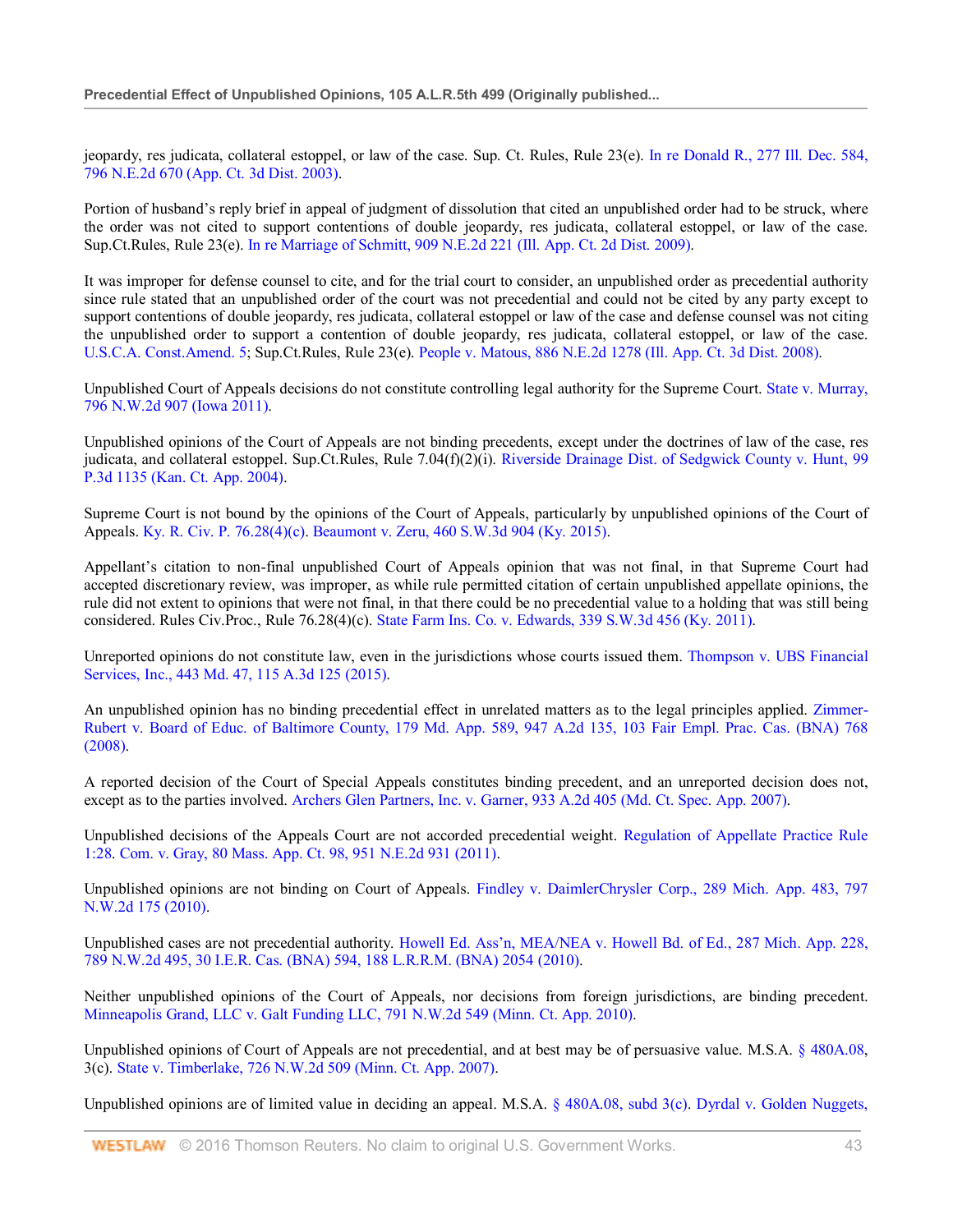#### Inc., 672 N.W.2d 578 (Minn. Ct. App. 2003).

Trial courts are not free to decide issues according to authority found in unpublished trial court opinions. In re Guardianship of Duckett, 991 So. 2d 1165 (Miss. 2008).

Law of case doctrine did not apply in proceeding by ex–wife requesting chancellor to enforce Court of Appeals' prior judgment finding that ex–wife, who resumed living with ex–husband following divorce, was entitled to payment for her domestic services, where prior opinion of Court of Appeals was unpublished, and thus, prior opinion was not public policy and whether trial court followed such prior opinion would not affect other subsequent parties or negate trial court's ability to set precedent. Wooldridge v. Wooldridge, 856 So. 2d 446 (Miss. Ct. App. 2003), cert. granted, (Sept. 5, 2003).

Unpublished opinions are neither binding nor persuasive precedent in the Court of Appeals. Executive Bd. of Missouri Baptist Convention v. Windermere Baptist Conference Center, 280 S.W.3d 678 (Mo. Ct. App. W.D. 2009), reh'g and/or transfer denied, (Mar. 31, 2009) and transfer denied, (May 5, 2009).

Memorandum opinions are unpublished and may not be relied on as authority. Weer v. State, 2010 MT 232, 358 Mont. 130, 244 P.3d 311 (2010).

Unpublished orders and opinions from the Supreme Court are not to be cited as precedent. State v. Oie, 2007 MT 328, 340 Mont. 205, 174 P.3d 937 (2007).

Unpublished decision in which one trial court dismissed palimony action on ground that cohabitation was an essential element of the claim was not "legal authority in the controlling jurisdiction" that attorney who represented plaintiff in that action was required under professional conduct rule to call to the attention of trial and appellate courts in another palimony action in which same attorney represented a plaintiff who had not cohabited with individual against whose estate she asserted claim, and in which trial court denied estate's motion to dismiss and appellate court denied estate's motion for leave to appeal. RPC 3.3(a)(3). Brundage v. Estate of Carambio, 951 A.2d 947 (N.J. 2008).

An unpublished opinion does not constitute precedent nor is it binding unless it is required to be followed by reason of res judicata, collateral estoppel, the single controversy doctrine, or similar principle of law. R. 1:36–3. Morella v. Grand Union/New Jersey Self-Insurers Guar. Ass'n, 917 A.2d 826 (N.J. Super. Ct. App. Div. 2007).

Unpublished opinions do not constitute precedent, and, subject to limited exceptions, shall not be cited by a court. R. 1:36–3. Espinal v. Arias, 391 N.J. Super. 49, 916 A.2d 1081 (App. Div. 2007).

An unpublished Appellate Division opinion has no stare decisis effect and cannot, therefore, be regarded as signaling the clarification or change of law. R. 1:36–3. State v. Merola, 365 N.J. Super. 203, 838 A.2d 543 (Law Div. 2002), aff'd on other grounds , 365 N.J. Super. 82, 838 A.2d 470 (App. Div. 2003).

No unpublished opinion shall constitute precedent or be binding upon any court. 303, Inc. v. City of North Wildwood, 21 N.J. Tax 376, 2004 WL 1542273 (2004).

Unpublished decisions are not meant to be used as precedent; they are written solely for the benefit of the parties. Romero v. City of Santa Fe, 139 N.M. 440, 2006-NMCA-055, 134 P.3d 131 (Ct. App. 2006).

Unpublished opinions are not binding upon the Court of Appeals. Freeman v. Rothrock, 657 S.E.2d 389 (N.C. Ct. App. 2008).

Court of Appeals is not bound by a prior unpublished decision of another panel of the Court of Appeals. State v. Pritchard, 649 S.E.2d 917 (N.C. Ct. App. 2007).

Unpublished opinions are not controlling authority. Magnolia Mfg. of North Carolina, Inc. v. Erie Ins. Exchange, 633 S.E.2d 841 (N.C. Ct. App. 2006).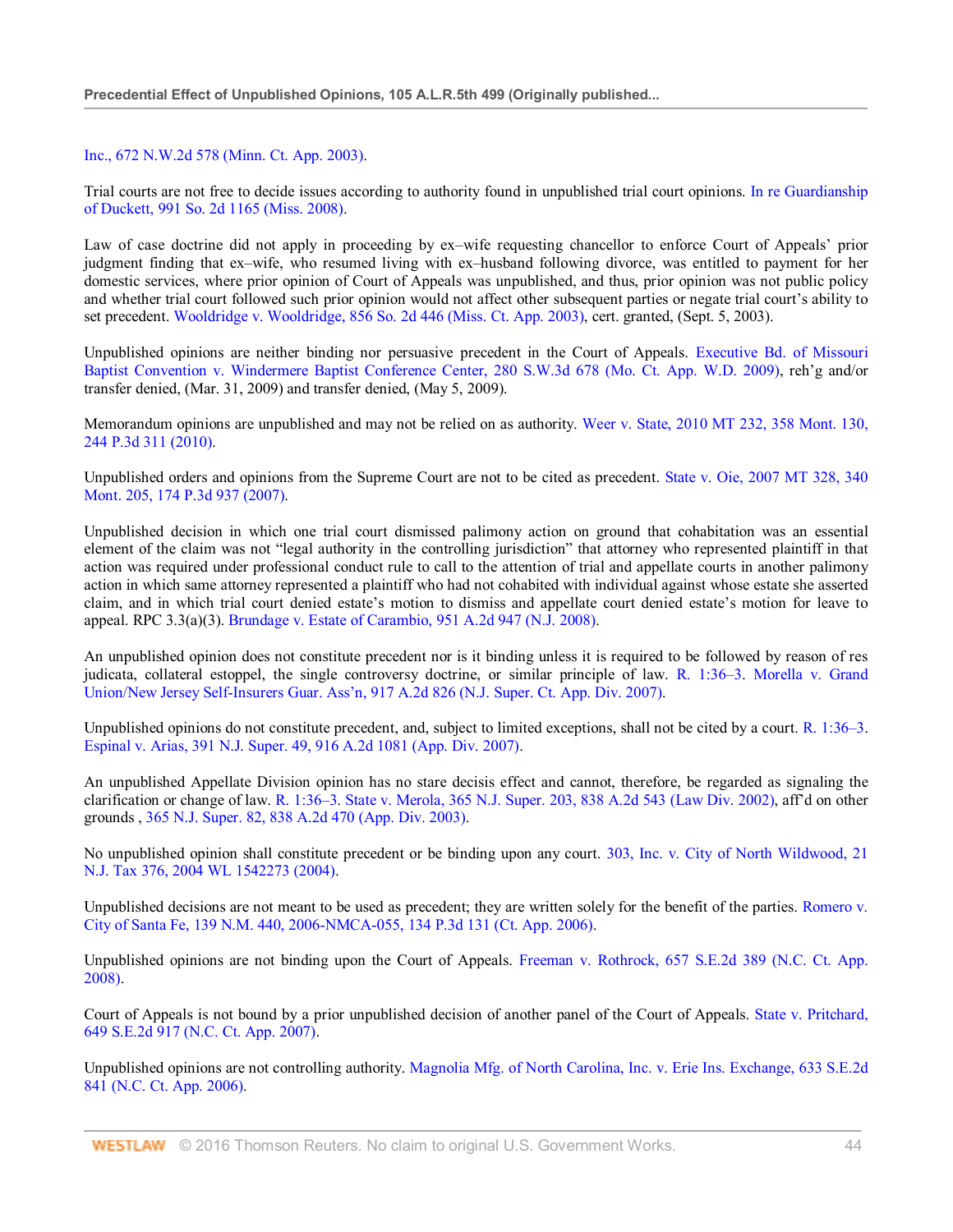Oklahoma judicial decisions that are not published in the permanent law reports have neither persuasive nor precedential value in Oklahoma, and the Oklahoma Supreme Court is not inclined to treat unpublished decisions from other jurisdictions differently. Sup.Ct.Rules, Rule 1.200, 12 O.S.A. Ch. 15, App. 1. Bilbrey v. Cingular Wireless, L.L.C., 2007 OK 54, 164 P.3d 131 (Okla. 2007).

An unpublished Superior Court memorandum is non-precedential. 210 Pa.Code § 65.37. Liberty Mut. Ins. Co. v. Domtar Paper Co., 2013 PA Super 262, 77 A.3d 1282 (2013).

Under Tennessee law, while unpublished appellate decisions are binding only on parties, courts' reasoning in unpublished appellate decisions may be highly persuasive. In re Del-Met Corp., 322 B.R. 781 (Bankr. M.D. Tenn. 2005) (applying Tennessee law).

While unpublished opinions are not controlling authority except between the parties to the case, they are persuasive authority. Sup.Ct.Rules, Rule 4(H)(1). In re D.Y.H., 226 S.W.3d 327 (Tenn. 2007).

Although an unpublished case has no precedential value, Court of Appeals may take guidance from it as an aid in developing reasoning that may be employed. Wilson v. State, 391 S.W.3d 131 (Tex. App. Texarkana 2012).

Although unpublished cases have no precedential value, the Court of Appeals may take guidance from them as an aid in developing reasoning that may be employed. Barnett v. State, 344 S.W.3d 6 (Tex. App. Texarkana 2011).

While unpublished, or memorandum, opinions are not binding precedent, such opinions may be considered as persuasive authority. Texas Vital Care v. State, 323 S.W.3d 609 (Tex. App. Texarkana 2010).

Effect of rule of appellate procedure which provides for citation to unpublished opinions even if they are of no precedential value, is to afford parties more flexibility in pointing out such opinions and reasoning employed in them, rather then simply arguing, without reference, that same reasoning. Rules App. Proc., Rule 47.7. State v. Mechler, 123 S.W.3d 449 (Tex. App. Houston 14th Dist. 2003), reh'g overruled, (Nov. 25, 2003) and petition for discretionary review filed, (Jan. 14, 2004).

Under rule of appellate procedure providing that unpublished opinions may be cited, but have no precedential value, court to whom unpublished opinion is cited has no obligation to follow opinion or to specifically distinguish such opinion. Rules App. Proc., Rule 47.7. Carrillo v. State, 98 S.W.3d 789 (Tex. App. Amarillo 2003), petition for discretionary review filed, (Apr. 7, 2003).

#### **Comment**

The court in Carrillo v. State, 98 S.W.3d 789 (Tex. App. Amarillo 2003), petition for discretionary review filed, (Apr. 7, 2003), noting that the intent of the rule of state appellate procedure that unpublished opinions may be cited, but have no precedential value, is that court has no obligation to follow such opinions, and that the effect of the rule is to afford parties more flexibility in pointing out such opinions and reasoning employed in them, rather then simply arguing, without reference, that same reasoning, nevertheless noted that neither the rule of appellate procedure providing that unpublished opinions may be cited, but have no precedential value, nor the prior version of the rule, justify unreasoned inconsistency on the part of anappellate court.

Defendant and trial court improperly relied on unpublished opinion by Court of Appeals despite defendant's claim that it did not submit the opinion as controlling authority. West's RCWA 2.06.040; RAP 10.4(h). Johnson v. Allstate Ins. Co., 108 P.3d 1273 (Wash. Ct. App. Div. 2 2005).

By analyzing and effectively overruling unpublished case when it determined that unpublished case relied upon by trial was wrongly decided, Court of Appeals impermissibly gave persuasive effect to unpublished case that had no precedential or persuasive authority. W.S.A. 809.23. City of Sheboygan v. Nytsch, 2008 WI 64, 750 N.W.2d 475 (Wis. 2008).

Citation of unpublished opinions may be subject to sanction. W.S.A. 809.23(3). Roy v. St. Lukes Medical Center, 2007 WI App 218, 741 N.W.2d 256 (Wis. Ct. App. 2007).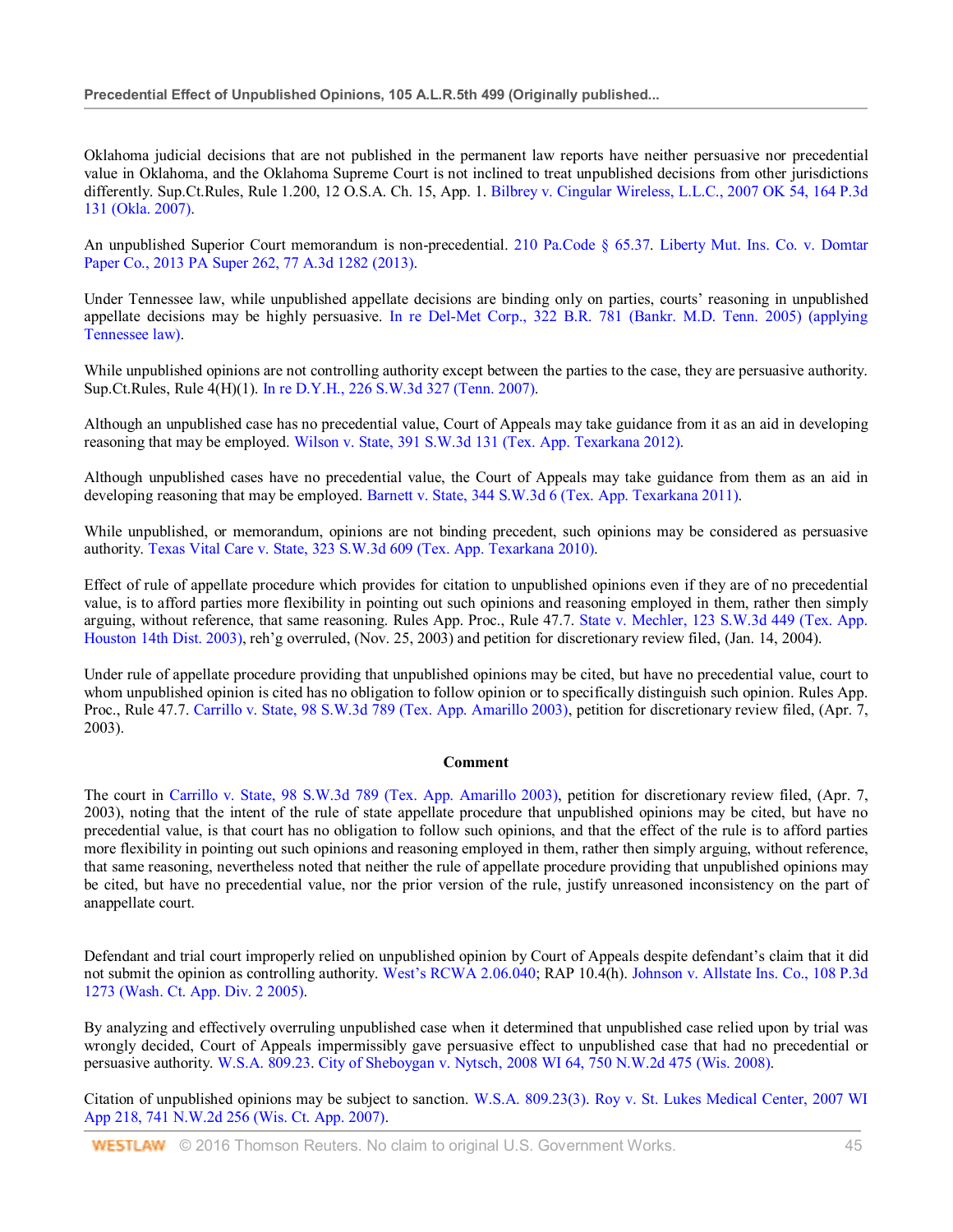A party may not cite to an unpublished opinion as precedent or authority. W.S.A. 809.23(3). Morrison v. Rankin, 2007 WI App 186, 738 N.W.2d 588 (Wis. Ct. App. 2007).

**[Top of Section]**

# **[END OF SUPPLEMENT]**

**RESEARCH REFERENCES**

l

**West's Key Number Digest** West's Key Number Digest, Courts 107

#### **Westlaw Databases**

Westlaw® Search Query: 106k107 /p unpub! unrep!

## **A.L.R. Library**

A.L.R. Index, Courts A.L.R. Index, Precedents Binding effect upon state courts of opinion of United States Supreme Court supported by less than a majority of all its members, 65 A.L.R.3d 504 Comment Note.—Applicability of stare decisis doctrine to decisions of administrative agencies, 79 A.L.R.2d 1126 Precedential Effect of Bankruptcy Court, Bankruptcy Appellant Panel, or District Court Bankruptcy Case Decisions, 8 A.L.R. Fed. 2d 155

## **Legal Encyclopedias**

Am. Jur. 2d, Courts §§ 41, 192 C.J.S., Courts § 165

**Treatises and Practice Aids** Federal Procedure, L. Ed., Appeal, Certiorari, and Review § 3:819

## **Law Reviews and Other Periodicals**

Barnett, From Anastasoff To Hart To West's Federal Appendix: The Ground Shifts Under Nocitation Rules, 4 J. App. Prac. & Process 1 (2002)

Bissett & Heinen, Researching Unpublished Opinions: How The Job Got Bigger, June 15, 2001, <http://www.llrx.com/columns/reference26.htm>

Braun, Eighth Circuit Decision Intensifies Debate over Publication and Citation of Appellate Opinions, 84 Judicature 90 (2000)

Carpenter, The No–Citation Rule for Unpublished Opinions: Do the Ends of Expediency for Overloaded Appellate Courts Justify the Means of Secrecy? 50 S. C. L. Rev. 235 (1998)

Medford, White, Medford, Anastasoff v. U.S.: The Controlling Controversey Over The Precedential Effect of Unpublished Opinions, 20-NOV Am. Bankr. Inst. J. 26 (2001)

Miller, Chipping Away at the Dam: Anastasoff v. United States and the Future of Unpublished Opinions in the United States Courts of Appeals and Beyond, 50 Drake L. Rev. 181 (2001)

Schiavoni, Who's Afraid of Precedent?: The Debate Over the Precedential Value of Unpublished Opinions, 49 UCLA L. Rev. 1859 (2002)

Shuldberg, Digital Influence: Technology and Unpublished Opinions in the Federal Courts of Appeals, 85 Cal L. Rev. 541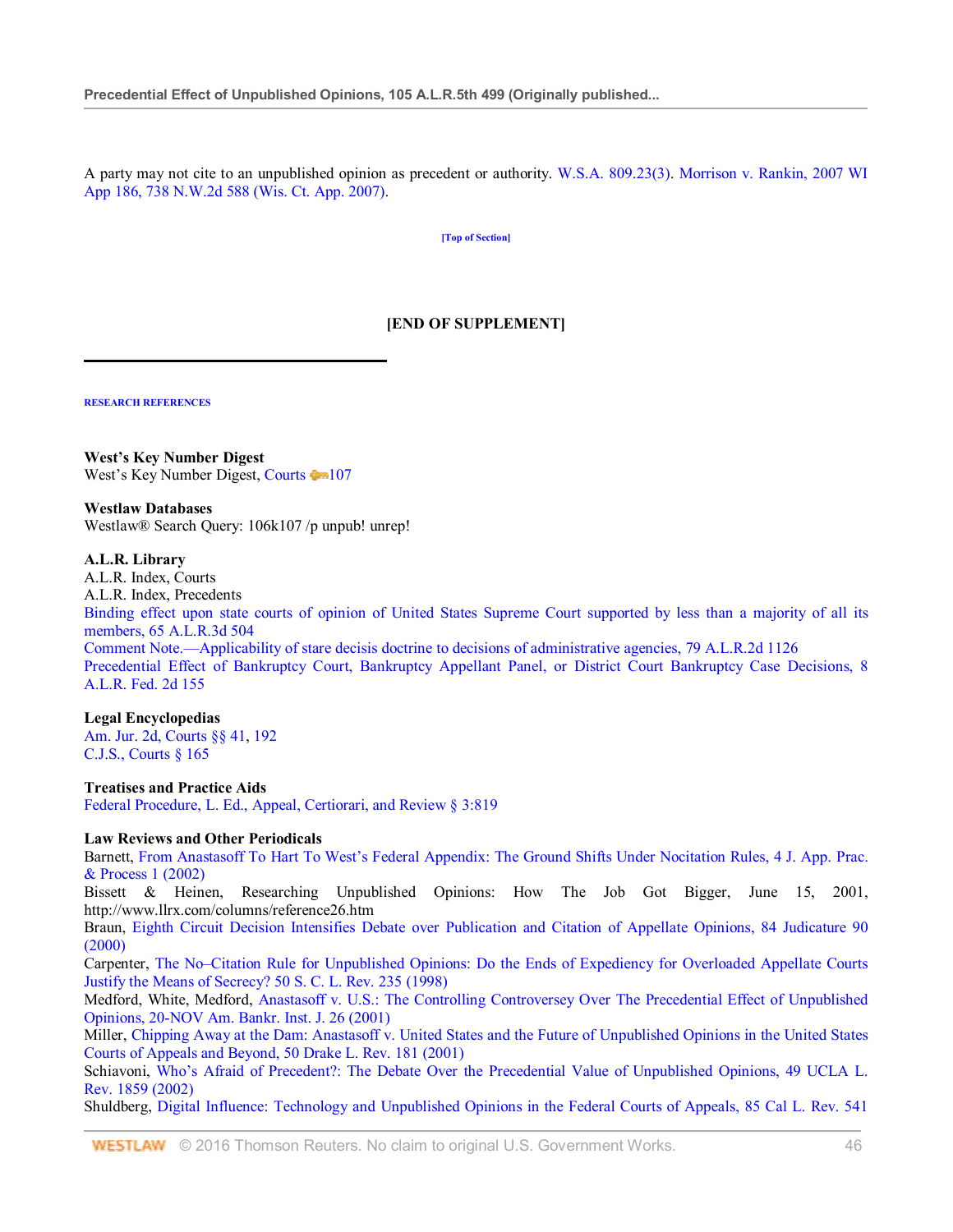## (1997)

Southwick, Unprecedented: The Eighth Circuit Repaves Antiquas Vias with a New Constitutional Doctrine, 21 Rev. Litig. 191 (2002)

Strauss, Courts or Tribunals? Federal Courts and the Common Law, 53 Ala. L. Rev. 891 (2002) Tobias, Anastasoff, Unpublished Opinions, and Federal Appellate Justice, 25 Harv. J.L. & Pub. Pol'y 1171 (2002) Weaver, The Precedential Value of Unpublished Judicial Opinions, 39 Mercer L. Rev. 477 (1986)

#### Footnotes

- 1 See Giese v. Pierce Chemical Co., 43 F. Supp. 2d 98, 50 U.S.P.Q.2d (BNA) 1810 (D. Mass. 1999).
- 2 See Barnett, From Anastasoff To Hart To West's Federal Appendix: The Ground Shifts Under Nocitation Rules, 4 J. App. Prac. & Process 1 (2002).
- $3$  CJS, Courts  $\frac{8}{165}$ .
- 4 See Dardeau v. West Orange-Grove Consolidated Independent School Dist., 43 F. Supp. 2d 722 (E.D. Tex. 1999).
- <sup>5</sup> D.C. Cir. R. 28(c)(12)(B); see, generally, Barnett, From Anastasoff To Hart To West's Federal Appendix: The Ground Shifts Under Nocitation Rules, 4 J. App. Prac. & Process 1 (2002).
- <sup>6</sup> Note, though, that Anastasoff v. U.S., 223 F.3d 898, 56 U.S.P.Q.2d (BNA) 1621, 2000-2 U.S. Tax Cas. (CCH) ¶50705, 86 A.F.T.R.2d 2000-5724 (8th Cir. 2000), opinion vacated as moot on reh'g en banc, 235 F.3d 1054, 2001-1 U.S. Tax Cas. (CCH) ¶50136, 86 A.F.T.R.2d 2000-7275, 86 A.F.T.R.2d 2000-7277 (8th Cir. 2000), was vacated upon mootness grounds.
- 7 See Cajun Contractors, Inc. v. Lafayette Consol. Government, 715 So. 2d 588 (La. Ct. App. 3d Cir. 1998), writ granted in part, judgment rev'd in part on other grounds, 723 So. 2d 968 (La. 1998).
- <sup>8</sup> The continuing validity of the statement in Harris v. U.S., 769 F.2d 718 (11th Cir. 1985), that unpublished opinions are binding precedent is doubtful in light of the statement in U.S. v. Futrell, 209 F.3d 1286 (11th Cir. 2000), <sup>§ 4</sup>, that under 11th Cir. R. 36–2 unpublished opinions are not binding on the court.
- <sup>9</sup> The Rule provides: "Unpublished opinions are not precedent and parties generally should not cite them. When relevant to establishing the doctrines of res judicata, collateral estoppel, or the law of the case, however, the parties may cite any unpublished opinion. Parties may also cite an unpublished opinion of this court if the opinion has persuasive value on a material issue and no published opinion of this or another court would serve as well."
- <sup>10</sup> See Macktal v. U.S. Dept. of Labor, 171 F.3d 323, 14 I.E.R. Cas. (BNA) 1825 (5th Cir. 1999),  $\frac{1}{3}$ , in which the court noted that unpublished opinions issued in the Fifth Circuit before January 1, 1996, are binding precedent in the Fifth Circuit under Fifth Cir. R. 47.5.3.
- <sup>11</sup> The continuing validity of the statement in In re Leimer, 724 F.2d 744, 11 Bankr. Ct. Dec. (CRR) 618, 10 Collier Bankr. Cas. 2d (MB) 97, Bankr. L. Rep. (CCH) ¶69598 (8th Cir. 1984) that unpublished opinions are not intended to create binding precedent, is subject to question in light of Anastasoff v. U.S., 223 F.3d 898, 56 U.S.P.Q.2d (BNA) 1621, 2000-2 U.S. Tax Cas. (CCH) ¶50705, 86 A.F.T.R.2d 2000-5724 (8th Cir. 2000), opinion vacated as moot on reh'g en banc, 235 F.3d 1054, 2001-1 U.S. Tax Cas. (CCH) ¶50136, 86 A.F.T.R.2d 2000-7275, 86 A.F.T.R.2d 2000-7277 (8th Cir. 2000), on remand to, 2002-1 U.S. Tax Cas. (CCH) ¶50168, 89 A.F.T.R.2d 448, 2001 WL 1750760 (E.D. Mo. 2001), § 3.
- <sup>12</sup> The continuing validity of the Eighth Circuit's statement that precedential weight is not given to unpublished opinions in Federal Deposit Ins. Corp. v. Newhart, 892 F.2d 47, 10 U.C.C. Rep. Serv. 2d 257 (8th Cir. 1989), is subject to question in light of Anastasoff v. U.S., 223 F.3d 898, 56 U.S.P.Q.2d (BNA) 1621, 2000-2 U.S. Tax Cas. (CCH) ¶50705, 86 A.F.T.R.2d 2000-5724 (8th Cir. 2000), opinion vacated as moot on reh'g en banc, 235 F.3d 1054, 2001-1 U.S. Tax Cas. (CCH) ¶50136, 86 A.F.T.R.2d 2000-7275, 86 A.F.T.R.2d 2000-7277 (8th Cir. 2000), § 3.
- <sup>13</sup> The continuing validity of the statement in In re Jones, 112 B.R. 975 (Bankr. W.D. Mo. 1989), that unpublished opinions of United States Court of Appeals for the Eighth Circuit are not intended to create binding precedent, is subject to question in light of Anastasoff v. U.S., 223 F.3d 898, 56 U.S.P.Q.2d (BNA) 1621, 2000-2 U.S. Tax Cas. (CCH) ¶50705, 86 A.F.T.R.2d 2000-5724 (8th Cir. 2000), opinion vacated as moot on reh'g en banc, 235 F.3d 1054, 2001-1 U.S. Tax Cas. (CCH) ¶50136, 86 A.F.T.R.2d